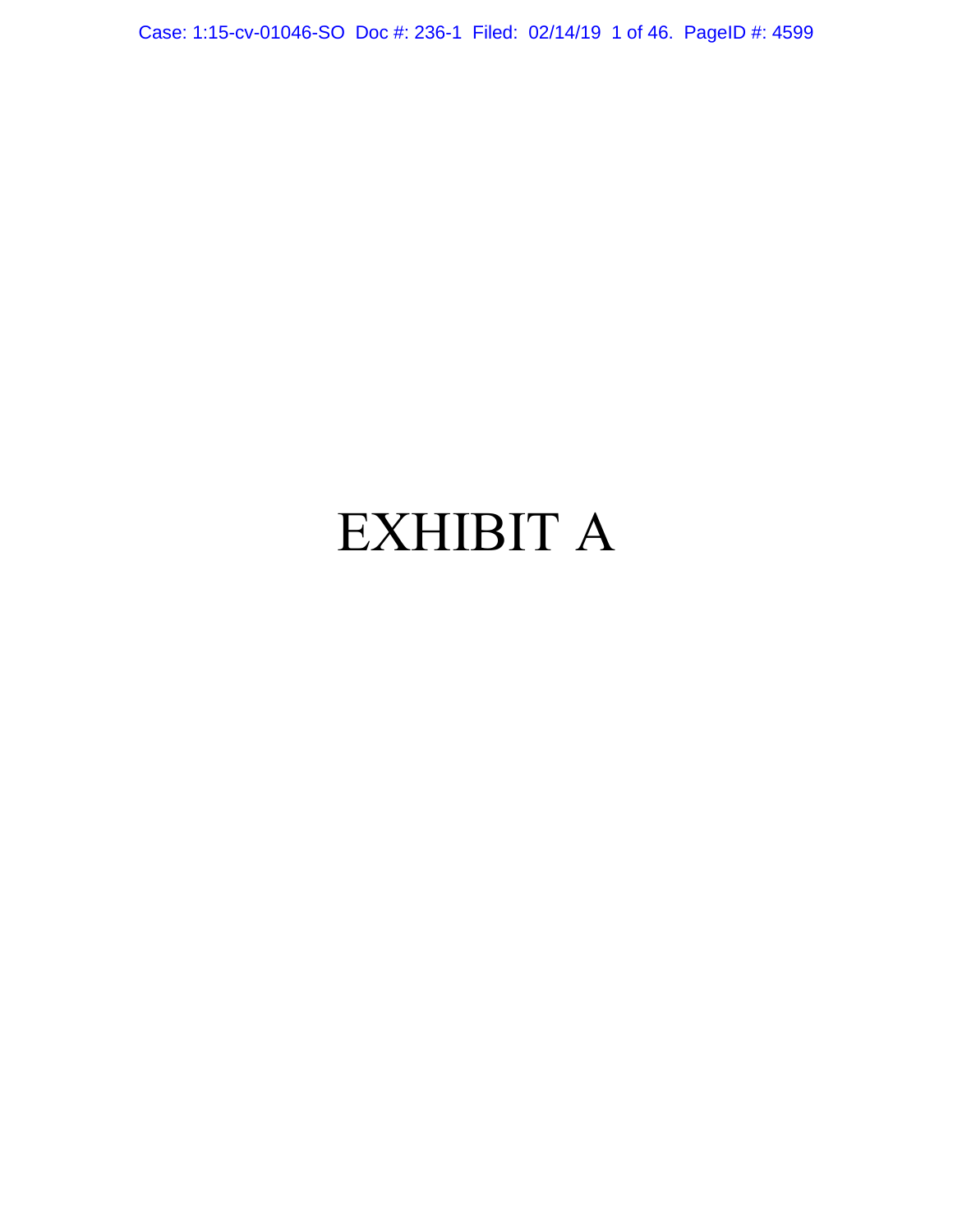Case: 1:15-cv-01046-SO Doc #: 236-1 Filed: 02/14/19 2 of 46. PageID #: 4600

# CITY OF CLEVELAND SAFETY FORCES Five Year RECRUITMENT PLAN **2017**

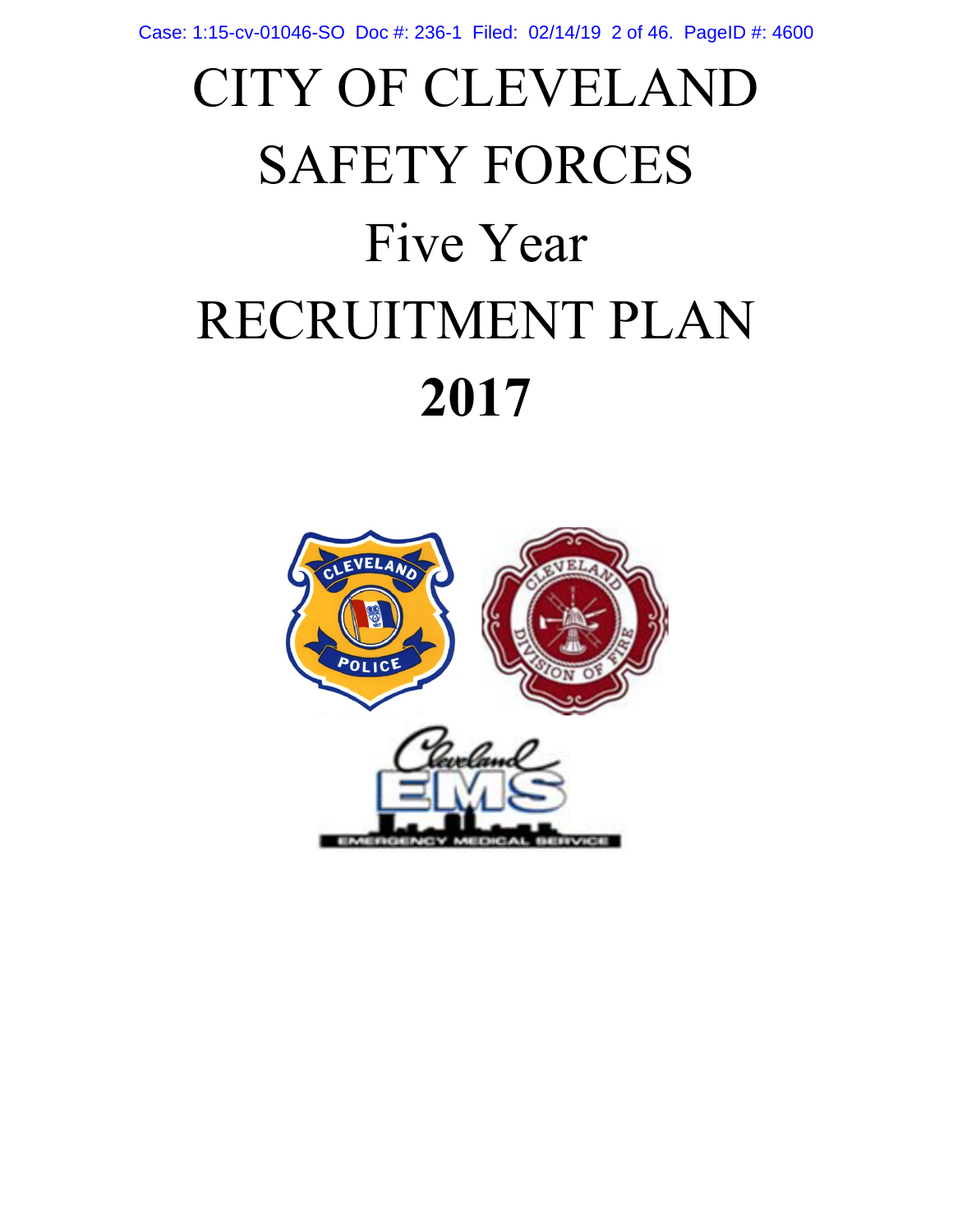| <b>Department Overviews:</b> |  |
|------------------------------|--|
|                              |  |
|                              |  |
|                              |  |
|                              |  |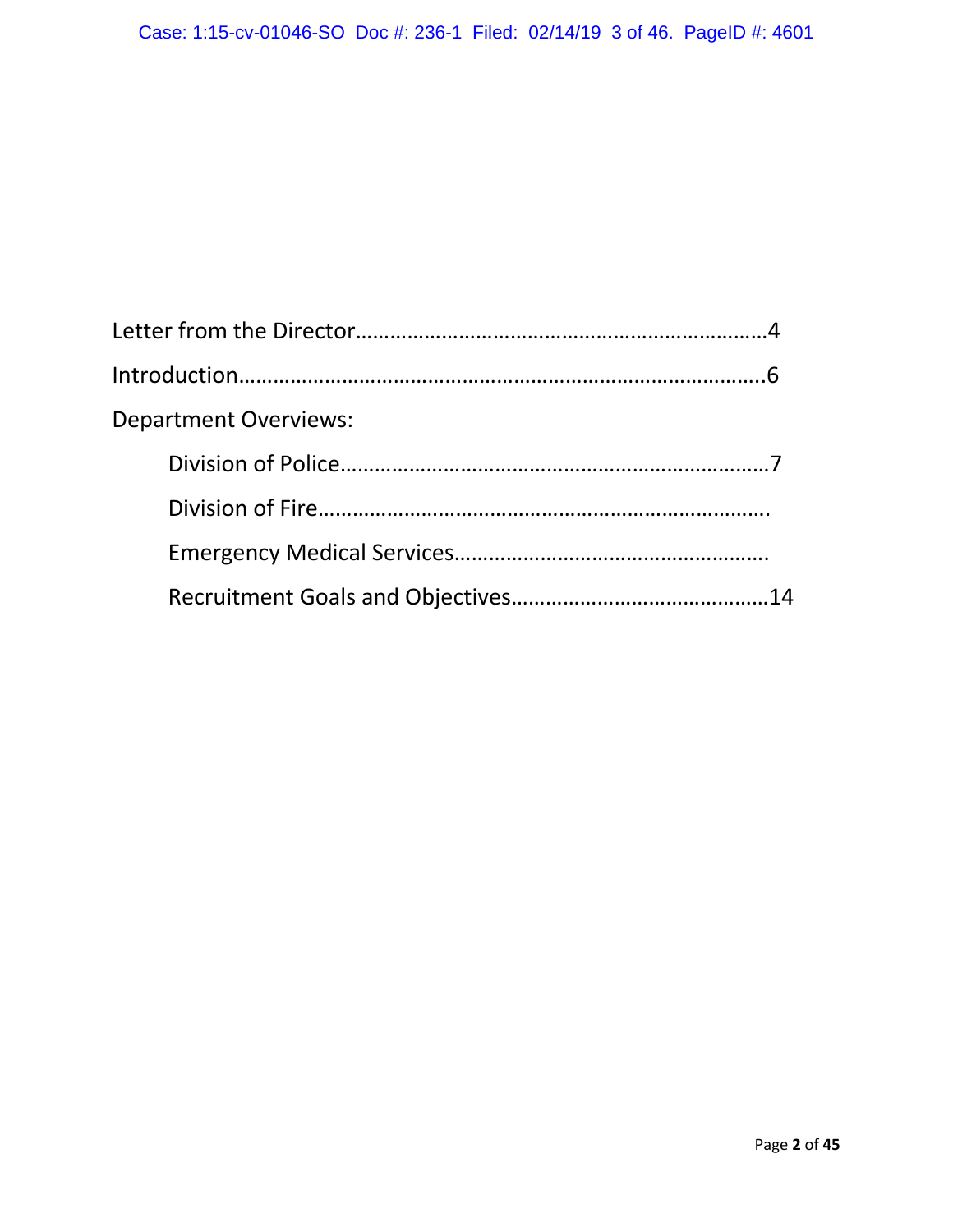From: Michael M. McGrath, Director of Public Safety

To: Department of Justice, the Community and all Divisions

#### Subject: Public Safety Recruitment

Attracting a diverse group of qualified public safety personnel has become quite a challenge. Police in particular "are suffering from severe attrition rates due to overexposure of police violence in the media and an increase of violence against officers in response to those incidents."1 If we fail to take a more proactive and sustained initiative, the challenges we face over the next five years will be unreasonably difficult.

As we look to the future, several priorities are clear. First, the Cleveland Division of Police is under an agreement with the Department of Justice to meet mandates articulated in the Consent Decree. This includes, among other things, strategies geared towards attracting officers who possess strategic thinking and problem-solving skills, emotional maturity, interpersonal skills, and the ability to collaborate with a diverse cross-section of the community. Our plan is to increase staffing levels, whereby officers can interact positively with the community and address community issues. When there is adequate time in an officer's schedule, he/she can strike a balance by effectively engaging in community and problem oriented policing without undermining the division's ability to respond to calls for service. The proposed increase in staffing should facilitate our efforts to support all the concepts related to community policing.

Second, our public safety forces currently do not reflect the demographics of our community. Over the last several years across the nation there is a consensus that our public safety forces should reflect the community it serves and employ those who understand and respect the type of community they work in.<sup>2</sup>

Thirdly, we are currently at a deficit in each of our divisions. Retirement projections for police alone show an increase in the number of people who will retire over the next five years. Over 40% of the Division has over twenty years on the job and retirement is available after twenty five years. These realities, coupled with normal attrition, revealed the need to hire approximately 93 police, 18 firefighters, and 70 EMT's in 2017 alone.

This plan represents a significant step forward. However, those who participated in drafting this plan, and those assigned to the Recruitment Team, cannot alone attain our hiring goals. As with Community Policing, recruitment is the responsibility of all members of the CDP. We need everyone's help! Our goals are to:

- Increase staffing levels to effectively implement our Community and Problem Oriented Policing plan (CPOP).
- Attract and hire a diverse group of qualified applicants from a broad cross-section of the community.
- Create and maintain partnerships with community stakeholders to enhance recruitment efforts.

I want to thank Assistant Director Barry Withers who was the initial author and project manager for the development of the Recruitment Plan. He will continue in this role as we implement the plan. Please give your utmost support to the Public Safety Recruitment Team as we begin to implement strategies to achieve each of our goals.

 <sup>1</sup> Bloomberg, February 2017

<sup>&</sup>lt;sup>2</sup> Hiring for the 21<sup>st</sup> Century Law Enforcement Officer https://ric-zai-inc.com/Publications/cops-w0831-pub.pdf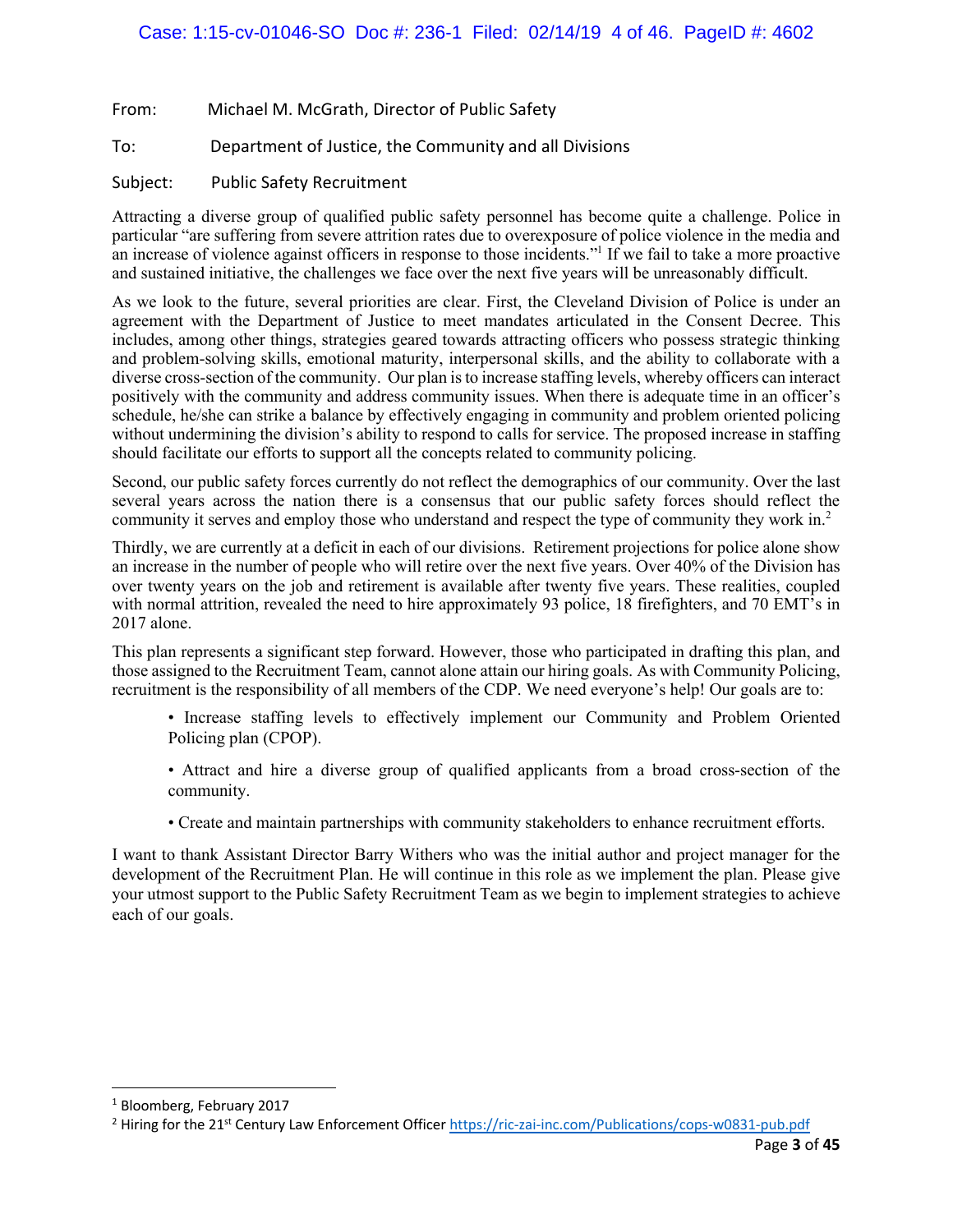Case: 1:15-cv-01046-SO Doc #: 236-1 Filed: 02/14/19 5 of 46. PageID #: 4603

This page intentionally left blank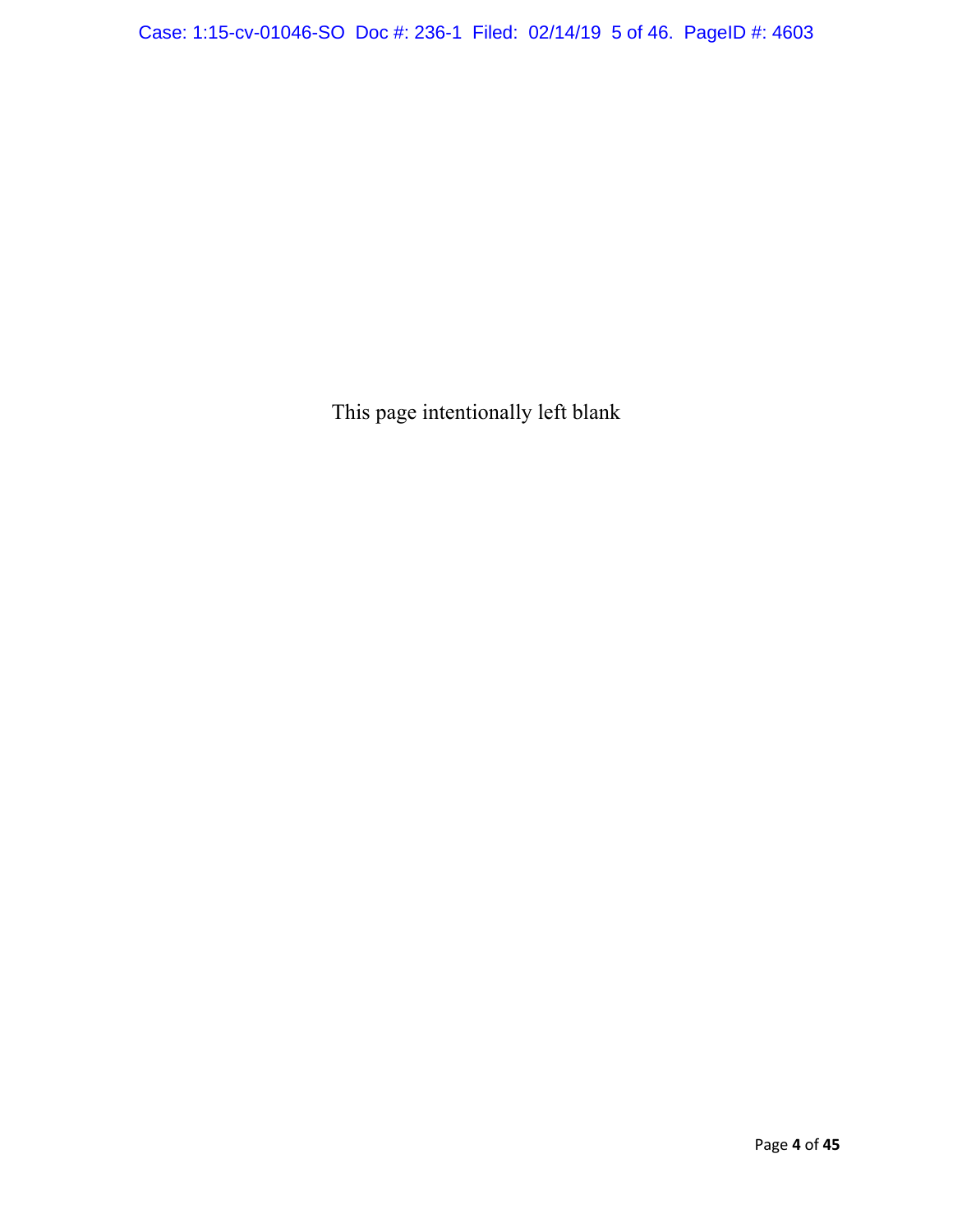#### INTRODUCTION

The City of Cleveland's primary goal is to implement a recruitment plan that ensures we attract the best candidates from a cross section of the community to reflect the diverse make up of our city and adequately staff our divisions to provide the best service to our citizens. To accomplish this, we must recruit not only qualified individuals but those who exhibit an understanding and familiarity with the neighborhoods that are uniquely Cleveland.

A highly qualified and diverse team have been chosen as the lead to execute these duties. The Public Safety Recruitment Team (PSRT) consists of a Sergeant of Police who serves as the Officer in Charge (OIC), two police officers, one firefighter, and one emergency medical technician. According to "The Law Enforcement Recruitment Toolkit" developed by the International Association of Chiefs of Police (IACP), "…good recruiters generally share certain important skills, abilities, and characteristics: They are good public speakers, time managers, planners, and writers. They are creative, maintain a professional appearance, and conduct themselves— on and off duty—in a way that reflects positively on the department…. They are willing and available to work evenings and weekends and to travel out of town for recruitment events." Recruitment literature also recommends that an agency's targeted population be represented on their recruitment team.<sup>3</sup>

Sgt. Charmin J. Leon has been chosen as the Office in Charge (OIC) of recruitment efforts. Sgt. Leon holds a Master's degree in Public Administration from The City University of New York's Baruch College, is an accomplished public speaker, facilitator of middle and high school based curriculums designed to bridge the gap between the community and law enforcement and co-writer of numerous local, state and federal grants servicing inner city youth populations.4 Sgt. Leon oversees six other staff members who are described and introduced below. Officer Felton Collier completed over 60 hours at Eastern Michigan University in Communication and most recently served as a Field Training Officer in the Fifth District. He is a veteran of the United States Marine Corps where he also served as a successful recruiter. Officer Marie Clark, a ten year veteran of the Division of Police, most recently served as a Detective in the First District where she successfully served as a state's witness and professionally documented investigative reports. Clark has completed over 80 hours towards an Associate's Degree in Law Enforcement from Cuyahoga Community College. Lieutenant Thomas Pryor has served in the Division of Fire for 28 years working most recently in the personnel and statistical information unit, overseeing the hiring process. Lt. Thomas works beyond his scheduled hours for recruitment and training; attending events during the evening and weekends. Sergeant Desmond Anderson of the Division of Emergency Medical Services with 19 years of service, has been chosen for his ability to connect positively with members of the community with his engaging and infectious nature. He is a certified paramedic and instructor. Since the last submission of this plan, the PSRT has hired an Administrative Assistant. Tyler Eidson comes to the PSRT after serving two years as assistant to a Pennsylvania state representative where he managed the offices daily affairs and worked as a liaison between many agencies and stakeholders. Tyler holds a Bachelor's degree in Criminal Justice, a Master's in International Peace and Conflict Resolution and served as a research assistant while in graduate school. Finally, he assisted in monitoring, and applying prevention techniques to the Mid-Atlantic Region for community conflicts and tensions based on race, color, national

 <sup>3</sup> POST Recruitment & Retention Best Practices Update; Published 2001, Revised 2006

Page **5** of **45** <sup>4</sup> Facilitator of: 1. *Law and Your Community: What to do When Stopped by the Police* and 2. *Youth Strategies: Policing the Teen Brain* by Lisa Thurau, Esq.; Strategies for Youth; Connecting Cops and Kids based in Boston, Massachusetts.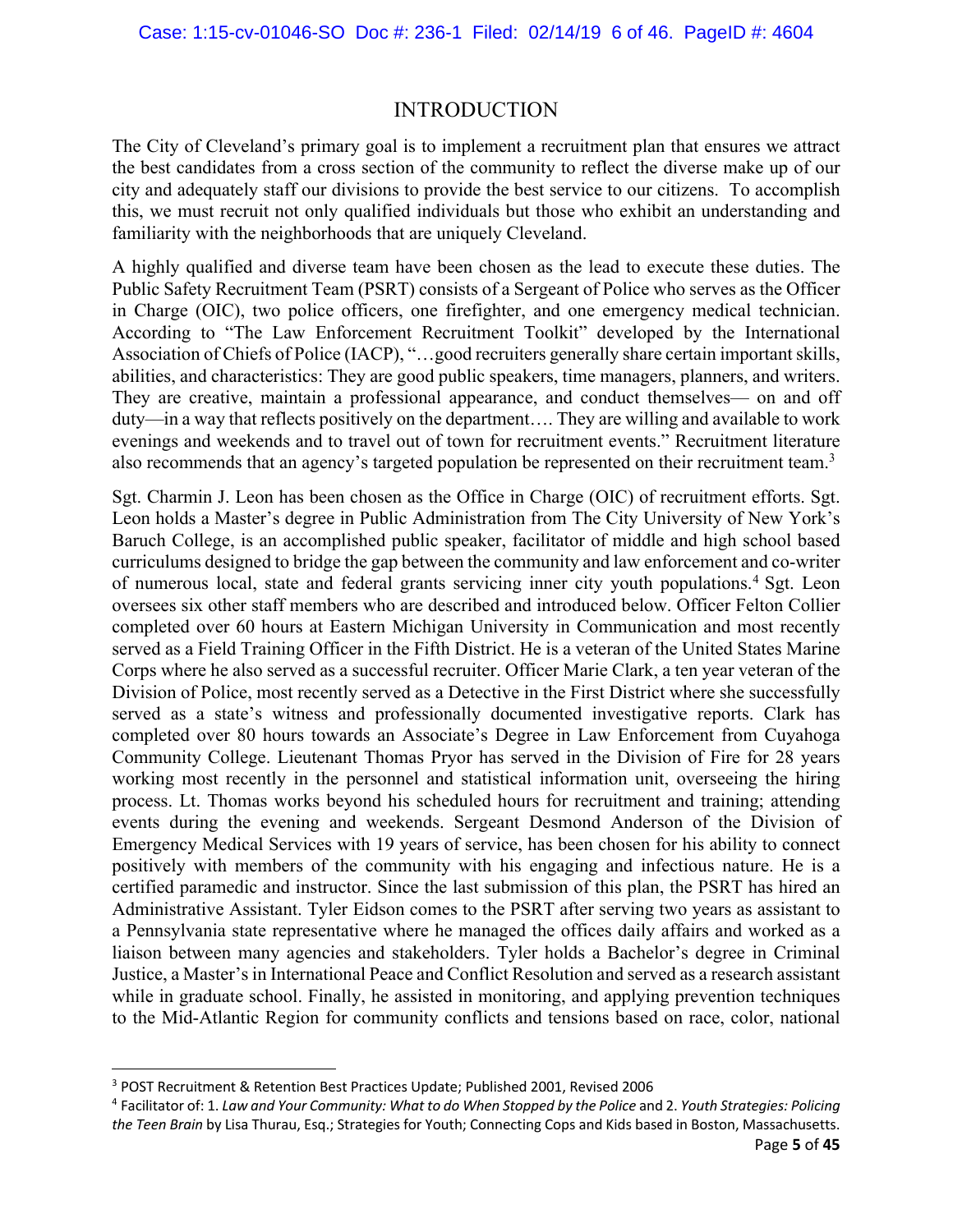origin, gender, gender identity, sexual orientation, religion and disability for the U.S. Department of Justice's Community Relations Division.

**Plan oversight, measurement, and evaluation** – The Director of Public Safety will conduct an annual review of the data obtained through stakeholder outreach, the annual report from the PSRT, the statistical information gathered by the City's online application service provider, NEOGOV, the testing consultant and our Data Analyst to determine if the recruitment strategy has resulted in attracting sufficient candidates to staff CDP at levels necessary for CPOP. The data may suggest there are needed changes in the recruitment plan. The scope and nature of the evaluation will be determined by the Director of Public Safety. The first annual review will occur after one complete year of operation after approval of the plan, and will include any suggestions for changes to this plan and any related policies, practices, or procedures.

**Plan management**– The management and implementation of this plan will be the responsibility of Sgt. Leon, the OIC of the PSRT. Sgt. Leon will to report directly to Assistant Director Barry Withers. She will be a part of bi-weekly staff meetings held by the Safety Director. The Safety Director's staff meeting is attended by the Chief of Police, Chief of Fire, and the EMS Commissioner, as well as other staff under Public Safety. Attendance and information received from the OIC will provide the platform for regular oversight. Upon approval of the Recruitment plan each member of the team will provide weekly activity reports to Sergeant Leon. Finally, an annual report of recruiting activities and outcomes will be completed in March of each year after the approval of the Recruitment Plan. This plan is intended to be a living document that will change as our environment changes. It is expected that there may be adjustments to the City's goals and strategies as we go along and as evaluations on recruitment policies and activities have been completed.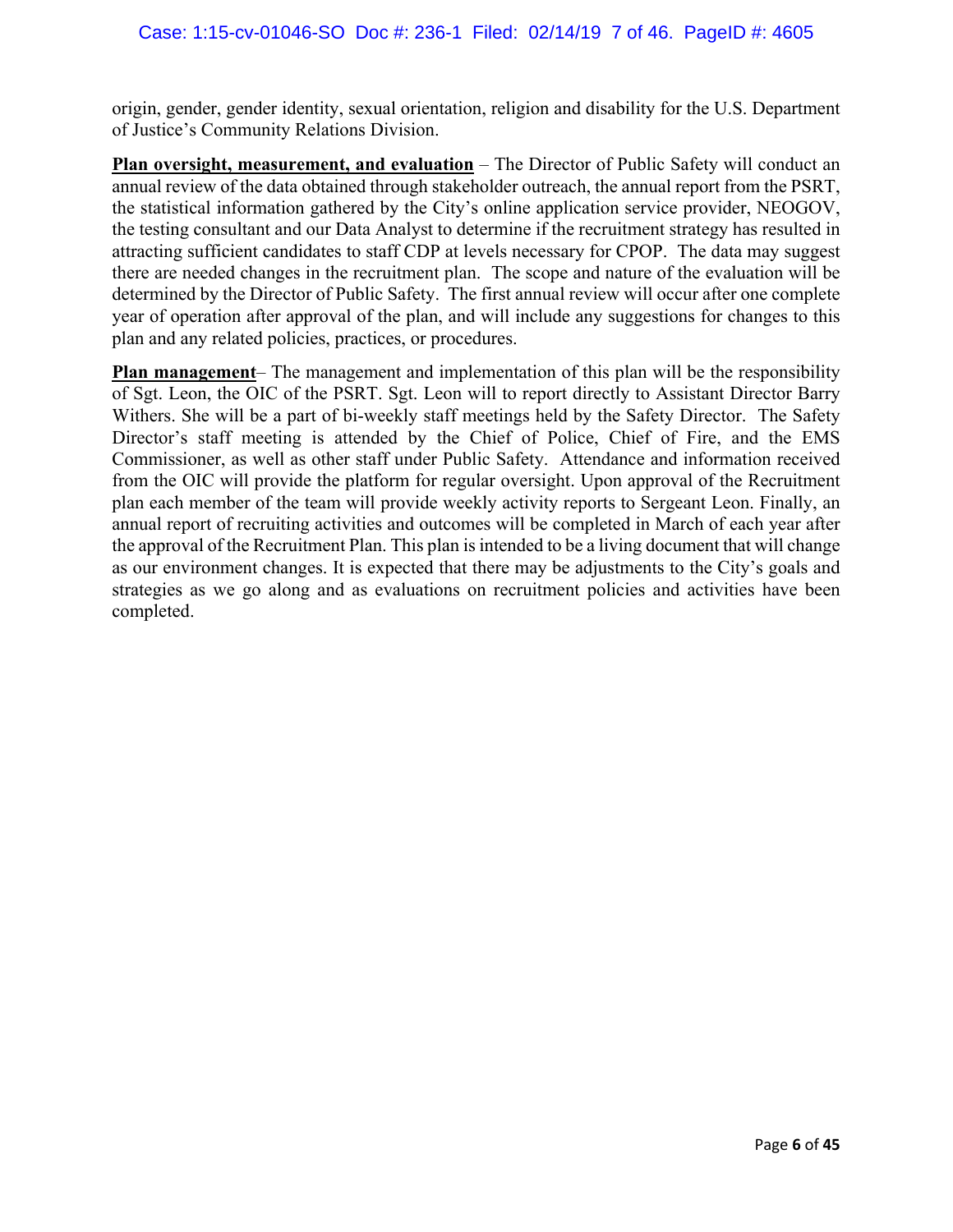The City of Cleveland's recruitment plan incorporates three (3) programmatic goals that are designed to attract qualified applicants for the Divisions of Police, Fire and Emergency Medical Services. These are as follows and will be addressed on succeeding pages:

- 1. Increase staffing levels to effectively implement our Community and Problem Oriented Policing plan (CPOP).
- 2. Attract and hire a diverse group of qualified applicants from a broad cross-section of the community.
- 3. Create and maintain partnerships with community stakeholders to enhance recruitment efforts.<sup>5</sup>

### **Division of Police Mission Statement**

**"The mission of the Cleveland Division of Police is to serve as guardians of the Cleveland community. Guided by the Constitution, we shall enforce the law, maintain order, and protect the lives, property, and rights of all people. We shall carry out our duties with a reverence for human life and in partnership with members of the community through professionalism, respect, integrity, dedication and excellence in policing."**

The Cleveland Division of Police serves a population estimated at 400,000. As of September 10, 2018 the Division has 1575 sworn officers, 104 of which are in the academy. The 2018 budget for officers is 1601, leaving 26 vacancies.

| <b>Classification</b> | No.  | <b>Male</b> | Female         | Caucasian | <b>Black</b> | <b>Hispanic</b> | <b>Other</b> | <b>Budgeted</b> |
|-----------------------|------|-------------|----------------|-----------|--------------|-----------------|--------------|-----------------|
| Chief                 |      |             |                |           |              |                 |              |                 |
| Deputy Chief          | 4    | 3           |                |           | ◠            |                 |              |                 |
| Commander             | 9    | 7           | $\overline{2}$ | h         |              |                 |              | 12              |
| Traffic               |      |             | 0              |           |              |                 |              |                 |
| Commissioner          |      |             |                |           |              |                 |              |                 |
| Captain               | 16   | 15          |                | 15        |              |                 |              | 18              |
| Lieutenant            | 55   | 50          |                | 49        | 5            |                 |              | 57              |
| Sergeant              | 183  | 149         | 34             | 131       | 38           | 12              | 2            | 212             |
| Patrol Officer        | 1202 | 1031        | 171            | 796       | 272          | 117             | 17           | 1304            |
| Academy               | 104  | 83          | 21             | 54        | 42           | 7               |              | 250             |

 <sup>5</sup> June 2015 Settlement Agreement between The United States of America and the City of Cleveland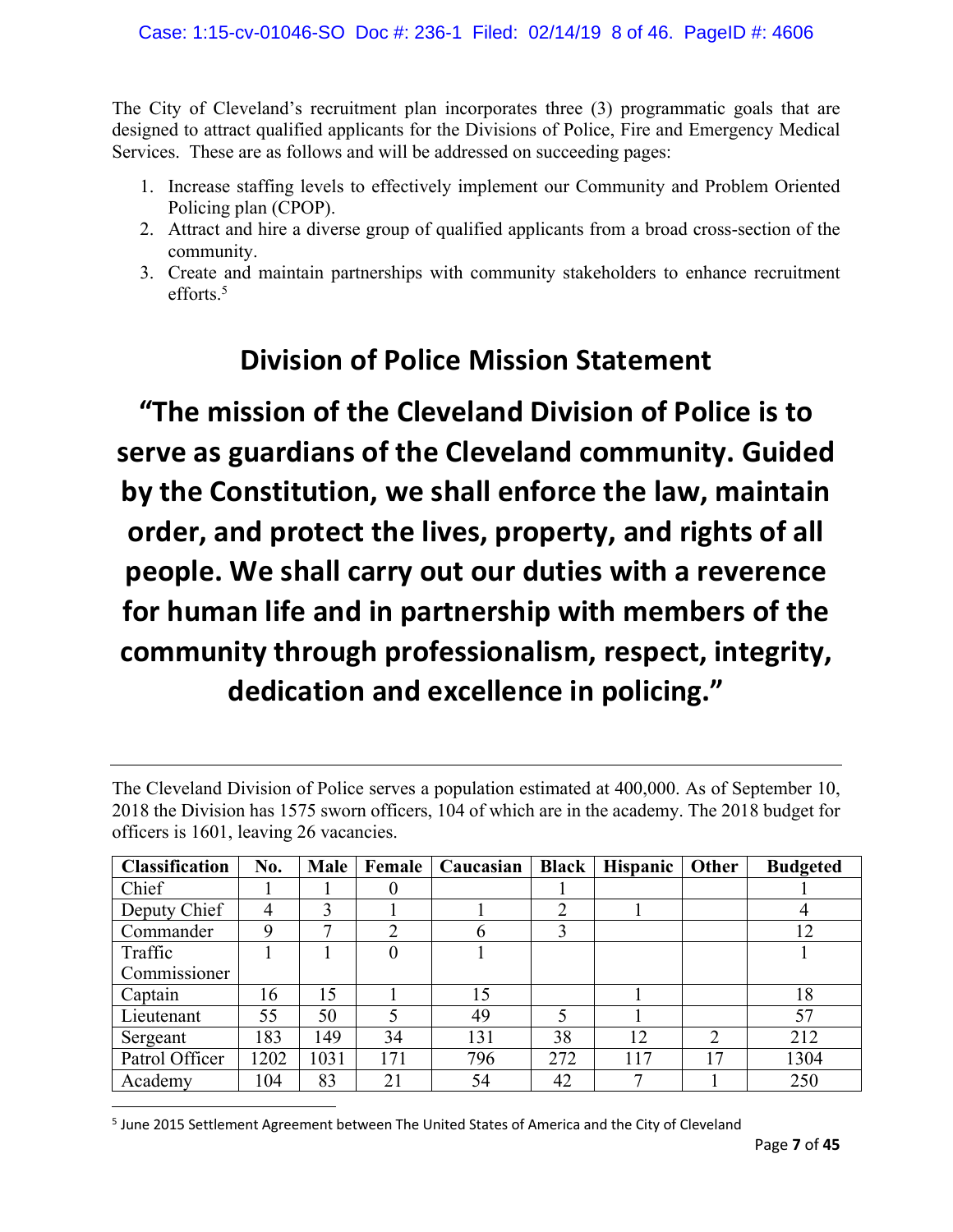| <b>Total</b>     | 1575 | 340 | つつく<br>ر ر ب | 1053   | 363 | 139<br>1 J J | ററ<br>∠∪ | 1601 |
|------------------|------|-----|--------------|--------|-----|--------------|----------|------|
| Percent          |      | 85% | 15%          | $57\%$ | 23% | 9%           | $1\%$    |      |
| <b>Community</b> |      | 48% | 52%          | 37%    | 53% | 9%           | 2%       |      |

In the 2010 Census, Cleveland's population was 396,815. Males: 190, 285 and Female: 206,530

The above chart provides the numbers and demographics of current officers and those currently in the Academy. It also provides the demographics of the Cleveland community. Currently, females and blacks are underrepresented in the Division of Police as compared to our community.

The outlined goals and objectives should assist in moving these percentages closer to the community demographic.

#### **Projected Staffing Needs:**

Over the last five years, the Division of Police has hired and separated (H/S) the following number of officers.

| Year         | 2017  | 2016   | 2015  | 2014    | 2013  |
|--------------|-------|--------|-------|---------|-------|
|              | H/S   | H/S    | H/S   | H/S     | H/S   |
|              | 72/84 | 56/104 | 92/85 | 109/111 | 63/73 |
| #separated   | 84    | 104    | 85    | 111     |       |
| $\#$ dropout |       |        | 27    | רו      | 26    |
| $%$ of       | 11.90 | 23.21  | 31.76 | 15.31   | 35.61 |
| $sep=drpt$   |       |        |       |         |       |

| Class  | <b>Started</b> | Graduated | Began      | Ended      |
|--------|----------------|-----------|------------|------------|
| 129    | 61             | 40        | 10/1/2012  | 3/29/2013  |
| $130*$ | 24             | 19        | 4/15/2013  | 6/7/2013   |
| 131    | 49             | 44        | 11/25/2013 | 5/23/2014  |
| 132    | 48             | 36        | 3/3/2014   | 8/29/2014  |
| 133    | 63             | 44        | 7/7/2014   | 1/5/2015   |
| 134    | 40             | 32        | 4/13/2015  | 10/16/2015 |
| 135    | 55             | 42        | 12/14/2015 | 6/17/2016  |
| 136    | 56             | 46        | 9/21/2016  | 04/21/2017 |
| $137*$ | 20             | 19        | 3/6/2017   | 5/12/17    |
| 138    | 52             | 45        | 8/9/2017   | 3/5/2018   |
| 139*   | 3              | 3         | 1/16/2018  | 3/5/2018   |
| 140    | 72             | 49        | 02/5/2018  | 8/24/2018  |

\*Lateral Classes

The Cleveland Division of Police Consent Decree calls for the implementation of a Division wide community and problem-solving oriented policing policy. That is now referred to as the Community and Problem Oriented Policing plan. The ability to effectively implement CPOP, in addition to the comprehensive staffing report, calls for us to increase our budgeted numbers for the following positions over the next 4 years: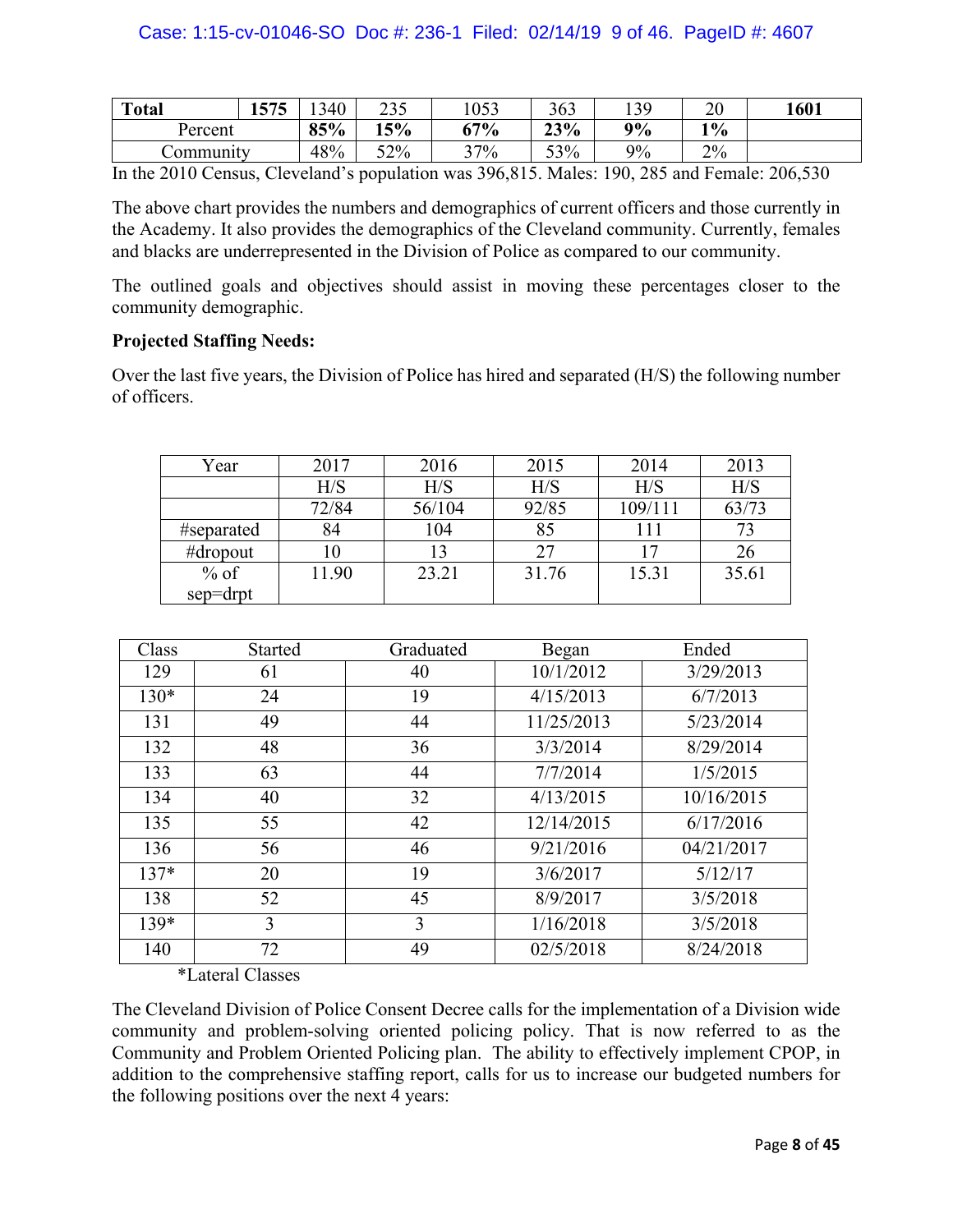#### Case: 1:15-cv-01046-SO Doc #: 236-1 Filed: 02/14/19 10 of 46. PageID #: 4608

| Classification  | 2018 | 2019 |  |
|-----------------|------|------|--|
| Captains        |      |      |  |
| Lieutenants     |      |      |  |
| Sergeants       |      |      |  |
| Patrol          |      |      |  |
| <b>Officers</b> |      |      |  |

In 2017, Mayor Frank Jackson committed to hiring 250 officers over the next year and a half. To this end, the Department of Public Safety instituted a weekly hiring strategy committee to streamline the application process, identify any unnecessary barriers that could be removed or diminished and coordinate the efforts of the three departments involved: Human Resources, Civil Service and Public Safety. For example, it was determined that the Division of Police would need approximately five academy classes and over 2500 applicants to yield 250 recruits. As the Staffing Plan indicates, the average attrition rate over the last 16 years has averaged 80 officers a year.<sup>6</sup> The hiring of 250 recruits would account for attrition while bringing us closer to our budgeted staffing in 2019.

Former practice was that each eligibility list would be certified for two years, however, the charter allowed for a shorter certification period enabling the City to implement ongoing applications by certifying lists a shorter period of time. This change also allowed the city to realize an applicant pool being cultivated by the efforts of the PSRT such as increased presence on college campuses, information sessions throughout the city and attendance at career fairs.

Over the last year, the PSRT has created and participated in recruiting events in Ohio, Michigan, Pennsylvania, Florida, and California. At a time when applications for police officers has dropped significantly across the nation<sup>7</sup>, coordination of the departments along with a full time recruitment team have allowed us to not only meet, but exceed our normal class sizes of around 50 recruits. The latest class that began on February 5, 2018 had a total of 72 recruits. An article by the Associated Press<sup>8</sup> highlighted our efforts in and out of state along with concerted efforts in greater Cleveland focusing on reaching demographics that may have a negative view of policing and therefore do not attend information sessions or law enforcement recruiting events. (Discussed later on page 20)

Going forward, we will work with the Bureau of Support Services to create a form to capture reasons given by recruits on why they began the Academy and did not finish. We understand that not all recruits that begin the Academy will finish. Indeed, some attrition from the Academy is to be expected and necessary when an individual has realized that the particular career of policing is not for him/her. It is part of the ongoing screening process to ensure that only the most qualified recruits complete training and continue onto the force. Evaluating this data will help determine if there needs to be an adjustment to our recruitment plan. We have also provided separation data to our Data Coordinator, Dr. Rania Issa for follow up with those already separated so that we may collect empirical data regarding their choice to leave, whether it was pay, benefits, work-life balance, etc. and garner feedback on any suggested improvements. We continue to work with Dr. Issa in identifying which other data points are necessary and useful to reliably cite effective and ineffective recruitment efforts and publicly report those findings quantifiably.

 <sup>6</sup> Cleveland Division of Police Staffing Report, page 6

<sup>7</sup> http://abcnews.go.com/US/story?id=96570&page=1, July 2017

<sup>8</sup> https://www.apnews.com/a4068b0b040f4c5fbaa020391727e0dd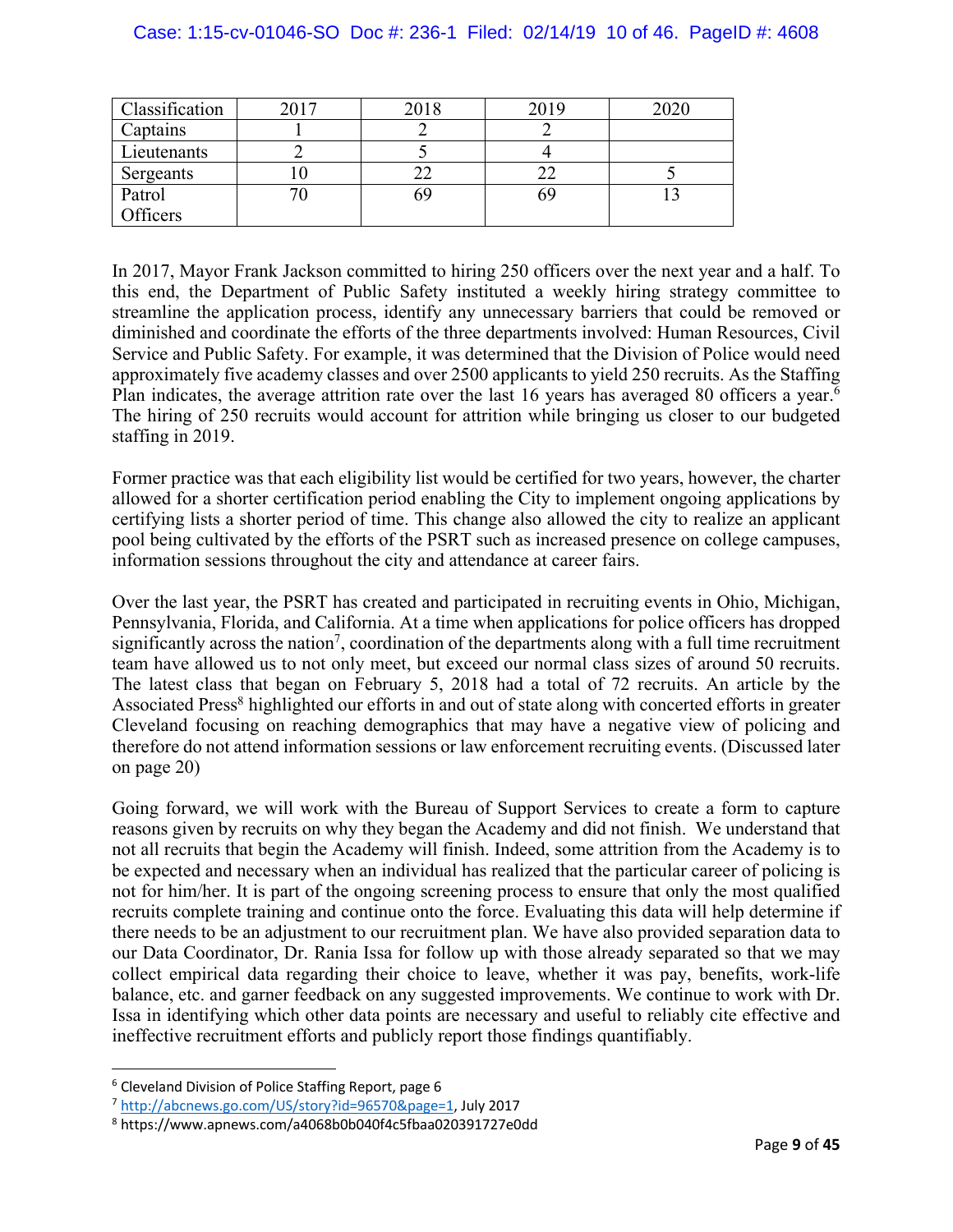Lastly, in addition to the collection of the above information, the PSRT will collect data from Civil Service on the number of persons filling out interest cards, those ultimately applying and finally, recruits by ethnicity, age, and gender in order to evaluate the success of recruitment efforts in improving the composition and diversity of the safety forces and on the quality of the recruits and eventual permanent employees. This effort will be placed as an item on the hiring committee's 'task list' as it requires the authority of high level administrators to coordinate the collection of data through our online application service provider, NEOGOV.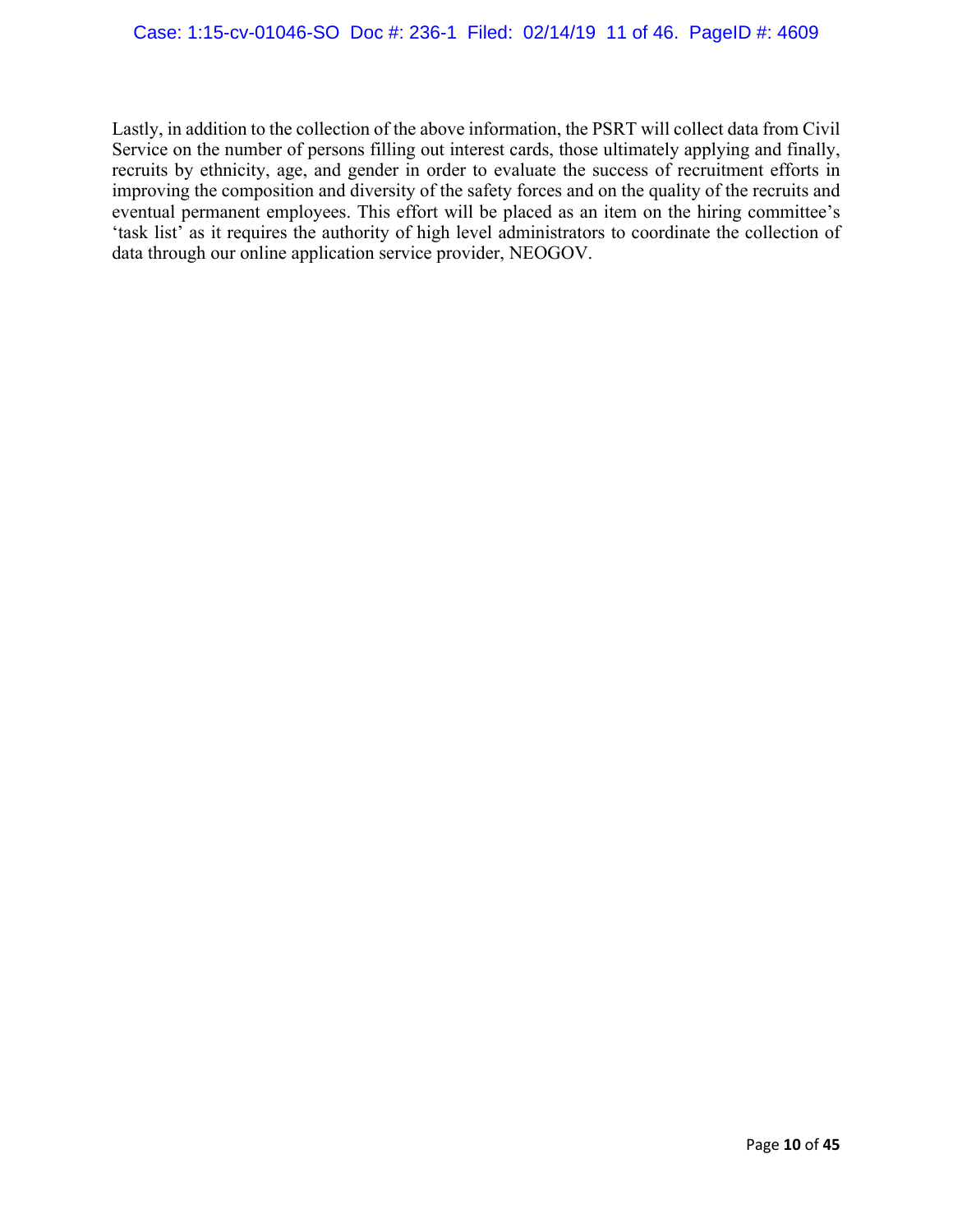### **Division of Fire Mission Statement**

**"To serve the City of Cleveland with the highest degree of quality and professionalism through a proactive commitment to prevent and mitigate emergency situations where life and property are at risk."**

**UNDER CONSTRUCTION**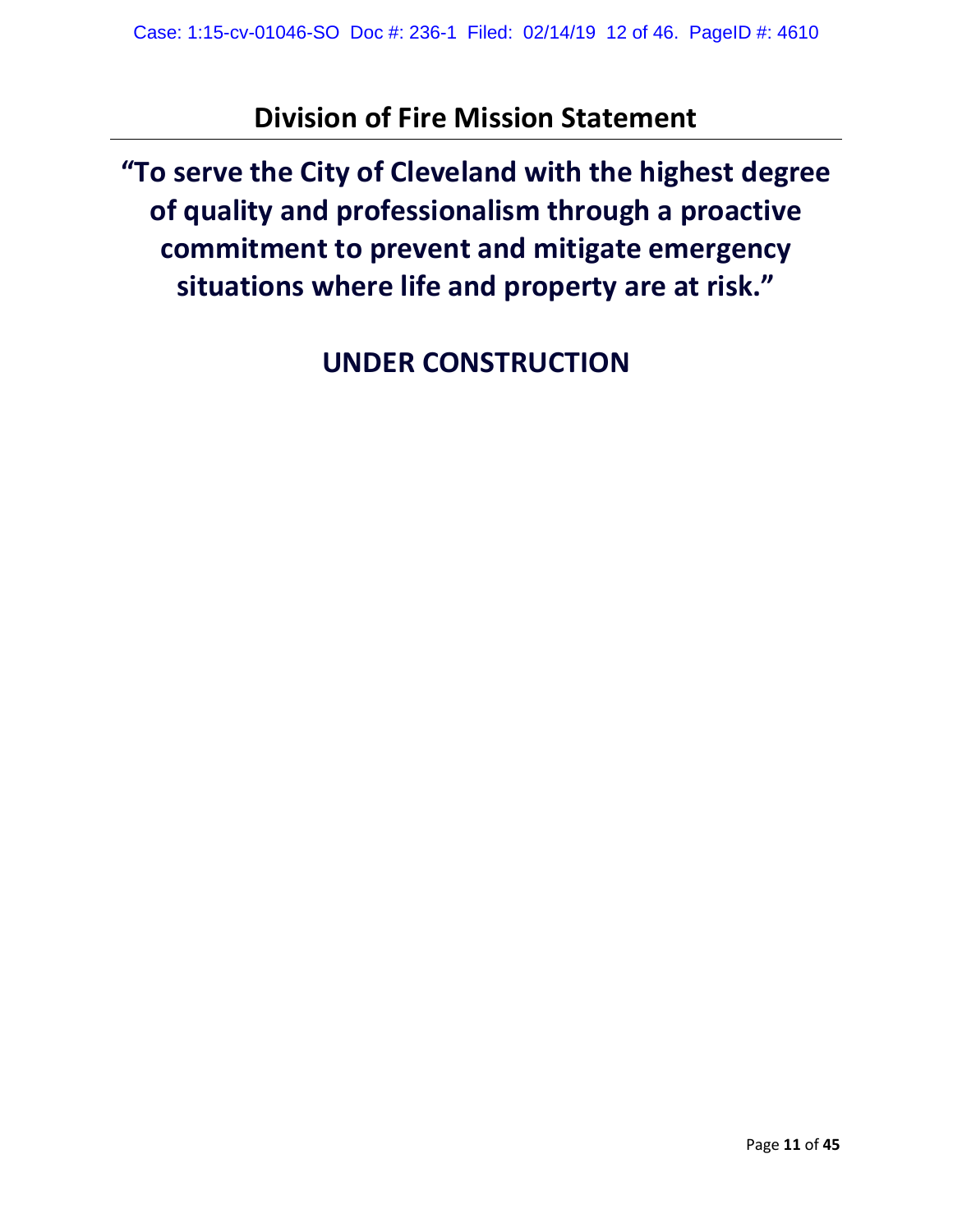### **Division of Emergency Medical Services Mission Statement**

**"We are committed to improving the quality of life in the City of Cleveland by maintaining the highest ethical and professional standards of pre-hospital care, treating our patients with dignity and respect, and caring for each patient as if they were a member of our own family."**

### **UNDER CONSTRUCTION**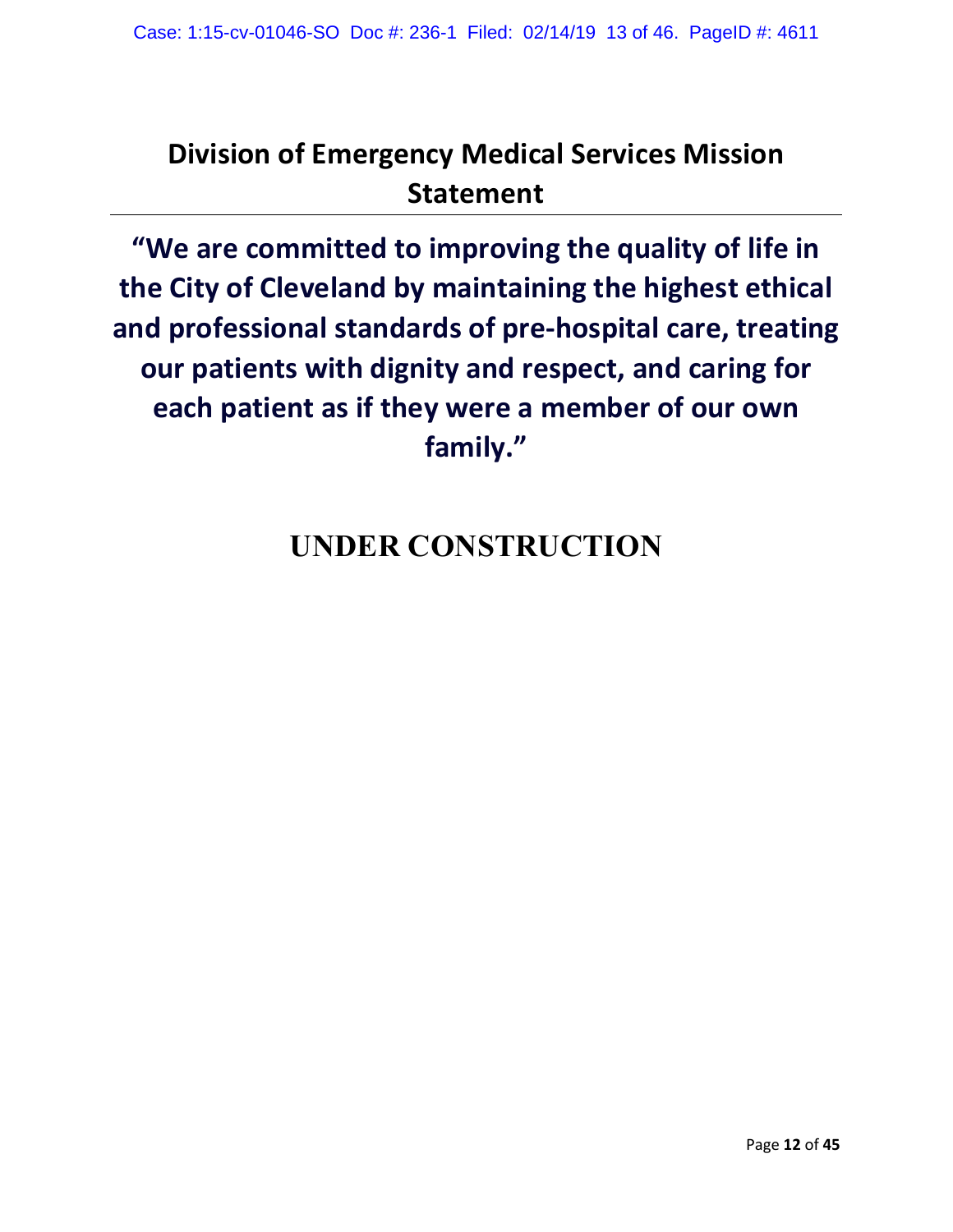#### **Recruitment Goals and Objectives:**

The Cleveland Division of Police has established the following recruitment goals, and specific objectives and action steps necessary to meet those goals.

#### GOALS:

- **I. Increase staffing levels to effectively implement our Community and Problem Oriented Policing plan (CPOP).**
- **II. Attract and hire a diverse group of qualified applicants from a broad cross-section of the community.**
- **III. Create and maintain partnerships with community stakeholders to enhance recruitment efforts.**

#### **I. Increase staffing levels to effectively support our staffing plan and coordinate our efforts with the Community and Problem Oriented Policing plan (CPOP).**

The Settlement Agreement requires the Cleveland Division of Police to conduct a comprehensive staffing study to assess the appropriate number of sworn and civilian personnel needed to perform the functions necessary for the Division to fulfill its mission. <sup>9</sup> That coupled with the CPOP plan which changes the way our patrol sections approach and fulfill their duties, requires the need for additional personnel. The major change that will occur at the patrol officer level is that officers on patrol are required to engage in CPOP activities for at least 20% of their day. These officers are assigned to one of the five police districts which comprise over 70% of CDP personnel. This will be explained in greater detail under our third goal of creating and maintaining partnerships with community stakeholders to enhance recruitment efforts.

To effectively institute CPOP, most problem-solving decisions will be made at the street level by officers and front line supervisors, the Sergeants.<sup>10</sup> The additional time needed to effectively address these issues will often be consumed during an officers 'discretionary' time. 'Discretionary' refers to the time an officer spends while on duty on activities other than answering calls for service.

#### **Objectives:**

1. To maintain a well-trained, full time, Public Safety Recruitment Team (PSRT) that can adequately respond to inquiries regarding employment within the Police Division and carry out the requirements of the consent decree, incorporating the tenets of Community and Problem Oriented Policing in its recruitment messaging.

In response to the requirement of our consent decree for a recruitment plan that 'will establish and clearly identify the goals of CDP's recruitment efforts and the duties of officers and staff implementing the plan', the City seized upon the opportunity to create a dedicated team to carry out this mandate, also expanding this service to the other public

 <sup>9</sup> Cleveland Division of Police Staffing Report, page 5

<sup>&</sup>lt;sup>10</sup> Cleveland's Community and Problem Oriented Policing Plan, pages, 6,7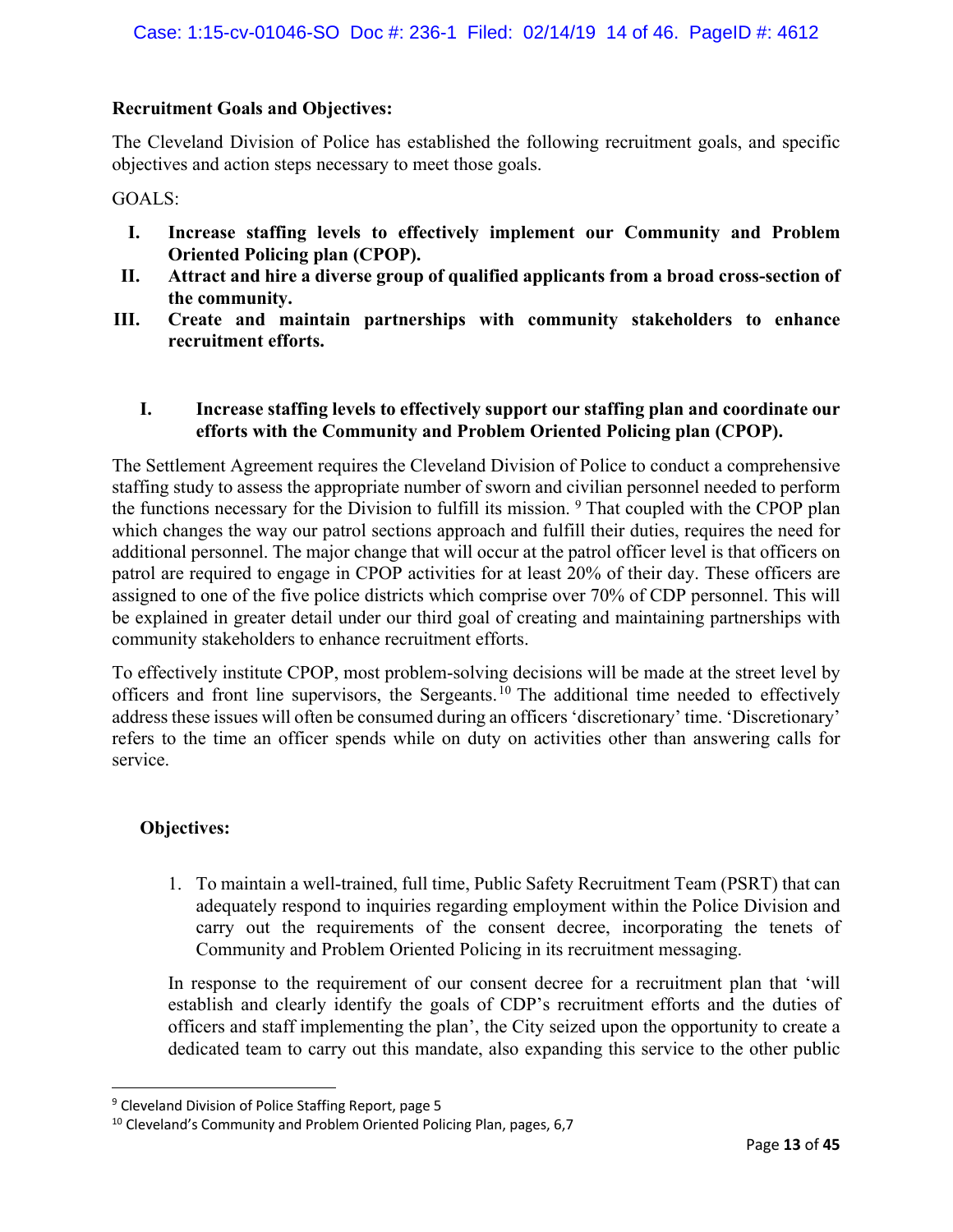safety Divisions of Fire and EMS, which will be added to this section of the plan at a later time.

Action Steps:

- a) Team members will receive training pertaining to recruitment techniques, the hiring process for all three Divisions, be knowledgeable of the salary, benefits, job requirements and employment law regarding bias and anti-discrimination during the first three months on the team.
	- $\triangleright$  Required reading of each team member: Hiring for the 21<sup>st</sup> Century Law Enforcement Officer, Advancing Diversity in Law Enforcement, COPS Recruitment Toolkit, the Consent Decree and other literature deemed necessary by the OIC.

Members of PSRT will read and familiarize themselves with the tenets of the above literature. The OIC has incorporated some of the activities suggested in these documents in this plan. Please reference footnotes.

 $\triangleright$  The Secretary of Civil Service, Director of Human Resources or their designees and a personnel unit staff from each of the divisions will ensure the team is provided between 2 and 5 hours of training instructing them on the application requirements and complete hiring processes.

As noted in the introduction, the PSRT has been selected and consists of members of each of the three Public Safety Divisions. Over the last year, the Team has met with staff from all Divisions and been directed on the hiring process and employment requirements of each one.

The PSRT has attended two law enforcement recruitment conferences; one in Miami in May of 2017 and the OIC and a different member attended a conference in San Diego in December of 2017 where they also presented a workshop entitled "Understanding and Embracing Cultural Differences in Your Recruiting Strategies". Here they highlighted their outreach to multiple agencies serving underrepresented populations, which we have documented under the goal of attracting applicants from a broad cross-section of the community.

Attendance at conferences that enhance the recruiters' knowledge base around recruiting and provide an opportunity to share best practices will continue to be budgeted for and sought out for attendance at a minimum of one conference per year. Currently we are scheduling attendance at the 3rd Annual Law Enforcement Diversity Career Fair in Irving, Texas in December. This conference began in Philadelphia and had over 230 agencies in attendance with over 3000 job seekers. It has been moved centrally in the U.S. to attract additional agencies from the West Coast and Central U.S. The theme of this year's conference is "Value of a Life: Partnering to Save Lives" which underscores the value of carrying out our duties with a 'reverence for human life' memorialized in our mission statement.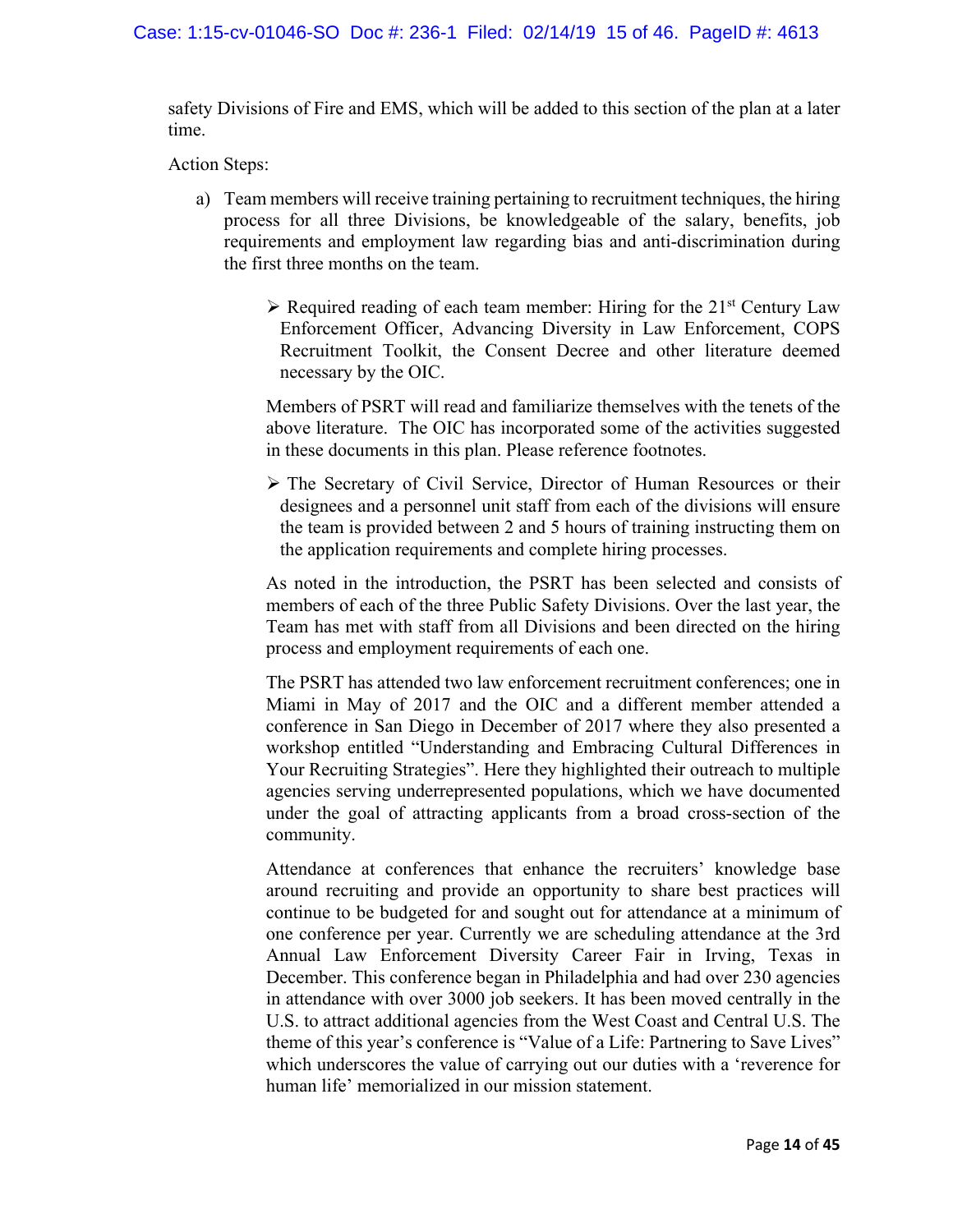- b) The OIC will develop for approval by the Director of Public Safety, a final recruitment policy within 90 days of the Monitor's approval of the Recruitment Plan. (Initial Draft: Appendix B)
	- $\triangleright$  Accountability of members assigned to the PSRT will be measured according to the PSRT's policy and procedures manual. This is to guide the actions of these members and ensure expectations are clear towards meeting our goals. This is also to ensure that recruiters do not revert back to practices or behaviors that undermine inclusion and innovation.
- c) The City will review the feasibility of absorbing background investigation duties into the Recruitment Team, along with the needed additional staffing, to best improve quality and efficacy.<sup>11</sup>

 $\triangleright$  The hiring review committee recently collected data from each of the Divisions as it relates to the timeframe, scope and cost of conducting background investigations. The Department of Human Resources has assigned a staff person to analyze this information and report back to the committee regarding the potential savings in cost, time and a single point of oversight for greater uniformity of these tasks.

2. Identify those individuals most suited with the ability to integrate the CPOP principles in the discharging of their duties.

It is important to communicate with the community the fundamental shift in philosophy regarding our approach to community policing. The verbiage used in our plans and the expected behaviors of our officers should be a common theme throughout our materials, posts and in our conversations around recruiting. We engage in these efforts to communicate to the public and potential applicants that our approach to policing supports community participation, engagement and support. As mentioned in the City's document entitled 'Responses to comments and feedback for the Public Safety Recruitment Plan Staff Report and CPOP updated 10-1', "our objective here will be to communicate across all of our recruitment materials and in our conversations the tenets of CPOP. As less than 7% of over 300k calls for service in 2017 ended in an arrest, the main skill set needed for effective community policing in Cleveland, Ohio is that of conflict resolution followed up by the ability to de-escalate tense situations and dispense procedural justice in all of our contacts with the public. We do this to attract persons who see themselves as cooperative components in community problem solving and to increase our success in implementing the CPOP through each officer on the Division."

Action Steps:

<sup>&</sup>lt;sup>11</sup> Police Recruitment and Retention for the New Millennium; Chapter Four: Filling the Bucket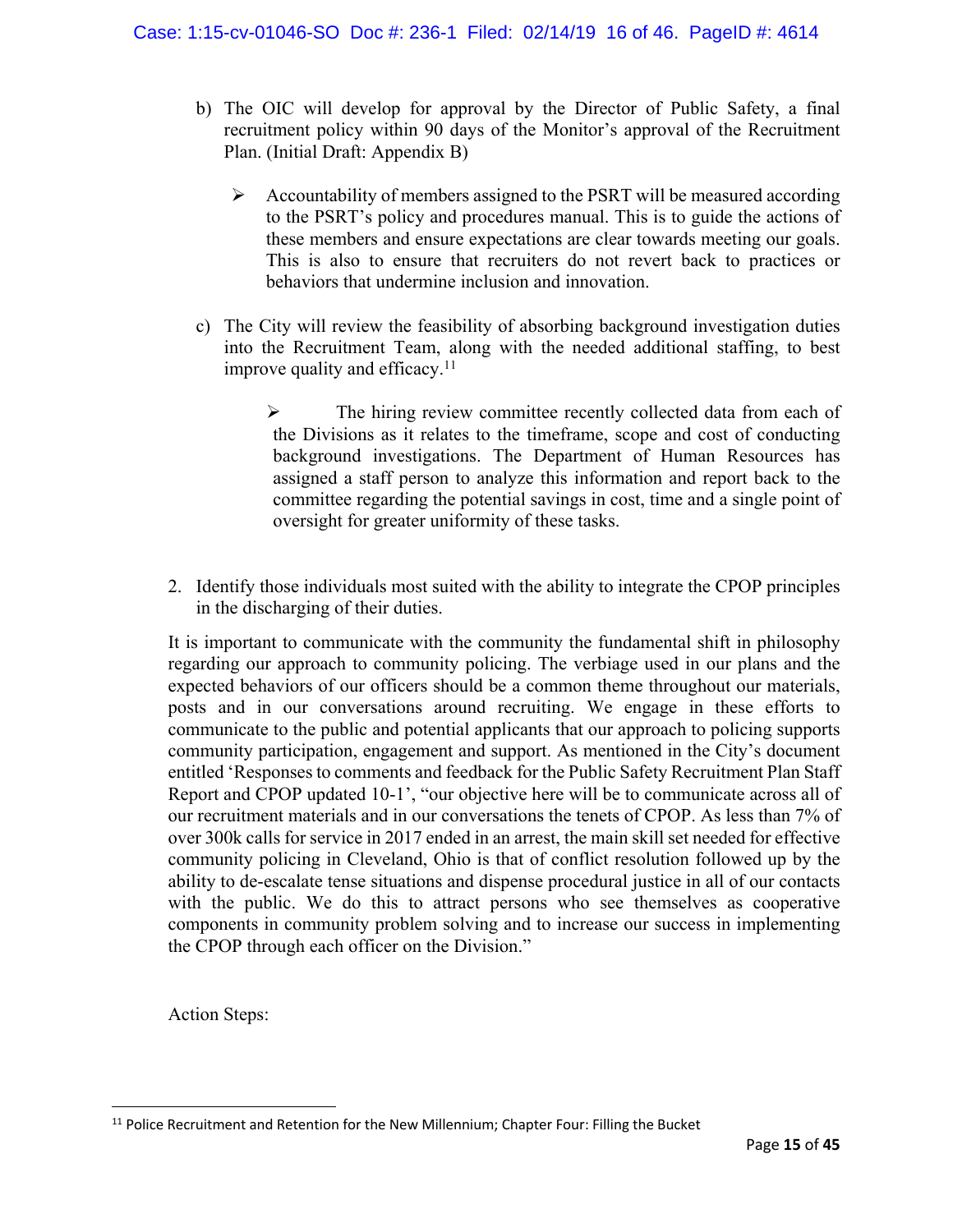- a) On all of our social media sites, printed materials (where feasible) and at the beginning of every information session we hold, we will include and recite the mission statement of the CDP.
	- $\triangleright$  To ensure our message that Cleveland Division of Police officers are expected to be "guardians" as opposed to "warriors" and see themselves as part of the community to address public safety concerns with mutual respect and dignity. 12
- b) Include the "Wellness Model" approach expectations, which is to seek out root causes of crime in close partnership with the community, when speaking with potential applicants.

This will help to clarify the actual nature of the duties expected while employed as an officer with the City. This is important for applicants to be aware of, especially those who may not be comfortable with the level of engagement that will be required to fulfill our goals of CPOP. They may decide they are not suited for this approach to policing. In that same vein, it will be seen as attractive to those wanting this type of engagement in their employment who may not have seen the duties of officers as incorporating these efforts.

#### II. **Attract and hire a diverse group of qualified applicants from a broad cross-section of the community.**

"In the 21st Century, police agencies need to use the hiring process to do more than simply disqualify the negative. Agencies need to use that process to *proactively identify and hire the positive* – candidates who possess the values, character traits and capabilities that agencies are looking for in their employees."<sup>13</sup>

When we speak of 'qualified' applicants for policing in the 21st Century, we are speaking of individuals that must function in a dynamic and ever changing society. The implementation of advanced technologies such as body cameras, field based reporting and the ability to direct citizens to make reports through Coplogic, requires advanced skill sets.14 These in addition to the public's desire that recruits embody the character traits of being emotionally intelligent which encompasses the following: self-awareness, self-regulation, motivation, empathy and social skills, requires sophisticated and developed screening tools. The basic qualifications for our safety forces, police officers specifically, such as being twenty-one years of age, having a high school diploma or GED, possessing a valid drivers' license and free from felony convictions, is only the bottom rung of the ladder needed to climb in the process of becoming a truly qualified candidate in this day and age of policing.

Additionally, over many decades one goal of safety force departments across the nation has been to increase the number of women and minorities in their agencies, especially where their current personnel are not reflective of the community they serve. Having a safety force that

<sup>&</sup>lt;sup>12</sup> Cleveland's Community and Problem Oriented Policing Plan, page 6

<sup>&</sup>lt;sup>13</sup> Hiring for the 21st Century Law Enforcement Officer; COPS, PERF 2017

<sup>&</sup>lt;sup>14</sup> CPOP Plan, page 13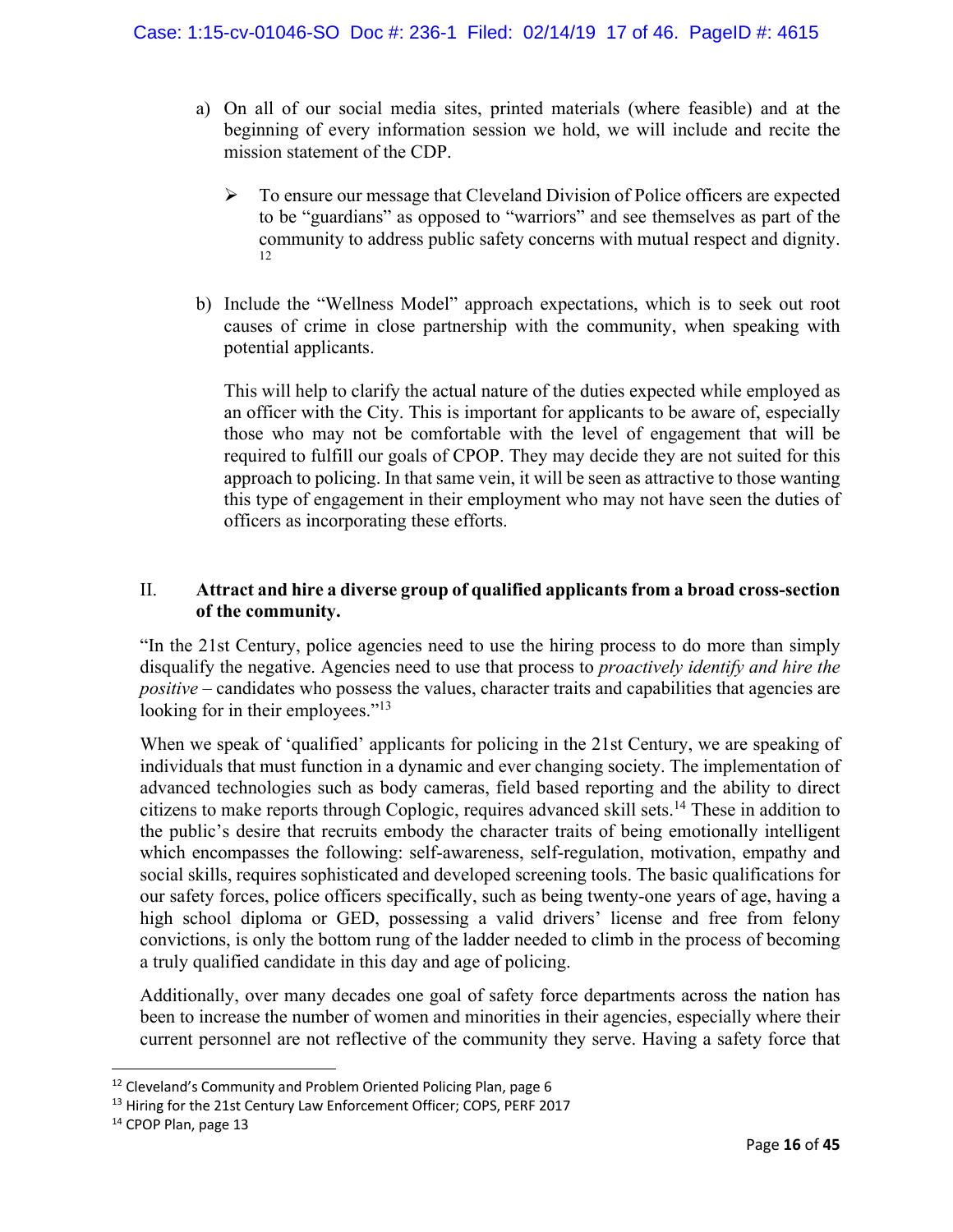mirrors the community lends to its legitimacy that there is equal opportunity for employment, increases the community's belief that their interests and concerns are important to the agency and that the agency is an integral part of solving crime issues.

#### **Objectives:**

1. Identify and maintain a pool of qualified potential recruits.

As mentioned above, the term 'qualified' must encompass more than the minimum qualifications listed. In the past, current officers, who often do a great deal of the recruiting for agencies, would refer potential applicants based on the minimum qualifications and refer to them as a 'good' candidate. It's important that our message is clear: the minimum qualifications alone does not a good officer make. Qualified applicants should possess the skills sets mentioned above to better ensure the ability to carry out the duties of 21st Century policing.

Action Steps:

- $\triangleright$  Employ the most up to date screening tools to ensure successful applicants possess strategic thinking and problem-solving skills, emotional maturity, interpersonal skills and the ability to collaborate with a diverse cross-section of the community. <sup>15</sup> We began implementing these changes first with our new entry level exam through the National Testing Network. This is a test that identifies 9 different dimensions of our candidates (see Appendix "D"), such as their ability to think critically; a skill that reduces bias and supports better problem solving.16 We then addressed the psychological screening by adding additional behavioral assessment tools that better determine how applicants will actually perform on the job.
- $\triangleright$  The establishment of a Hiring Process Review Committee. This committee is reviewing every aspect of the hiring process; applications, entry level testing, interviews, and selection process; medical and psychological testing and all aspects of training. The hiring review committee was established as a mechanism whereby the Department of Public Safety can continually upgrade hiring processes to employ the best practices to date. After each application period, the committee will review what is going well and recommended any changes that will assist in the selection of a qualified and diverse employee pool. Minorities and women have traditionally been excluded during the hiring process by unfair standards that did not correlate with their ability to do the job. The committee looks to ensure that none of our actions contribute to the exclusion of any group or gender. This committee is made up of staff from the Mayor's office, Manager of Civil Service, Director of Human Resources and representatives from each of the Divisions who have the ability to institute changes in the process.

As departments move into the 21st Century, there have been advances in pre-service processes designed to select and hire personnel for the safety forces. This committee

 <sup>15</sup> See Settlement Agreement ¶304

<sup>&</sup>lt;sup>16</sup> University of Southern California's Critical Thinking Initiative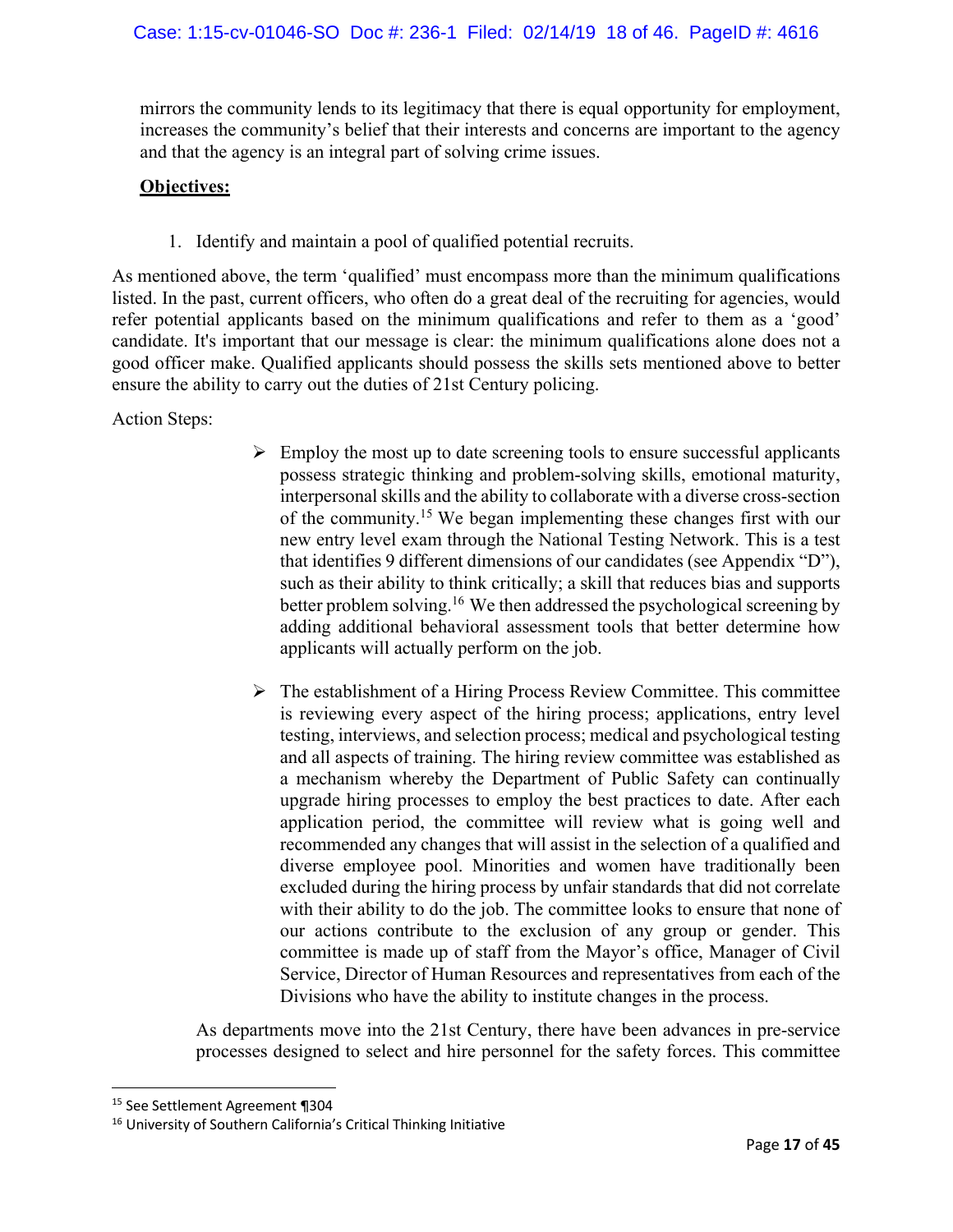will take advantage of the lessons learned through research of best practices regarding hiring and retaining the right candidates to employ. The committee will make recommendations to the Director of Public Safety who has the authority to order changes in the process which is under his control. He also can request changes to the process from other departments, i.e. Human Resources and Civil Service.

- $\triangleright$  Initially, the Director of Public Safety was designated as committee chair. The committee began meeting bi-weekly in March, 2018 but now meets weekly and is chaired by the manager of civil service as the Directors' designee.
- $\triangleright$  The committee will produce an annual report that documents any adjustments and implementations that have been made to our hiring process.
- $\triangleright$  The committee now consists of: the Director of Public Safety (designee), Chief of Police, Chief of Fire, Commissioner of EMS, Director of Human Resources, the manager of Civil Service and administrative staff from all three Divisions.

Prior to the establishment of a formal Hiring Process Review Committee, the Department of Public Safety held joint meetings with Civil Service to re-evaluate the entry level examination. Out of this review, a Request for Proposals (RFP) was crafted to educate ourselves on the developments of testing for entry level officers. This resulted in the recommendation to utilize the National Testing Network's entry level exam: Frontline National, which is our current vendor. We will continue to administer this exam as we collect data to evaluate its ability to predict the 9 different dimensions that are desirable traits of police officers: Observe + Assess, Communication ability, Team Orientation, Confront/Enforce, Restraint, Ethical, Help with Distress, Organizationally Oriented, and Community Relations Ability.

This year, the committee drafted a request for proposal for behavioral and psychological assessment services to ensure that we are employing the latest and most effective tools in the industry for public safety personnel. Out of this, the current provider was selected by the Civil Service Commission to continue in this role and include additional screening tools.

 $\triangleright$  Continue the use of a questionnaire regarding applicants' experience in working with, living in and/or volunteering in diverse urban communities during the final picks of candidates by the Safety Director and the Chief of Police.

In 2016, Chief Calvin Williams directed staff to draft a list of questions regarding an applicant's history of volunteerism, living and working in an urban environment, collaboratively working with the community on projects and teams, why they desired to work in Cleveland, their history of supervision of others and what makes them stand out from other applicants. This was designed to elicit an applicant's familiarity with the City of Cleveland, their affinity towards public service and their engagement, if any, with the various communities within it.

This questionnaire was finalized and added to the Personal History questionnaire in 2017. The Director and Chief now employ the review of an applicant's answers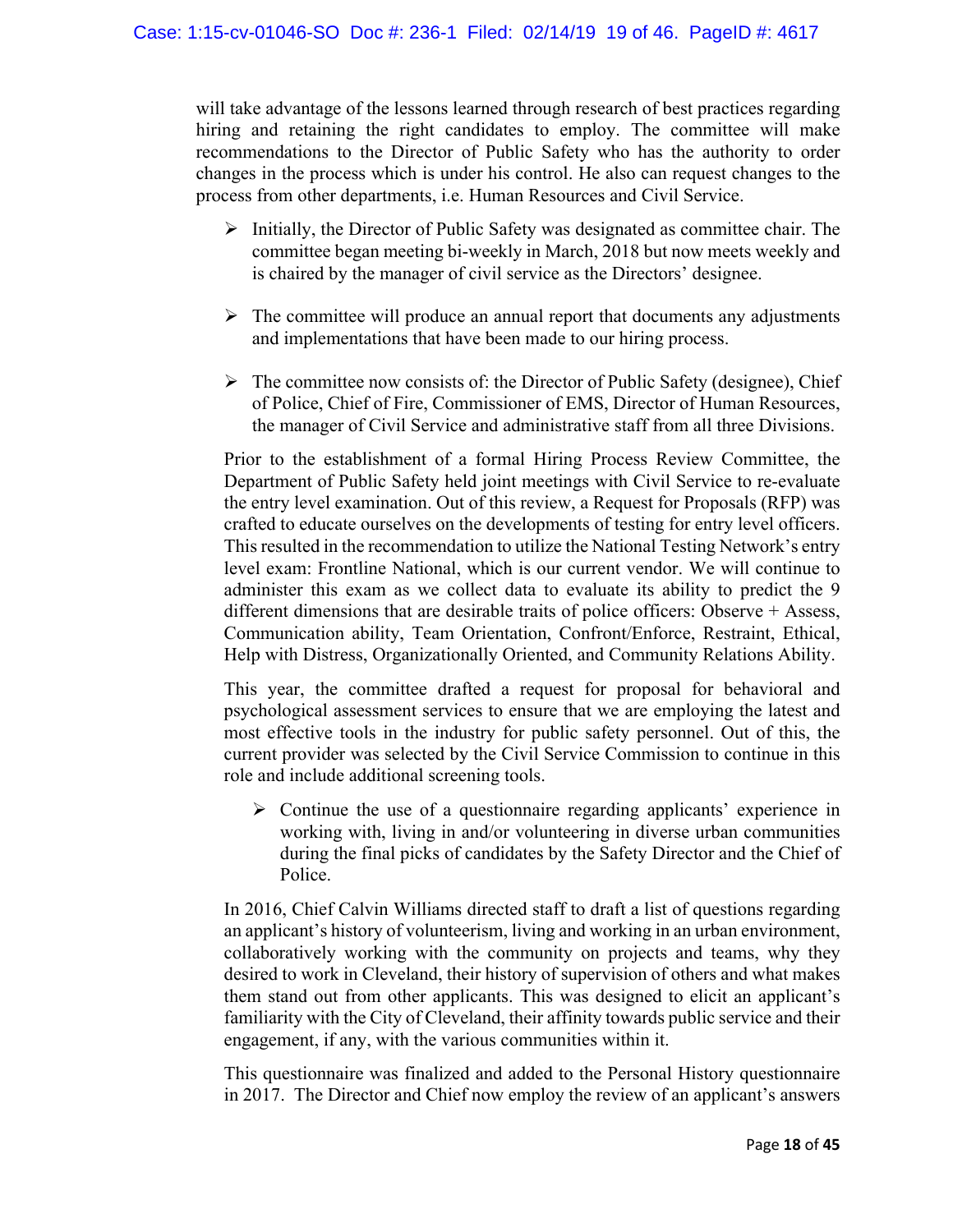to these questions during final selections of candidates being chosen for the academy.

- $\triangleright$  Regularly evaluate our processes to ensure recruitment and hiring procedures and the effects of those procedures reflect the needs of the job and do not create artificial or unnecessary barriers to selection.<sup>17</sup>
	- $\triangleright$  Since the beginning of January, 2018, Public Safety Administration and the PSRT have met a total of five times with the Mayor's staff, Human Resources, Civil Service, and the law department to define each units role in the hiring process and coordinate efforts to remove any unnecessary barriers for applicants. Going forward, this activity will become part of the Public Safety hiring committee. This has resulted in the following:
		- i. A waiver of the \$25 fee for testing by all applicants for their entry-level exam.
		- ii. A re-administering of the physical agility test for those applicants who failed, for a second chance at passing.
		- iii. The addition of four officers to conduct background investigations to shorten the time from interview to final picks for the next academy classes.
		- iv. The addition of another supervisor in Personnel to oversee background investigations exclusively to ensure adequate oversight.
		- v. The addition of staff in Civil Service to address any issues specific to our application software NEOGOV.
		- vi. Streamlining of the medical/psychological testing through Human Resources and Civil Service, shortening the timeframe from eight weeks to four weeks.
		- vii. Raising the pay of the recruits in the Academy from \$10.50 to \$15.00/hr.
		- viii. Creation of conditioning camps for the upcoming testing sessions.
	- Ø The PSRT met with the CEO of Business Volunteers Unlimited (BVU), a nationally recognized organization that provides consultation and capacity building to organizations. The organization will train our background investigators in behavioral based interviewing techniques which is a best practice that has proven to be far more reliable at predicting a candidate's future job performance than a traditional interview. In addition to being able to better determine an applicant's skill set around dispensing the tenets of CPOP, this training will assist in reducing any subjectivity and implicit bias that the background investigating interviewer may have, decreasing any adverse effects on applicants during this phase

 <sup>17</sup> See Settlement Agreement, ¶302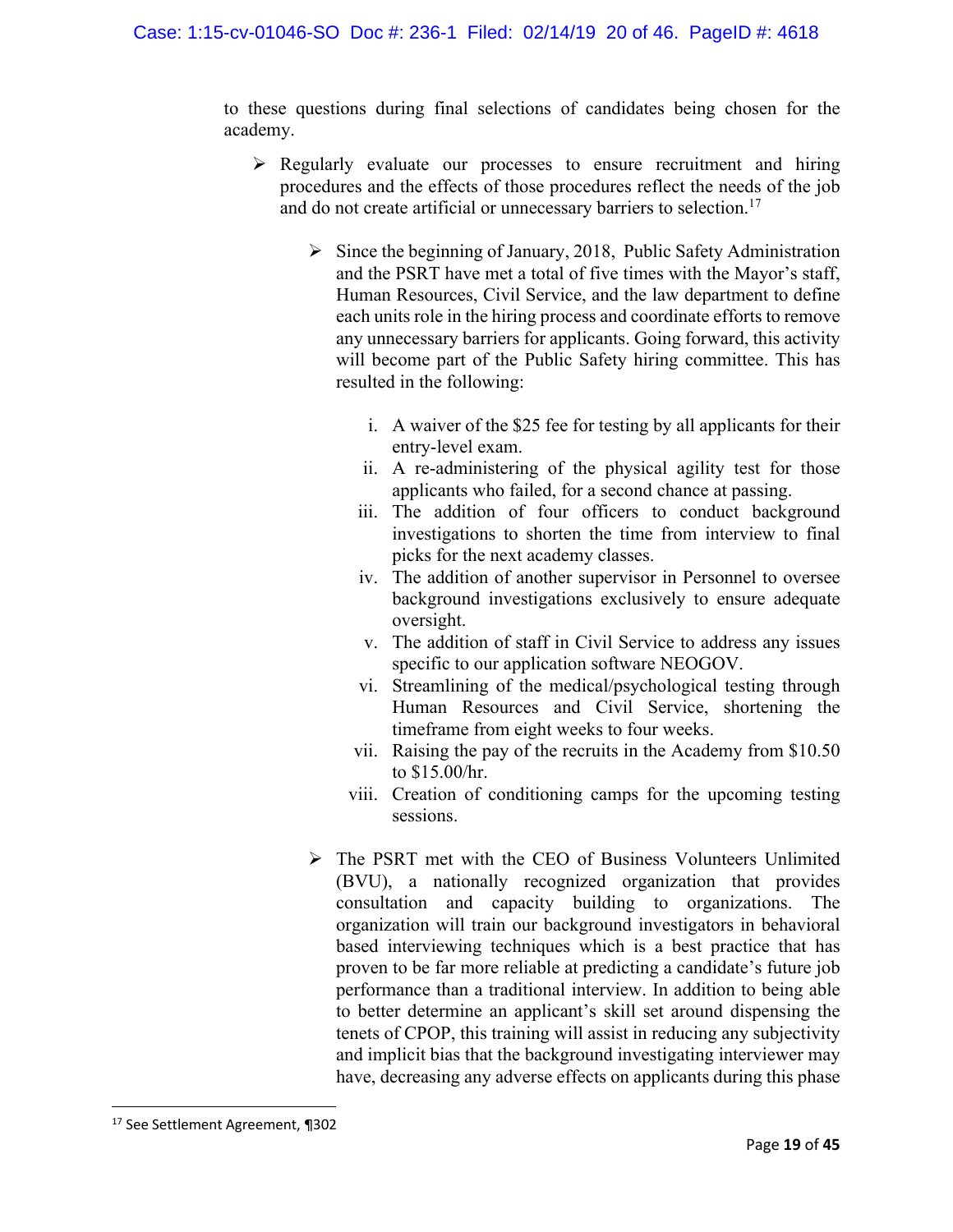of the hiring process. According to our Procedural Justice, Legitimacy and Implicit Bias training, there is a black/crime association that is not only strong in Americans, but appears to be automatic. Although our backgrounders are of mixed ethnicities, these biases are found in all individuals. We seek to introduce this training to better ensure we remove any disparate review of applicants. Based on the proposal submitted by BVU, we are in the process of finalizing a date, location, and time for them to conduct the training.

2. Recruit applicants from multiple disciplines at colleges and universities, in addition to those candidates enrolled in Criminal Justice Programs. The PSRT will also court applicants from disciplines such as Behavioral/Social Sciences and Health Sciences for their 'service' aspect and Urban Studies for the knowledge base students gain around inner cities and how they've developed.

To further ensure that we are developing applicants who are qualified to meet the requirements of our positions in public service, i.e.: report writing, critical thinking, resourcefulness, discharging duties in a bias free manner, etc., we will we will work with our partners at Case Western Reserve University to target other disciplines that require and/or develop those aforementioned traits.

Action Steps:

- a) Recruiters will sign up for and attend career fairs at local colleges, and universities and those in surrounding states. To date we have also attended recruiting and training events in Michigan, Georgia, California and Florida.
	- $\triangleright$  Recruiters have attended a number of college fairs over the last year, traveling to Toledo and Akron in February with more scheduled in the following months. (see Appendix "C") We post our upcoming fairs on our social media sites; Facebook, Instagram and Twitter. We've been registered with Handshake for the last year, a college and university student platform that serves over 700 colleges across the nation.
- b) Recruiters will provide school staff such as the deans and chairs of the above mentioned disciplines, with a list of the characteristics and skill sets we are looking for in our safety forces and ask for recommendations from their student body.
	- Page **20** of **45**  $\triangleright$  Recruiters will make appointments with school staff to inquire about their most promising students and request that they contact those students regarding their willingness to speak with us about a career with the City of Cleveland Department of Public Safety and follow up with the name and numbers of those who have given them permission to share that information with us. We are also in the process of creating cards that resemble trading cards, with recruiters and other officers' information on them such as: contact information, why they became a public safety employee, their favorite things about Cleveland including their favorite sports teams. We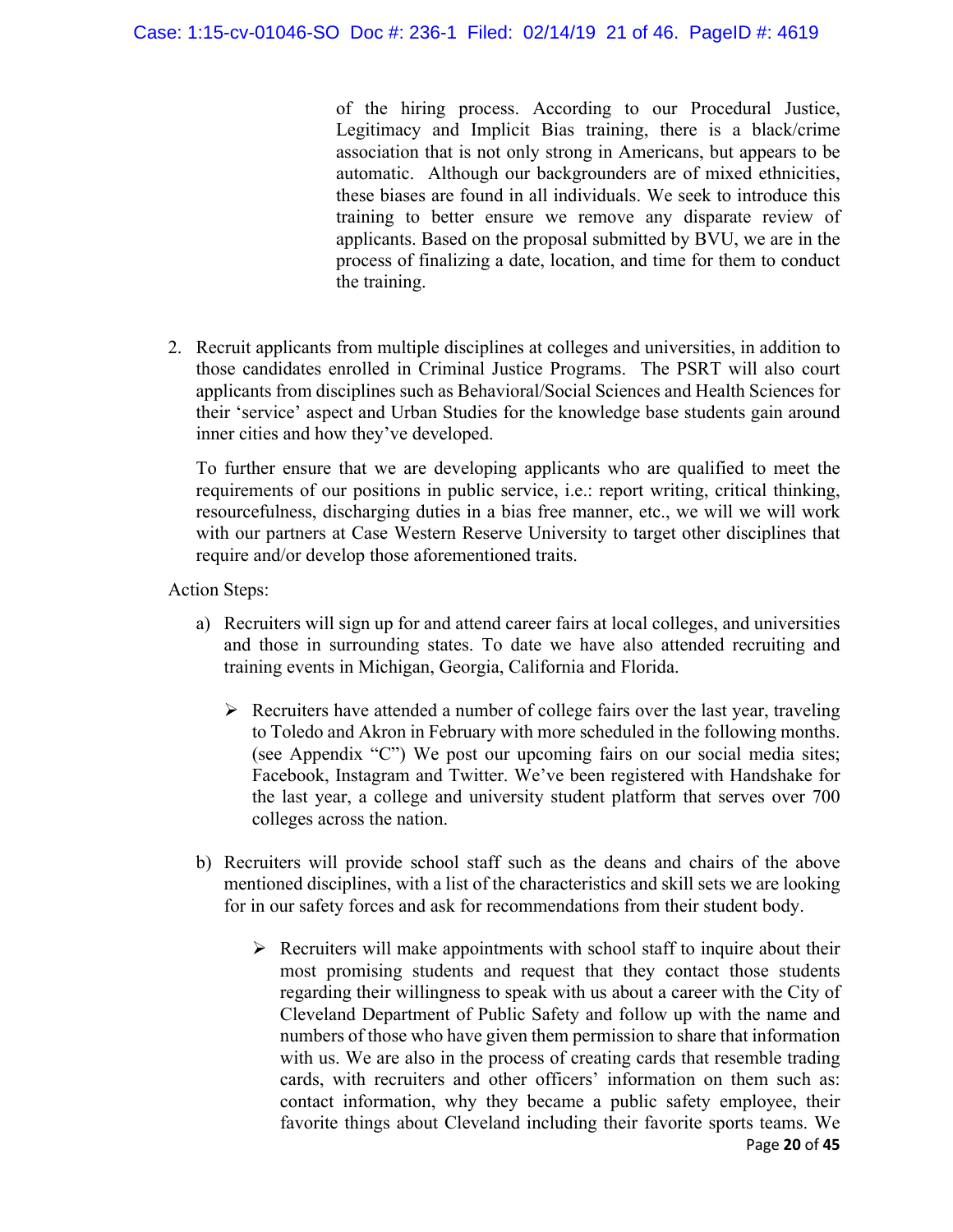will leave these, as well as other recruitment material with school staff to pass along to interested students.

3. Reduce the large gap in percentage points between the Division's demographic breakdown of minorities and women and that of the Cleveland community by 5% by the end of 2019 or the next four entry level and two lateral classes.

Although females make up 52% (206,530) of the City of Cleveland, female representation on the Division of Police is only 15% (220). Minority representation within the Division of Police is at 33% (493) although minorities make up 53% (210,311) of the City of Cleveland. We would need to hire and retain approximately 75 females and 75 minorities to meet this objective by the end of 2019. All of the efforts being taken by the City of Cleveland, Command staff and PSRT are done with the objective of expressing to the community that the Department of Public Safety not only welcomes applicants from all different segments of our community, but highlights the contributions of the women of law enforcement and other minority populations.

Action Steps:

a.) CDP will create video and radio advertisements that showcase women officers working for CDP, highlight their motivations for joining the force, and discuss the benefits of working at CDP.

- $\triangleright$  Over the last year, for each application period, the Chief or Commissioner of the hiring Division along with one or more of the members of the PSRT completed an interview with Radio One detailing the hiring requirements of their Division and emphasizing that women and minorities are encouraged to apply. These interviews were played on the largest Urban radio network in the nation: Radio One. They aired these clips across three of their stations that serve northeast Ohio; 93.1 WZAK, Z109 and Praise 94.5. We currently met with our account manager and will be collecting the data to tie our efforts to applicants we've received.
- $\triangleright$  On the PSRT webpage (City of Cleveland Public Safety Careers: http://www.city.cleveland.oh.us/CityofCleveland/Home/Government/City Agencies/PublicSafety/SafetyRecruitment ), we will create a button entitled "Women of CDP". We will work with the City's television station, TV20, to record female officers willing to share their journey on the Division and serve as contacts for potential applicants. We will post those videos on the "Women of CDP" webpage and will continue to utilize all the available social, commercial, and news media outlets to assist with the recruitment and identification of qualified applicants from our community.

The Division of Public Safety has entered into an agreement with iHeart Radio for ongoing interviews and commercial spots for hiring in the Safety Forces. During these spots, we will continue to highlight women on the job, emphasizing the connection between the ability to implement CPOP with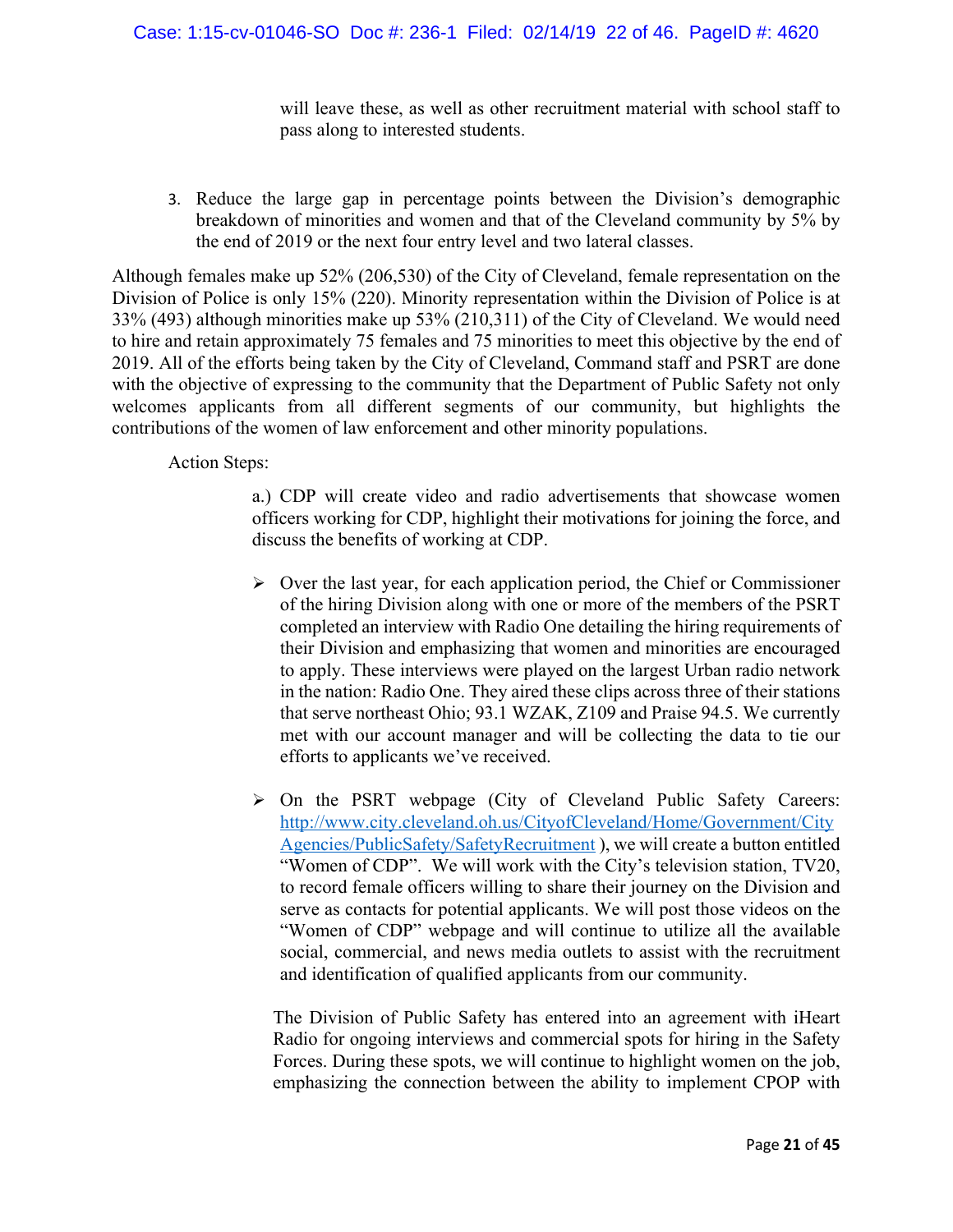women's' natural desire to build relationships and networking. <sup>18</sup> The funding for these efforts has been placed in the 2019 budget to continue through next year.

- b) Clarify through our messaging that members of all backgrounds are encouraged to apply to realize a more diverse applicant pool. CDP will ensure to incorporate officers from various cultural backgrounds in all advertisements containing more than one officer. Although women and minority populations are a targeted population a 'diverse force that mirrors the communities of Cleveland' also must include sexual orientation, religious beliefs, specialized language skills, backgrounds, and professional experience.<sup>19</sup>
	- $\triangleright$  Just as with Radio One, we will maintain the variety of ethnicities and genders in our spots with iHeart Radio. Speaking with our account manager at iHeart, they have the ability to target specific audiences by many categories such as ethnicity, social interests, career interests, etc. With the assistance of iHearts experts, we will craft messages expressly meant for these audiences.
- 4. Reach segments of the community that we have not been successful in accessing through other efforts such as the information sessions, social media posts, recruitment events and job fairs.
- Action Steps:
- a) Working with Community Relations Project Coordinator of Outreach, Damian Calvert, we met with Waverly Willis, the President of The Urban Barbers Association (TUBA). Beauty, barber and nail shops are major congregating places for people in the community where everything from politics to local events and issues are discussed. Our intent was to meet in the spaces where those conversations take place to 1. Make ourselves available to hear the concerns of the community, 2. Acknowledge and validate the community's concerns where appropriate, 3. Inform the community about the reforms taking place in public safety that they may be unaware of and express that we expect the community to hold us accountable in fulfilling those reforms, and finally, to communicate that the safety forces are not a hostile work environment for women and minorities and implore the community to consider a career in public safety and/or encourage others who they believe would make great safety force employees. To date we have had four of these conversations, which last an hour and a half, and they have been quite eye opening. The community has expressed that they have not felt heard nor their concerns acknowledged and further reasoned why employment in the safety forces has not been attractive to them. At that time, we acknowledge their feelings as oftentimes being warranted and their concerns valid. It is usually at this time the tone of the conversations take a

 $18$  3 Skills Women innately have – and why they matter in business.

https://www.thebusinesswomanmedia.com/skills-women-matter-business/

<sup>&</sup>lt;sup>19</sup> Advantages in a Diversified Force; Criminal Justice Degree.com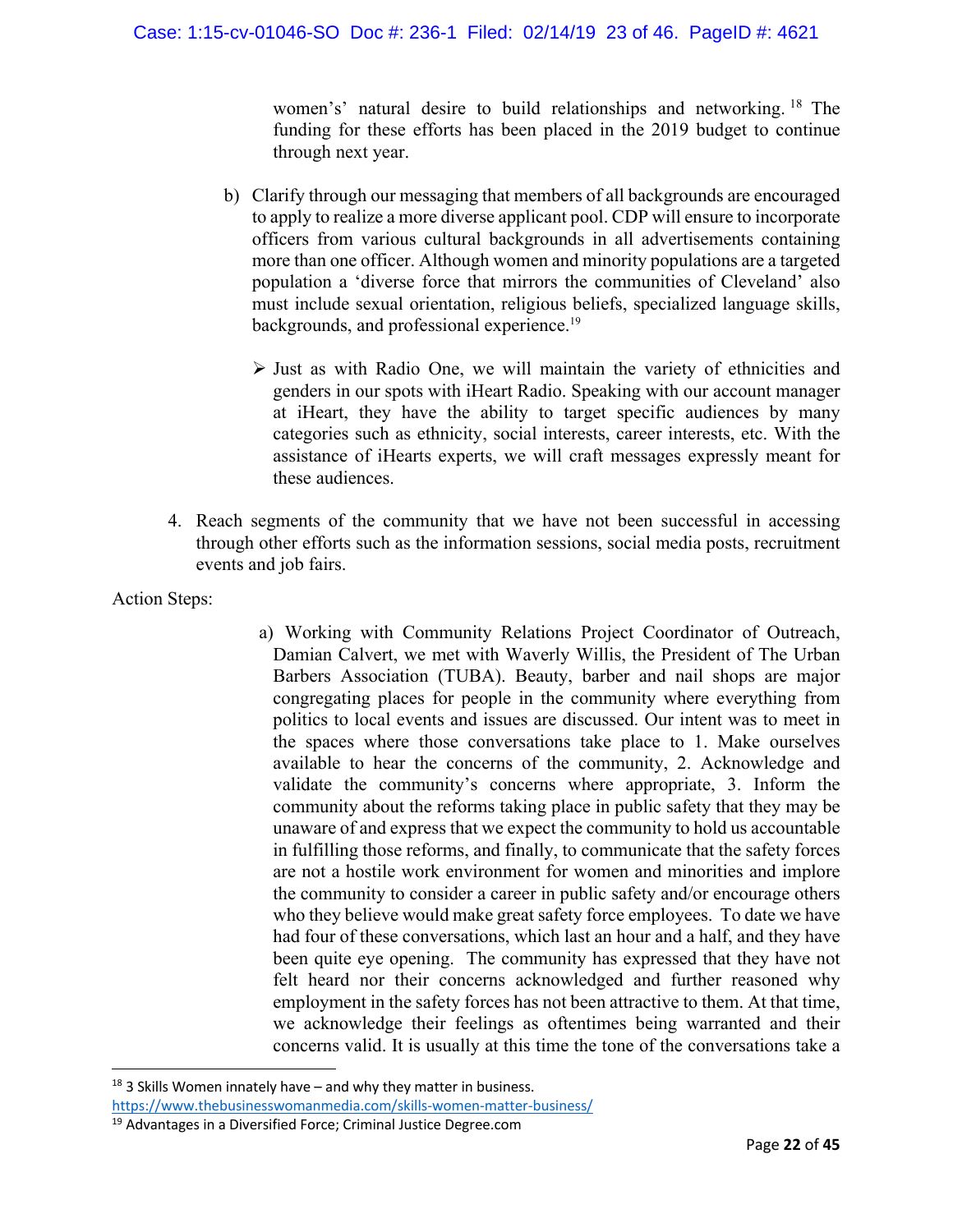turn and the participants are then willing to hear about the changes that are taking place. The atmosphere also changes to where our explanations of the actual culture of the Department is more palpable to those present and oftentimes, those who had not been participating in the conversation, will then engage. We are continuing to schedule these talks and two of the businesses we've visited have asked for follow-up conversations. We are creating a survey to return to the shops we've visited to gather feedback on the discussions and the participants feelings of the value of the talks. Going forward, we will have the surveys for distribution as soon as the conversation is over.

b) Recruiters attended a meeting with the Cleveland area NAACP. At this meeting, one of the members suggested that we visit local open gyms at the recreation centers to develop an applicant pool and share information regarding hiring in the safety forces.

> $\triangleright$  Recruiters collected a list of all Cleveland recreation centers and their activity schedules. Identifying open gyms, we visited those gyms and spoke with residents in attendance regarding employment within the safety forces. What was shared with us at these gyms was 1. Many have felony records that prevent them from becoming patrol officers, 2. They feel as though they are highly policed/targeted and inundated with low level offenses on a more regular basis than others causing them to become involved in the criminal justice system frequently, 3. A feeling of the potential of being an outcast if they are hired and speak up against injustices they may see while on the job. Just like with the beauty and barbershop talks, we then take this opportunity to acknowledge their concerns, validate their acknowledgement of law enforcement and sentencing disparities and talk with them about being a part of the system to be the changes that they seek.

- c) The PSRT also visits area schools, providing employment education at Parent meetings (See Attachement "C") as well as providing our informational brochure at area grocery stores and doctors' offices. Recruiters carry their business cards, which indicate all social media sites and the application website, along with brochures and distribute them to places of worship and other venues they frequent. In accordance with suggestions from the DOJ Monitoring team, Laundromats will be added to these places.
- 5. Utilize various advertisement vehicles to garner interest in a public safety career across a broad cross-section of the community as evidenced by an increased number of applicants from non-traditional communities.

Cleveland is made up of 34 neighborhoods. In those neighborhoods, there are many different national origins represented that make up different races, ethnicities, age groups, sexual orientations and gender identities. To attain our goal of hiring individuals from a broad cross-section of neighborhoods that make up our city, it is important that all of our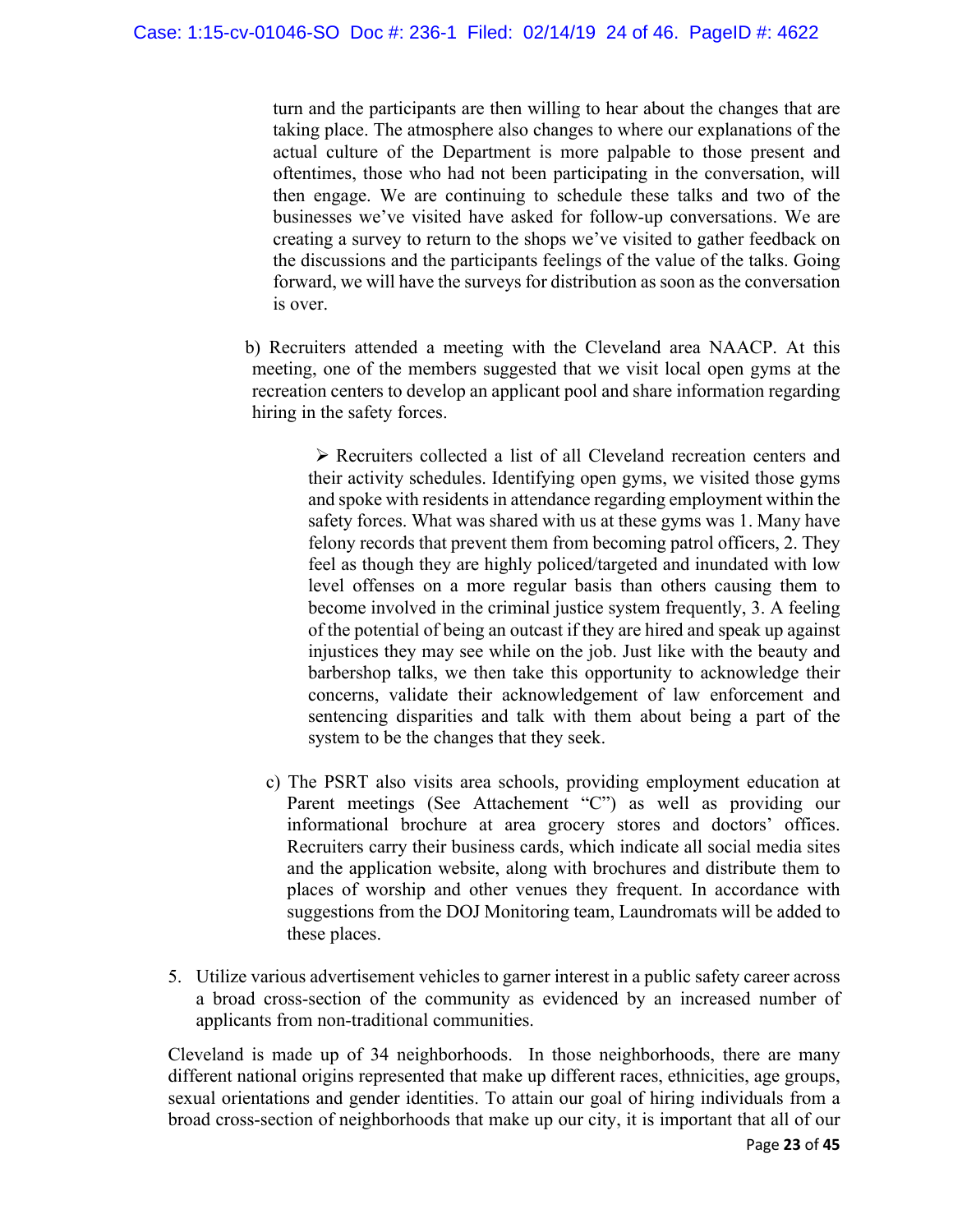communities receive the message that they are welcome and needed on our safety forces. To that end, we will deliver our message through multiple platforms that serve a variety of audiences.

Action Steps:

- a) Secure advertising spots on various media/publication outlets throughout the Greater Cleveland area to ensure a saturation of awareness for employment opportunities for all qualified individuals in the Department of Public Safety.
- $\triangleright$  The Assistant Director and grant administrator have and will continue to coordinate contracting with Radio One, which touts itself as a venue "providing a mic to amplify the voice of Black America"<sup>20</sup> to spotlight the hiring and employment opportunities through digital, mobile, social media, and billboards in the Greater Cleveland area. Radio One also has the highest listening audience in the  $18 - 39$  year old range, regardless of race, in Cleveland.
- Ø We will also continue our 'Guardians of the Land' segments on Radio One. Each month, we identify an officer, firefighter, and emergency medical worker chosen by the community or who has received a commendation, as our 'Guardians of the Land' showcasing our diversity and highlighting the good works that public safety personnel are doing in our communities.
- $\triangleright$  The Department of Public Safety has partnered also with LaMega radio station a Latino broadcasting media and production company to create four week recruitment campaigns on their station. The listener's age range is 18 -35. LaMega radio's 87,000-member audience is largely Latino and LaMega is the only radio station in Cleveland that can provide extensive broadcasting coverage and outreach to this demographic. Our contract with LaMega will include on air, online commercials, and in studio interviews, State –wide employment newspaper advertisement, and Facebook posts. Here, they are given our recruitment flyers and ads and include them in their additional media outlets.
- $\triangleright$  The Department of Public Safety has partnered with Lamar Advertising. This company specializes in outdoor advertising. Prior to the opening of applications for the various Divisions, we secure 10-14 bulletins and digital billboards for a four week recruitment campaign. Bulletins and digital billboards are strategically located on the East and West side of Cleveland to reach the various demographics in those locations. Cleveland has historically been separated by the Cuyahoga River with the majority of the minority population on the east side of the city. Each billboard has at least a total of 50,000 views by citizens.

 <sup>20</sup> https://urban1.com/vtq-portfolio/radio-one/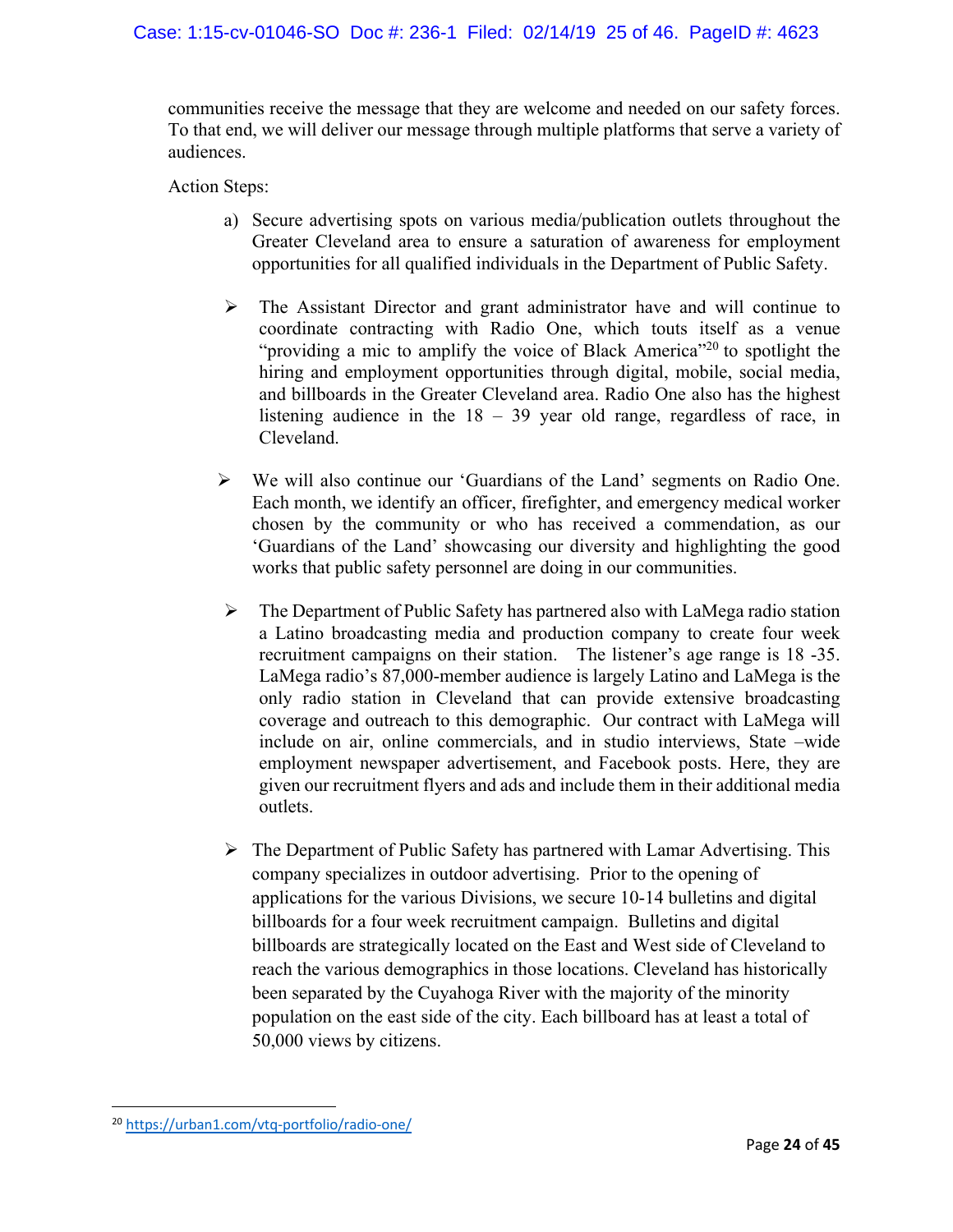- $\triangleright$  The PSRT has met with Ad Com, a national advertising agency specializing in crafting messages aimed at specific audiences by conducting customized audience studies. They have volunteered to assist us in our recruitment efforts by reviewing our data and making recommendations for our messages geared toward the various Cleveland audiences. This is important to ensure that our messages resonate with the different communities that make up Cleveland. As was found in research by a similar agency in Chattanooga, TN, not every message is effective across all demographic communities.<sup>21</sup>
- $\triangleright$  The PSRT will continue to connect with publication agencies that serve different cultural audiences to better create our messages to underrepresented communities to ensure our message of welcome and inclusion are effective.

To date, the PSRT has connected with C.A.M.E.O.*,* Cleveland's American Middle East Organization, and worked with that organization to draft an ad in their quarterly newspaper informing their readership of the employment opportunities in public safety. This was done in their native language of Arabic to communicate the message of inclusion in addition to reaching non-English speaking relatives of potential applicants as family members are powerful advocates for recruiting.22

We disseminated our last hiring announcement via Global Cleveland, an agency whose goal is to "Embrace a culture of Inclusion and Shared Prosperity" by fostering collaboration and support between all cultures and Greater Cleveland residents<sup>23</sup>. By working with Global Cleveland, we were able to share the hiring announcement with the organization's contacts in over 30 different languages.

We have continued in our partnership with Global Cleveland, making ourselves available to their membership by continuing to participate in their naturalization ceremonies and events. Most recently, we set up a recruitment table at their InterCle event which brings together international students from colleges and universities in Northeast Ohio.<sup>24</sup> We engaged in this event to demonstrate our support of those students who may eventually decide to become an American citizen and provide information regarding their opportunities for employment in our safety forces. The keynote speaker at this event was Margaret Wong, an award winning practicing immigration lawyer.

b) While out in the community, members of the PSRT will continue identify and connect with various publications in the greater Cleveland area that service and reach out to specific audiences not served by other mainstream media agencies.

 <sup>21</sup> https://hbr.org/2018/04/simple-changes-to-job-ads-can-help-recruit-more-police-officers-of-color

<sup>22</sup> Baker & Carrera, 2007; Castaneda & Ridgeway, 2010; Slater & Reiser, 1988; Switzer, 2006; Yearwood, 2003

<sup>23</sup> https://globalcleveland.org/about/vision-mission-goals/

<sup>24</sup> https://globalcleveland.org/event/intercle-2018/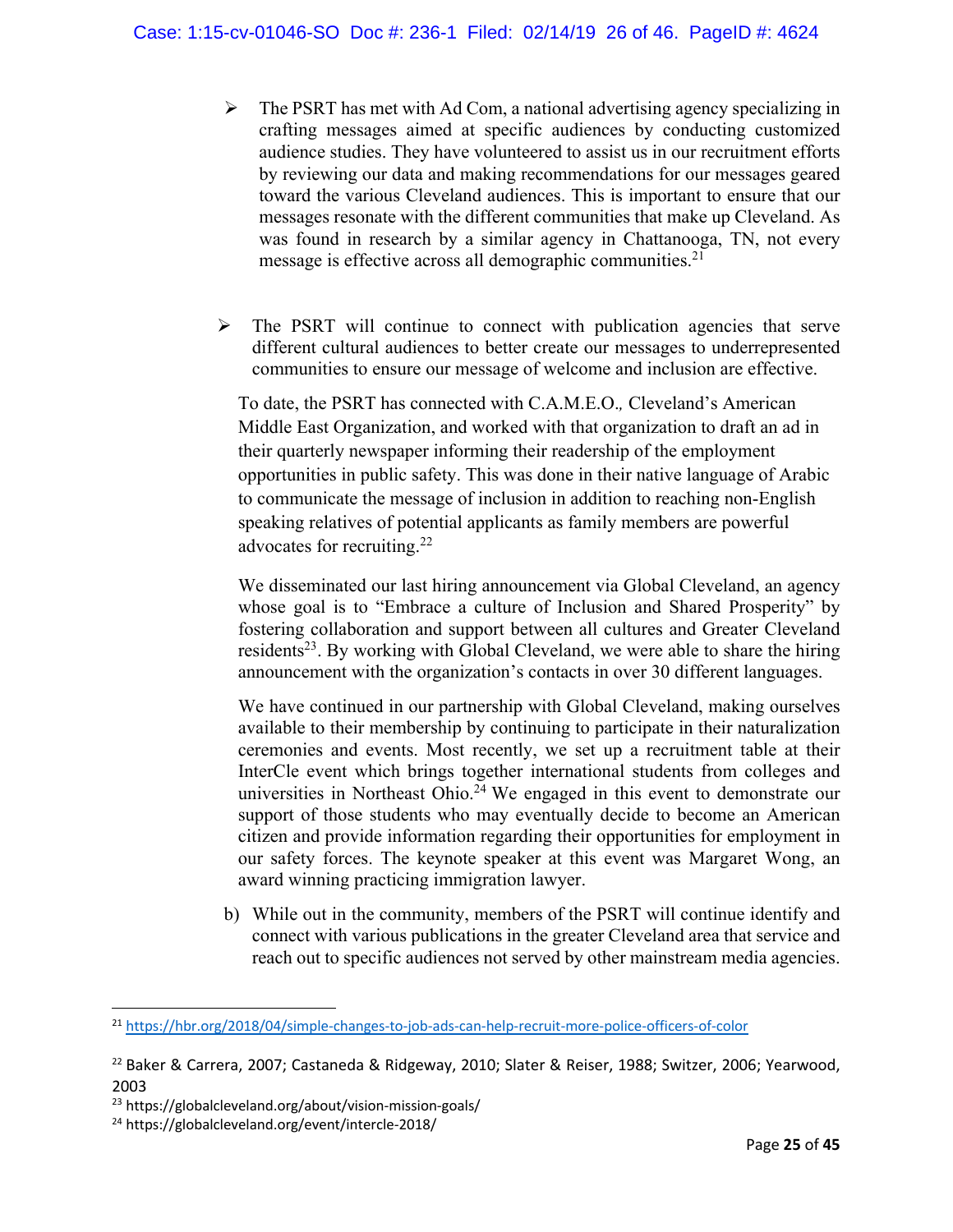#### **III. Create and maintain partnerships with community stakeholders to enhance recruitment efforts.**

The Cleveland Division of Police will be implementing the Community Problem Oriented Policing plan referred to earlier. One of the major tenets of this plan is to ensure that officers are the driving force behind community engagement and problem solving. To that end, there will be at each district Community Engagement Officers (CEO's). CEOs will attend community meetings, visit schools, participate in activities at recreation centers, and participate in engagement activities that are created by the CDP and community members. They will also actively participate in their respective District Policing Committee, which is a cohort of citizens and officers working to solve community problems around crime and quality of life.<sup>25</sup> The PSRT will work with the CEO's of each district to assist in the distribution of recruitment material and hiring information. PSRT will accompany CEO's to community meetings on a quarterly basis.

Another invaluable tool being created through the CPOP District Policing Committee strategy, is the creation of an Asset Map. Asset mapping is a tool used to "inventory community resources" individual by individual, association by association, institution by institution, and employer by employer."<sup>26</sup> The PSRT will utilize this map, which will be mapped for each of the five districts, to make direct contact to those leaders in the community for additional recruitment outreach.

#### **Objectives**

1. Maintain successful partnerships that were created in the first year to bridge the divide between the community and its safety force members and rely on those partnerships to build transparency and inclusion regarding the hiring process.

Action Steps:

- a) The PSRT continues to work with the Cleveland Community Policing Commission to include the voice of the community in our efforts.
	- $\triangleright$  A member of CCPC has attended each of our information hiring sessions and posted that information on their social media sites.
- b) We partnered with Jr. Achievement and hosted youth in their summer program for a week during the summer of 2017. This year, we will also host a day for Jr. Achievement youth in each of the Divisions; Police, Fire and EMS. We are currently scheduling the days and times for their attendance. They will be visiting each site and learning about the requirements for employment, basic job duties and share a meal with personnel.

 <sup>25</sup> CPOP Plan, page 14

<sup>26</sup> Vera Institute of Justice, *How to Increase Cultural Understanding,* Center for Problem Oriented Policing, August 7, 2017, https://storage.googleapis.com/vera-web-assets/downloads/Publications/police-perspectives-guidebookseries-building-trust-in-a-diverse-nation/legacy\_downloads/police-perspectives-guide-series-building-trustdiverse-nation-diverse-communities-cultural-understanding\_1.pdf.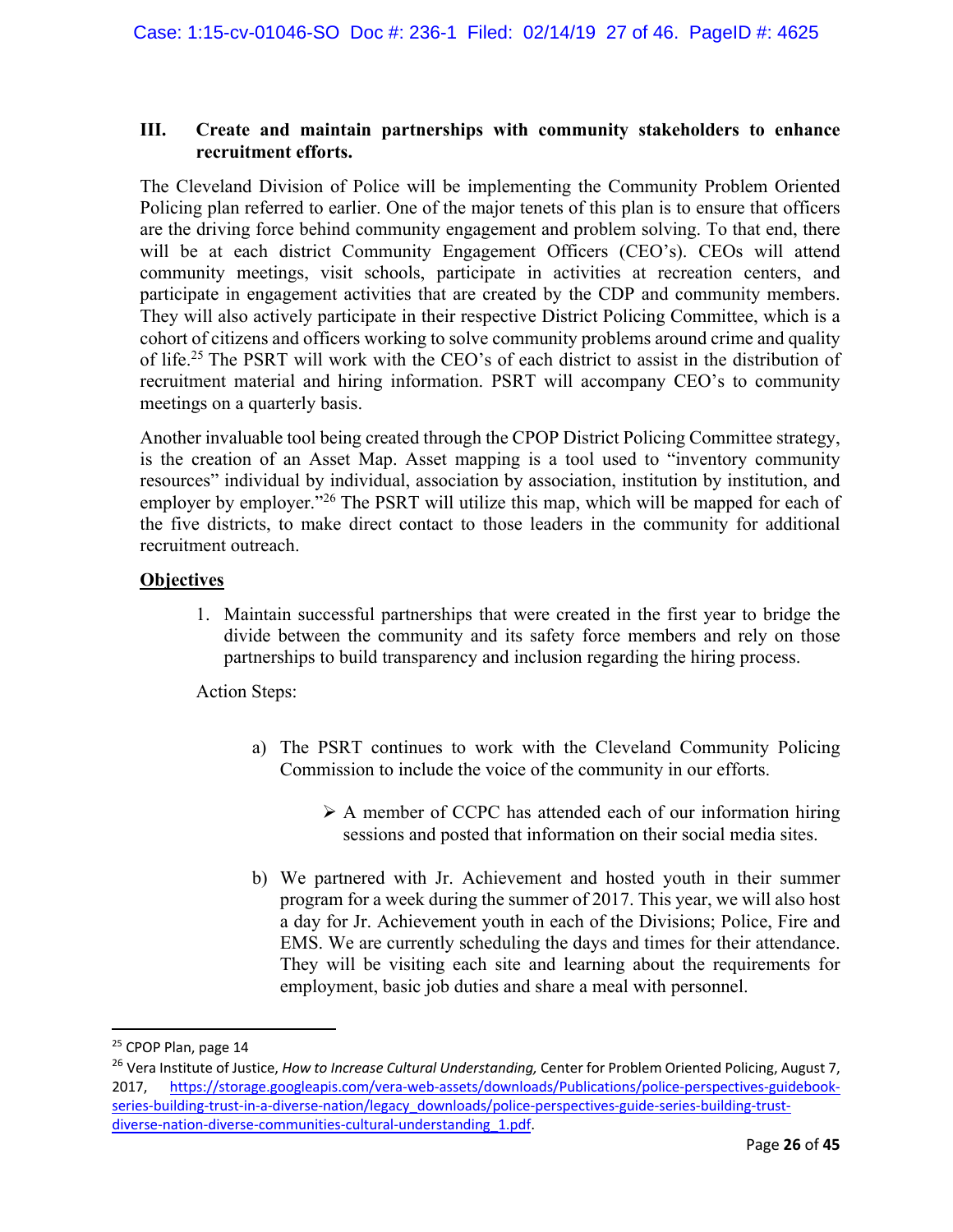c) The 'Community Engagement Day', dubbed 'Reverse Ride Along' which was created in partnership with Neighborhood Promise where recruits in the academy spend a day in the neighborhoods meeting community members and getting a history of the residents there, will continue. The Community Development Corporations help to coordinate this day. It culminates in a meal that participants share together.

Working with the staff in the Academy, Neighborhood Promise and the participating Development Corporations, we will schedule follow up meetings to garner feedback about the experience from those officers and community members who've participated. According to the Cleveland Police Monitoring Team's Summary of Community Feedback & Recommendations, July 2017, a "substantial majority of community members believe officers are often not familiar with local residents and their problems… treat them disrespectfully and make disrespectful comments." Residents stated they have trust in and would recommended that CDP work closely with Community Development Corporations for assistance in reaching their communities and we want to ensure our efforts like this one are doing just that. In addition, CDP ensuring that recruits are exposed to the communities they will be serving addresses additional community feedback requesting these types of events.27

2. Establish additional partnerships with community agencies to expand our reach into the communities that make up the City of Cleveland. This creates inclusion and input into who is referred and eventually hired into the divisions.

In the past, the hiring process for public safety employees was not transparent to the community. Most applicants received hiring information from family members or friends who were already employed with the Division making diversity increasingly difficult and unintentionally serving to make our targeted population feel isolated and unwelcome. With partnerships established with agencies such as Leadership Cleveland, the NAACP, The Urban League, Fatima Family Center, Community Development Corporations, etc. we look to break down the walls between the neighborhoods and the City's hiring process for the Safety Forces.

Action Steps:

a) Conduct cultivation meetings/conversations and presentations in and with citywide community programs to obtain suggestions regarding recruitment efforts.

Utilizing the Asset Map that will be created through the Commander of the Bureau of Community Policing we will identify partners in each of the five police districts in the city to assist with our recruitment efforts. Asset mapping is a tool used to "inventory community resources" individual by individual,

<sup>&</sup>lt;sup>27</sup> Community Feedback on Recruitment, Staffing and CPOP Policies, Cleveland Division of Police August 2018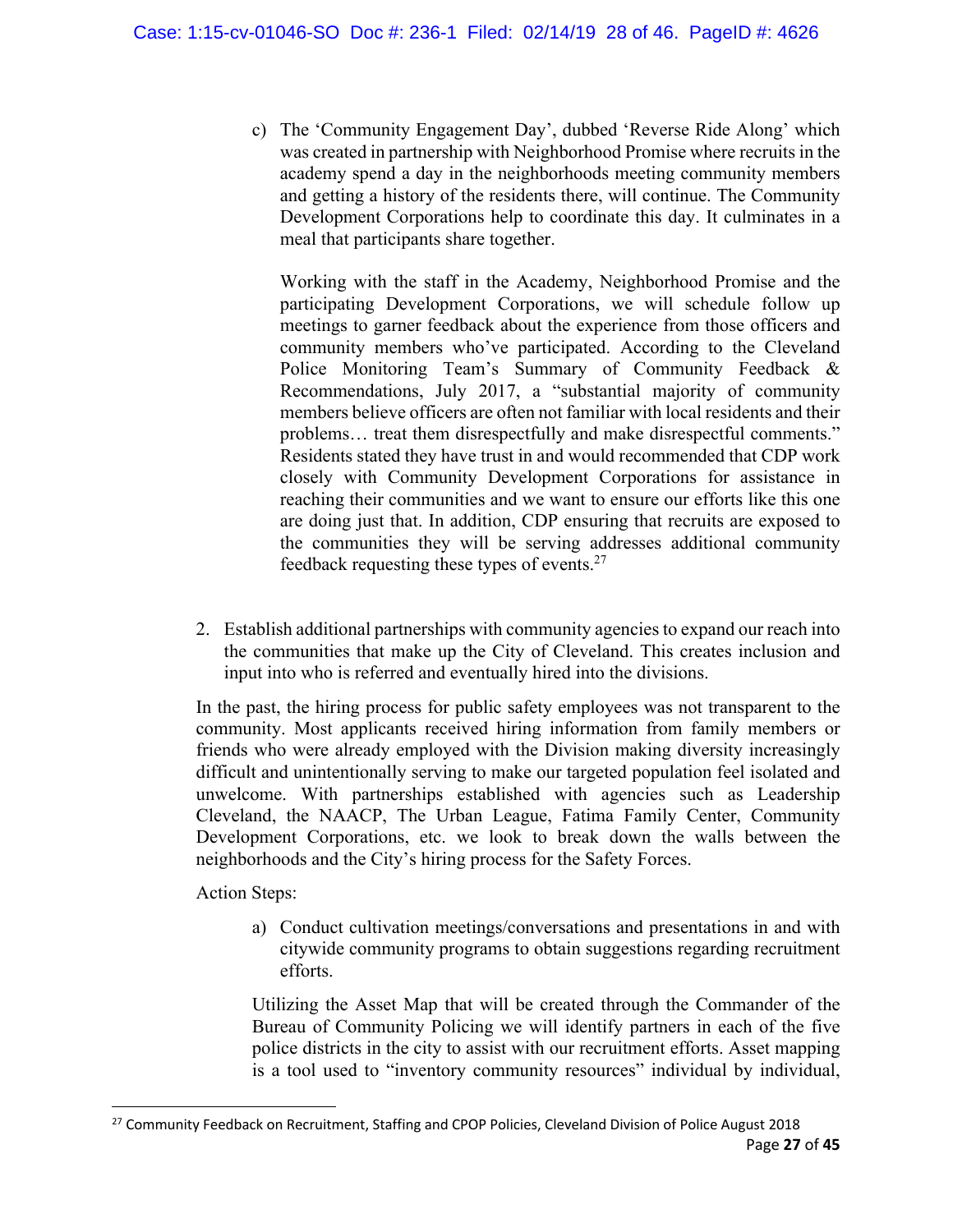association by association, institution by institution, and employer by employer. 28

- $\triangleright$  Once a month for two hours beginning in October, meet with at least one partner agency for the sole purpose of gathering input from their constituents on recruiting for the Public Safety Divisions.
- $\triangleright$  Two weeks prior to the conversation, ensure the agency promotes the meeting day/time/place for their constituents to encourage participation.
- $\triangleright$  Through our partnerships with the Community Police Commission, the National Urban League, NAACP, LGBT Community Center, etc. we will identify agencies that will be natural partners in these efforts where we can establish monthly 'Meet your Public Safety Recruiters' sessions in each of these communities by October, 2017. The first has been scheduled in September, 2017 in the Central and Glenville Neighborhoods.
- $\triangleright$  The PSRT will reach out to area schools and additional sports teams such as PAL League and municipal teams to cultivate a pool of applicants involved in team sports which highlight teamwork and structure. We will create a contact spreadsheet for the teams, schools, coaches etc. and maintain the number of contacts with them. We will schedule presentations for participants through their coaches or designated administrator.
- 3. Improve our efforts in outreach, hiring and long-term recruitment efforts by collaborating with public safety agencies in other jurisdictions to help identify individuals who have the abilities and desire to work and be successful servicing urban neighborhoods.29

#### Action Steps:

a) The PSRT will meet with neighboring agencies: Akron, Toledo, Cincinnati, and Columbus, at least once in the year to gather and share successful hiring practices and activities.

Ø The Department of Public Safety will host a recruiter's luncheon/learning day in September. This is a chance for various departments to come together for a working lunch, to talk about their recruiting efforts and how to help each other's recruiting campaigns.

<sup>&</sup>lt;sup>28</sup> City of Cleveland, Division of Police District Policing Committee Strategy, page 5

<sup>29</sup> Kasdan, Alexa. 2006. *Increasing Diversity in Police Departments: Strategies and Tools for Human Rights Commissions and Others.*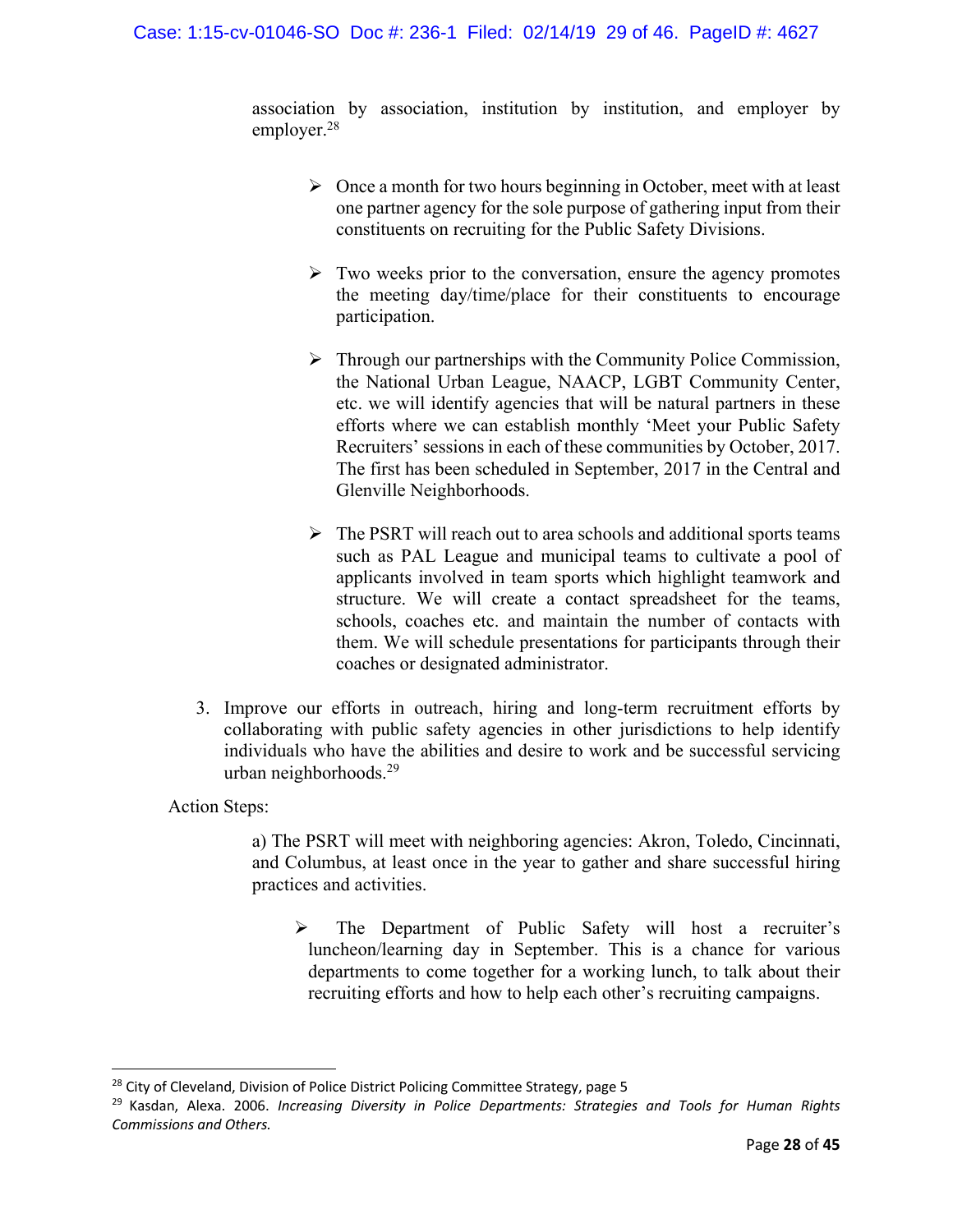The PSRT, in partnership with the Cleveland Federal Reserve Bank, hosted a "Recruiters Luncheon" on September 14, 2017. Invitations were sent to seven agencies and ultimately four agencies were in attendance: Youngstown, Columbus, Toledo and the officers of the Federal Reserve. We will continue to participate in this luncheon annually. Another agency will host the luncheon in 2019.

b) Provide and distribute application and testing literature prior to each application period for posting and dissemination, highlighting that interested applicants can also submit "interest cards" to be notified by email when the application process opens up.

Secure agreement with other agencies in surrounding Cleveland to include our literature in their mailings/email blasts/community event calendars so that Public Safety Recruitment Team is a regular part of their community communications.

 $\triangleright$  Use the same medium as noted above to distribute information on our "Meet your Public Safety Recruiters" events.

c) Keep the contact list of our partners updated and send them updated recruitment activities calendar quarterly; listing any new updates/phone numbers, new team members, etc.

- $\triangleright$  Administrative assistant will maintain database and make changes as necessary.
- Ø PSRT members will email administrative assistant any new updates/partnerships agency information.
- 4. Consult with the Community Police Commission and other community stakeholders from the academic, religious, non-profit and business community on additional strategies to attract a diverse pool of applicants.

Although the PSRT participates in numerous job fairs, community events, and conducts "Meet your Public Safety Recruiter" events, there is still an untapped segment of the community burgeoning with potential applicants. To cultivate and harvest the best candidates, we are engaging in robust interactions with the above listed groups.

Action Steps:

- a) One member of the PSRT will attend the monthly Cleveland Community Police Commission general meeting; informing them of our efforts and gathering any input they may have.
	- $\triangleright$  On a rotating basis, one or more of the PSRT members will attend the monthly full commission meeting. We will develop a schedule for time on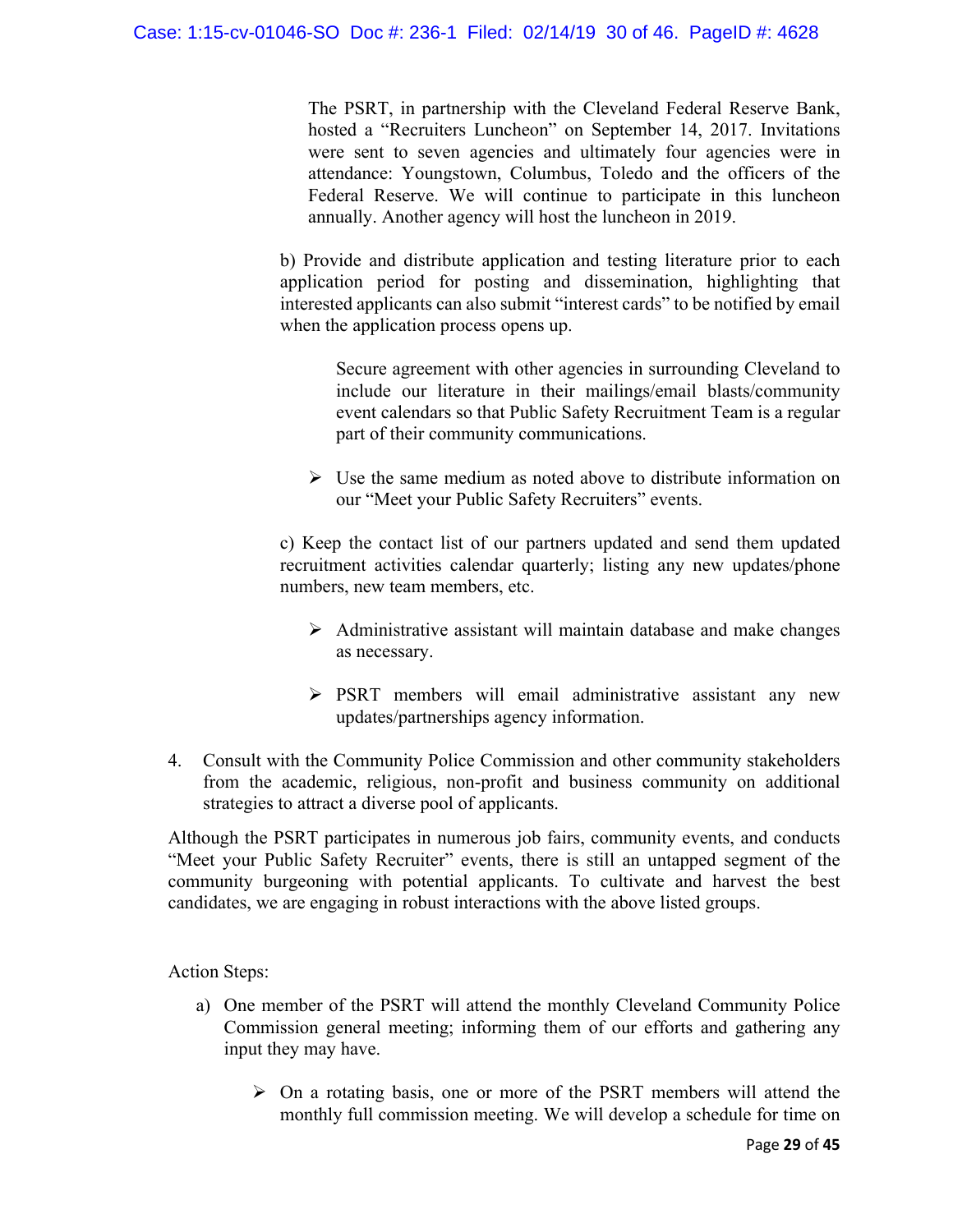the agenda for public feedback and recommendation on recruitment activities.

- b) We will document suggestions made by the CCPC and other partner agencies/stakeholders and highlight those that are implemented in our quarterly email blasts that will begin in October.
	- $\triangleright$  In 2015, the Director assigned Assistant Director Withers and Sergeant Leon to meet with Leadership Cleveland who identified ADCOM, a marketing firm, to gather ideas and a direction for a media campaign to assist in recruitment efforts. (Appendix A)
- c) In partnership with Case Western Reserve University, we have created a survey for youth to garner their perception of the safety forces and their interest or reluctance in considering a public safety career. CWRU will analyze, evaluate and make recommendations regarding the results of these surveys. The university is also developing a data warehouse where all recruitment data will be housed
	- $\triangleright$  Administer the youth survey to youth groups through summer internships, site visits, recreation centers, community events, and community agencies.

The City of Cleveland and Department of Public Safety look forward to the continued community feedback. . We will continuously update and expand these efforts based on our experience in their implementation and recommendations for additional efforts that can work towards securing a diverse and public service oriented safety force.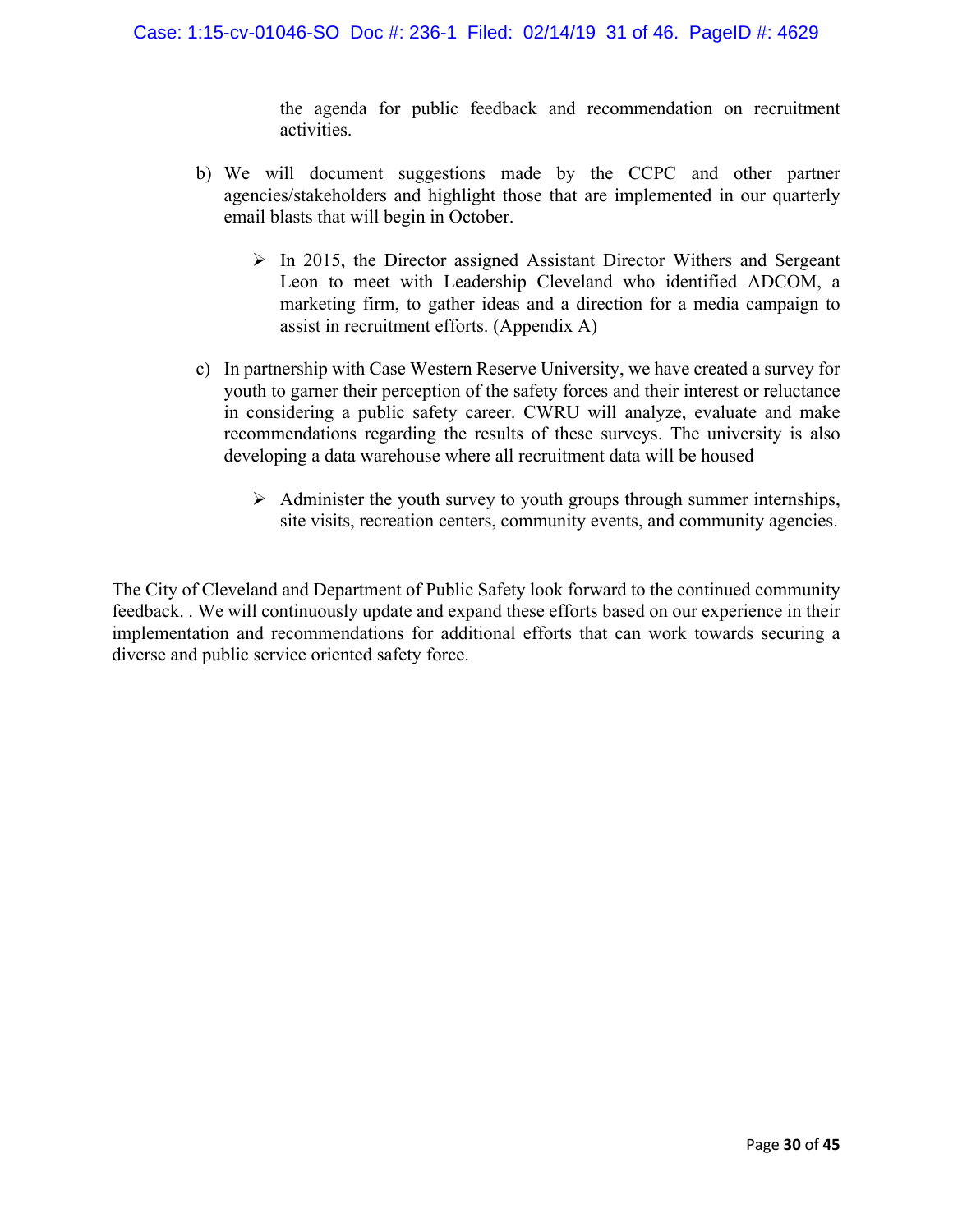Case: 1:15-cv-01046-SO Doc #: 236-1 Filed: 02/14/19 32 of 46. PageID #: 4630

# APPENDIXES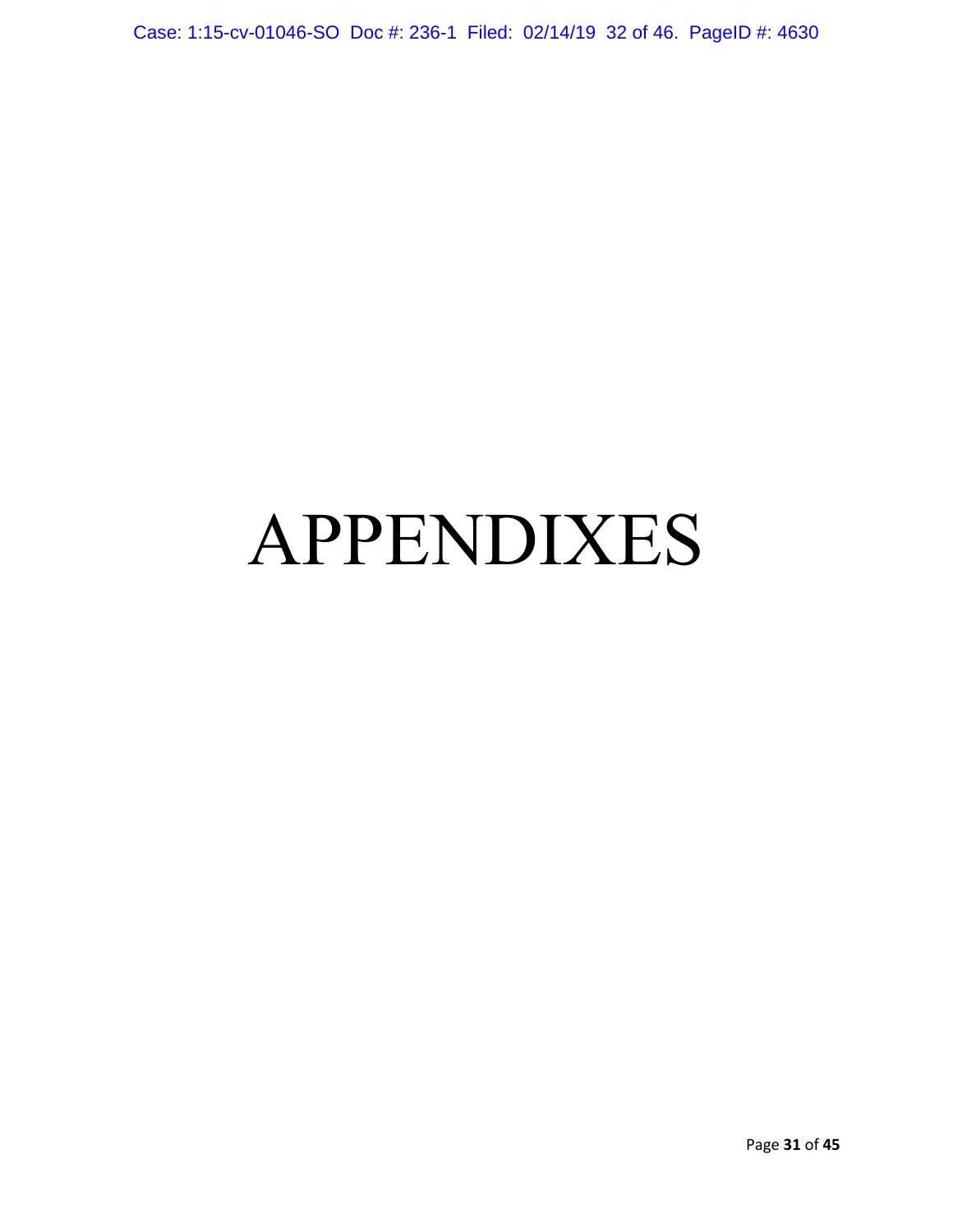## Appendix "A"

In 2015, The City of Cleveland partnered with Leadership Cleveland and ADCOM. The marketing company drafted the communications plan below for community engagement and input.

**Additional Stakeholder Inclusion and Involvement**: Research and professional media experience have shown that ad campaigns as a stand-alone solution are not always effective. The empowered consumer is savvy and can distinguish between an authentic request for involvement and paid advertising. In attempting to achieve authenticity the City will employ stakeholder focus groups to obtain insights that are necessary to complete meaningful communications, and to assist in recruitment, and program planning efforts. Specifically, successful community oriented campaigns take time to develop in order to obtain balanced and effective input from stakeholder groups, including representatives from the target population to be recruited, and to insure balanced and effective recruitment strategies.

- 1. Target stakeholder audiences will include the following:
	- a. Police, Fire, or EMS officials
	- b. Community leaders from various neighborhoods
	- c. Education and University leaders
	- d. Citizen advocacy organizations (NAACP, Esperanza, CARE, Asian)
	- e. Youth leaders
	- f. Faith-based community leaders
	- g. Potential applicants
	- h. Media
	- i. Present and Retired Police Officers, Firefighters, and EMS techs.

The discussion guides for the groups will be created based on the following topics.

- j. Perceptions of Cleveland
- k. Perception of safety forces
- l. Desired characteristics of recruits
- m. Ideas on programs to assist the recruiting efforts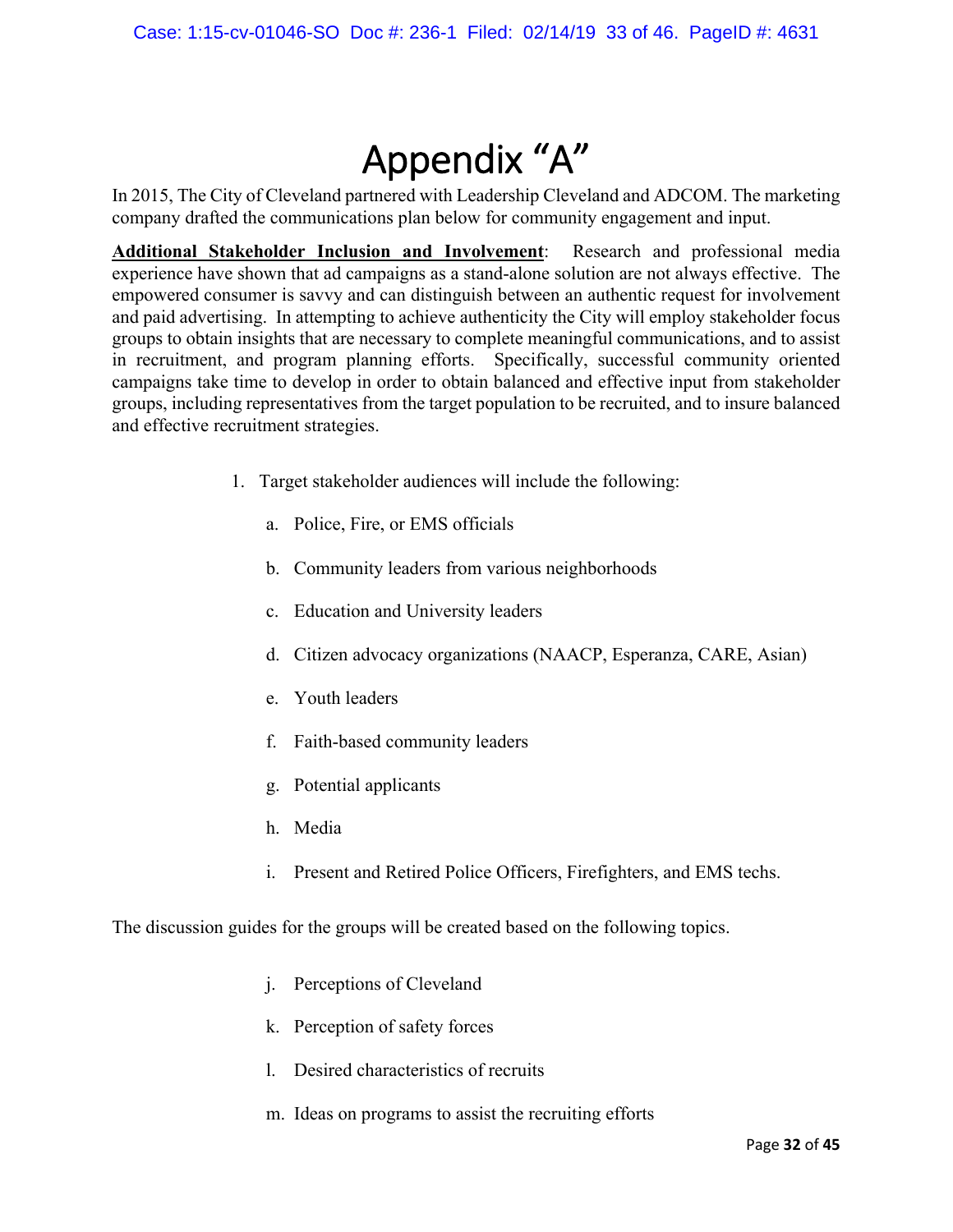- n. Feedback on some recruiting ideas
- o. Types of people who become officers
- p. Desired careers
- q. What would entice respondents to become officers
- r. Technology platform and social media usage

The City will utilize professional facilitators to work with the above listed groups to ensure inputs and recommendations are properly recorded and validated. The information gathered from the working group will be used in the City's public outreach plan.

As stated earlier, social media and media relations will be a significant part of the campaign to reach potential recruits. Media advisors have suggested that potential recruits can be segmented into five groups:

- 1. Young teens (ages 10-14)
- 2. High school / young adults (ages 15-18)
- 3. Adults
- 4. Minorities (especially Black, Hispanic, Asian, Middle Eastern)
- 5. Females

In addition to specified advertising campaigns that are used to reach potential safety forces candidates, public relations will be employed as a critical part of the communications plan to improve public perceptions associated with the City's safety forces. It is important that key points of progress be regularly communicated to the community as the plan is being developed and implemented. Media interviews are an effective way to reach the public and to maintain transparency. When appropriate, media management meetings and/or press conferences to share information and progress will be utilized.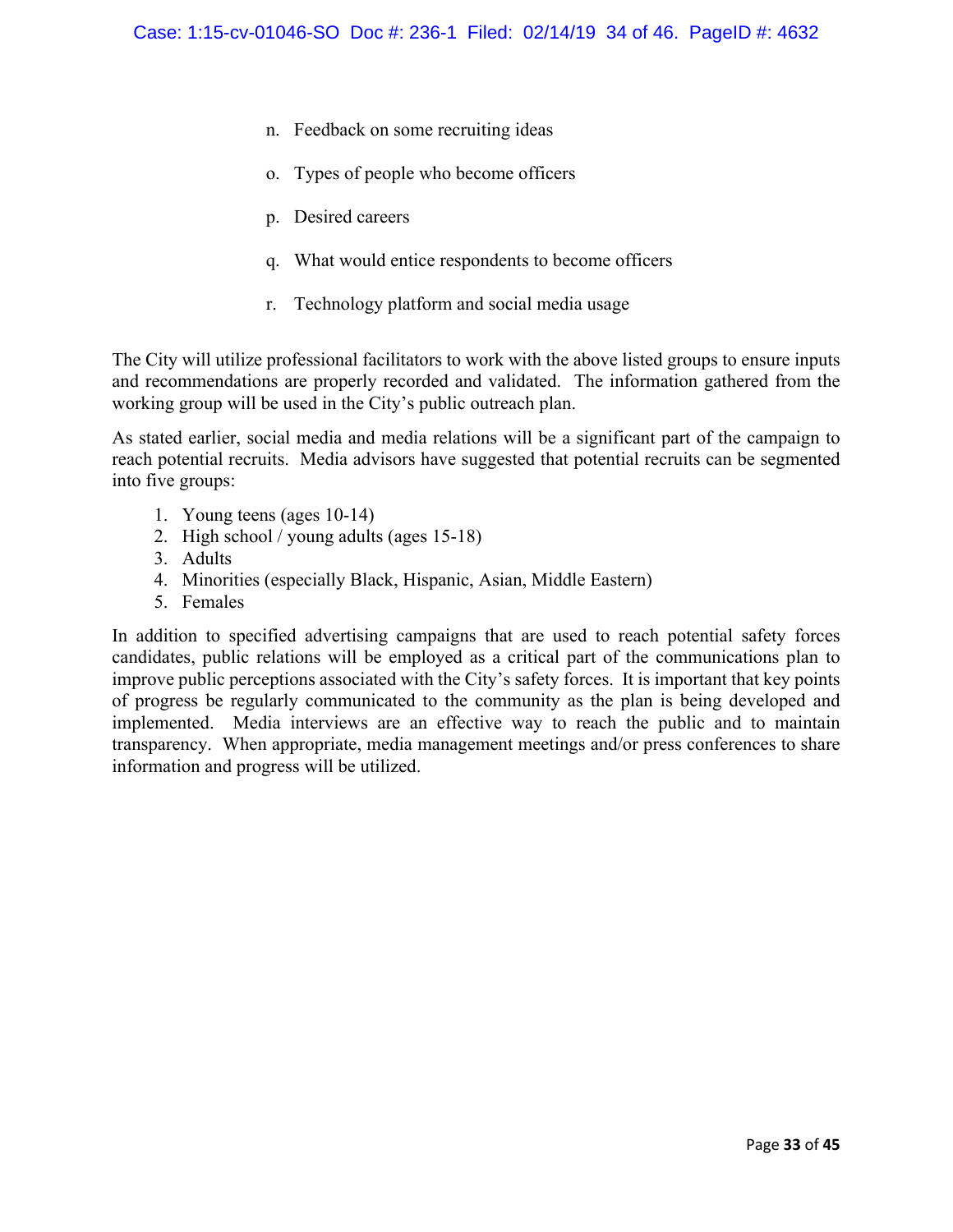## APPENDIX "B"

### PUBLIC SAFETY RECRUITMENT TEAM

**OBJECTIVE**: To establish the authority and duties of a permanent Public Safety Recruitment Unit within the Department of Public Safety.

**POLICY:** The City of Cleveland Department of Public Safety shall establish a Recruitment Team whose duty it will be to identify and maintain a pool of interested, qualified potential recruits; recruiting the most capable and qualified applicants from all segments of the community to enter the selection process for the City of Cleveland Safety Forces. The recruiting of individuals will be without regard to race, color, national origin, disability, age, gender, sexual orientation, medical condition, Vietnam Era or disable veteran status.

#### **Establishment of the Recruitment Team:**

- Shall be established no later than 30 days following the approval of the Recruitment Plan.
- The City of Cleveland will provide the resources necessary to operate the Team.
- Staffing. The Team shall be led by a Cleveland Division of Police (CDP) Sergeant, who will serve as the Officer-in-Charge (OIC), and shall be comprised of 3 CDP patrol officers, 2 Firefighters, and 1 Emergency Medical Technician (EMT). The Sergeant of Recruitment will be appointed by the Safety Director in consultation with the Chief of Police.

#### **Qualification of Recruitment Staff:**

- It is preferred that members of this unit have an advanced degree, however, at the very least members must have attained 30 hours of college credit or five years in their position.
- Members of the team will not have had progressive discipline imposed upon them more than once in the last 2 years.
- Members of the team will be those who have demonstrated experience working well with a diverse group of others as evidence by positive peer reports during vetting, regular enhancement training participation in community activities or a demonstrated effort in gaining additional experience working with community groups.

#### **General Operations of the Team:**

- In support of the City of Cleveland's commitment to Community Oriented Policing, this Team will consistently communicate the message that the Department of Public Safety is seeking applicants who demonstrate an ability to engage in positive interactions with individuals they encounter.
- The Team will report annually on the number of minority and women contacts and any measures implemented to increase outreach efforts to these groups.
- The Team will conduct recruitment efforts in all neighborhoods of the city and develop contacts with increasing numbers of social service agencies, religious institutions, synagogues, development corporations, high school and college programs, and other organizations that may provide a source of interested individuals.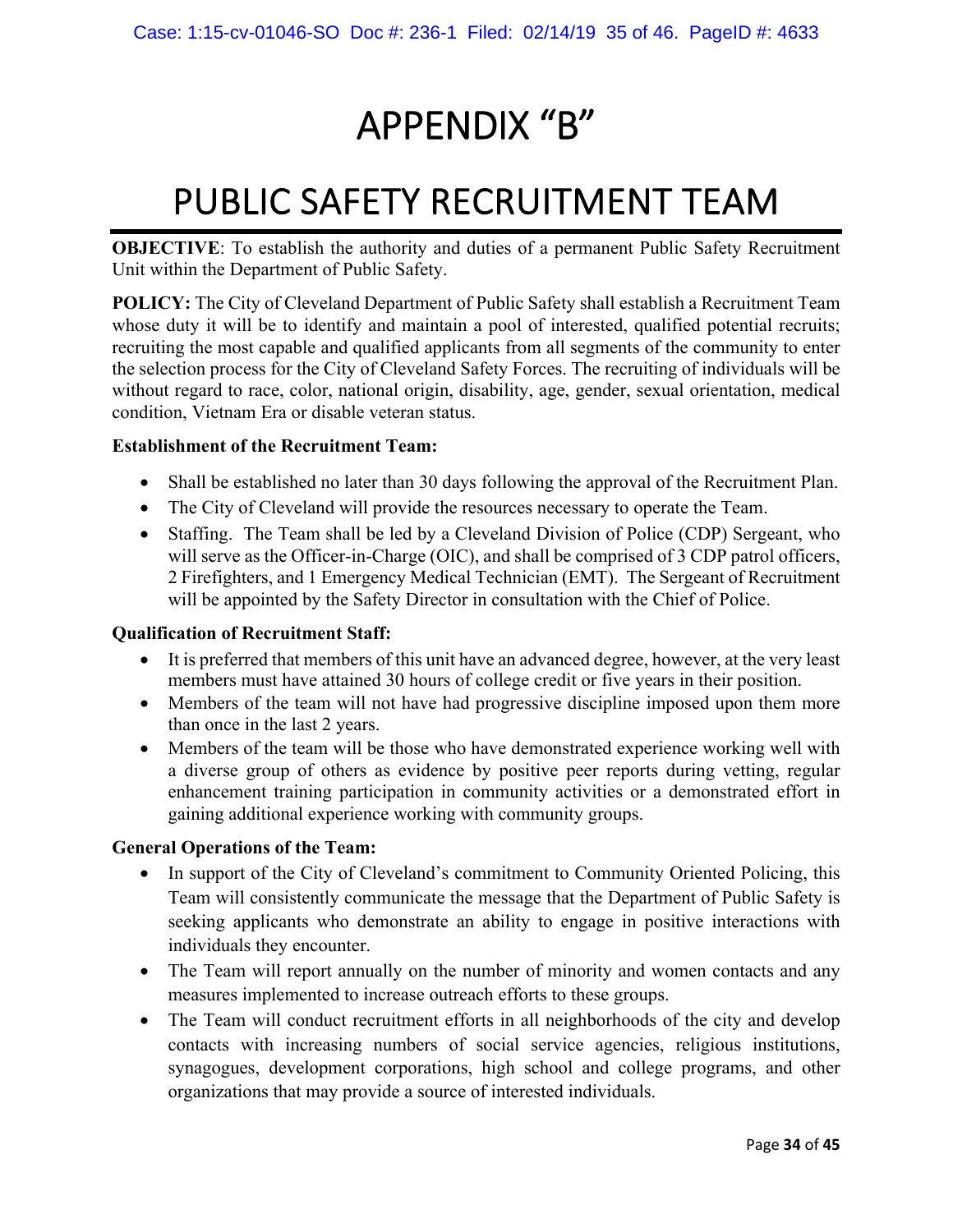- Recruiters shall actively seek out recruitment fairs/career days/ hiring events to attend with emphasis on local/state/surrounding states.
- Recruiters shall, in addition to recruiting from Criminal Justice programs, also actively recruit in the Behavioral, Social Sciences, Health Sciences, and Urban Studies departments of schools and colleges. They will also work with partners at Case Western Reserve University to target other disciplines that require and/or develop reporting writing, critical thinking, resourcefulness, discharging duties in a bias-free manner, and other relevant traits.
- Recruiters will, in conjunction with community policing, remain engaged with participants of cadet programs to encourage them to transition into the division pipeline of traffic enforcers, correction officers, etc. with an emphasis on joining the Divisions of Police, Fire, and EMS.
- The OIC and a designated Recruiter will be the primary contact for interacting with all the branches of the Military and work together to create an onboarding process to accommodate applicants with upcoming discharge dates.
- On an as needed basis, other members of the various safety divisions may be assigned to these duties to assist with recruiting efforts. With the approval of the Director of Public Safety, the OIC, in conjunction with the recruiters, will interview and select the members for the temporary assignment.
- The Team will develop a support plan for individuals that have applied to take a civil service test.
- The Team will work closely with the Civil Service Commission so that it is aware of all test dates in order to provide the maximum amount of time for preparation efforts of candidates.
- The Team will organize pre-testing days/times and shall develop a plan to create ongoing, rotating physical fitness camps for potential applicants and current members of all Safety Forces.
- The Safety Director along with the OIC of Recruitment will present each finalized academy class list to the Police Commission in the spirit of transparency and to garner community support for our recruits.

#### **PUBLIC SAFETY RECRUITMENT UNIT RESPONSIBILITIES:**

#### **OIC:**

- Supervisor and as such, shall be responsible for the discipline, appearance and conduct of personnel.
- Works in partnership with media vendor to ensure that marketing messages express the expectations of applicants clearly and repeatedly.
- Works in partnership with Civil Service, Human Resources and Personnel of each Safety Division.
- Creates and maintains the PSRT training manual.
- Develops and maintains contacts with Recruitment Associations and facilitates, within the constraints of the budget, attendance of staff at various conferences.
- Creates mandatory reading lists for Recruiters.
- Conducts retreats/roundtables.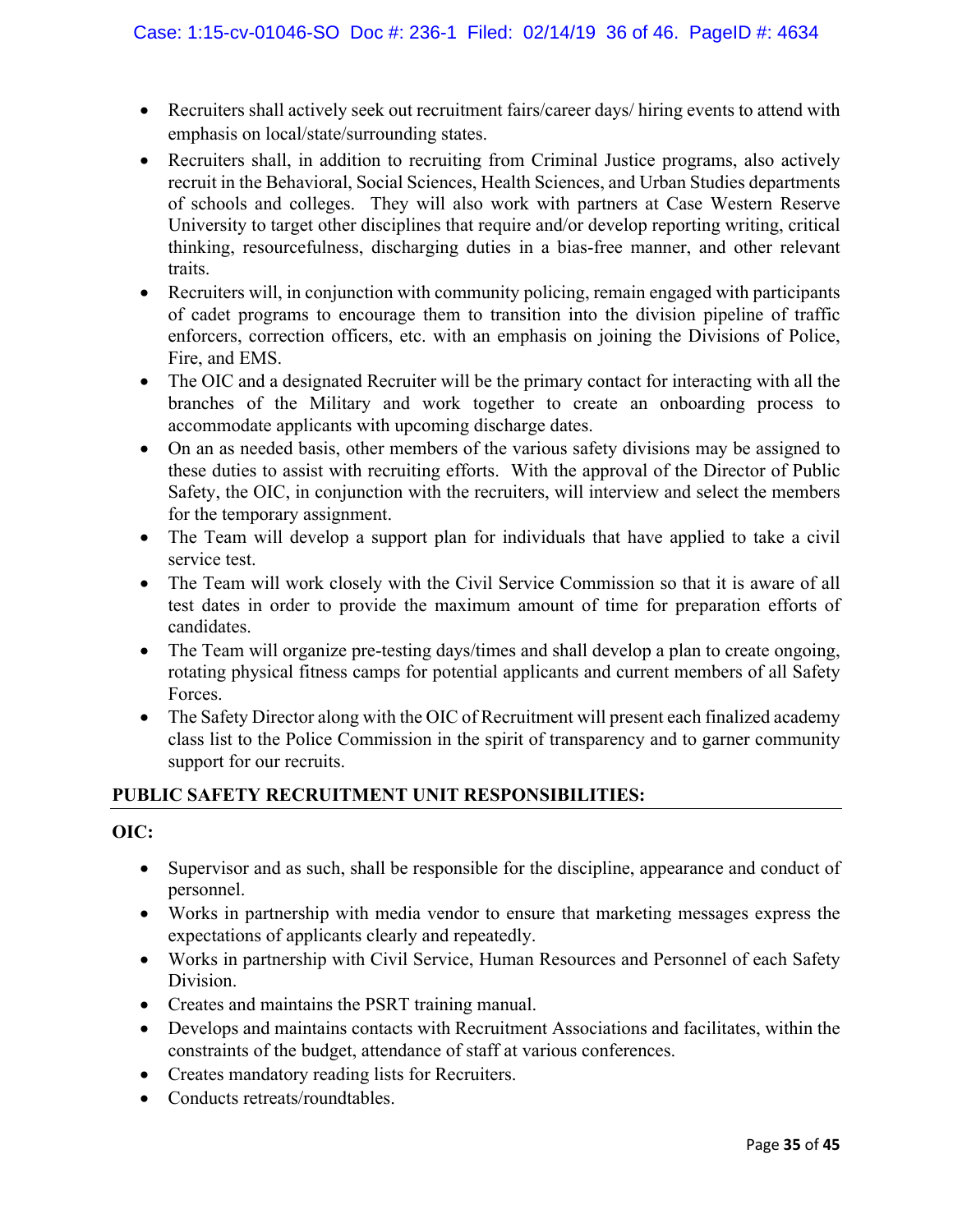- Hosts gatherings for visiting safety forces; developing contacts and processes for lateral hires.
- Authors the annual report; documenting recruiting activities and outcomes.
- Signs off/approves of staff time.
- Defines and assigns scope of each Recruiter's duty and areas of responsibility. These will be documented bi-annually in their SMART objectives documentation.
- Collaborates with marketing consultants, along with Recruiters, in creation of media messages.
- Collaborates with neighboring Public Safety agencies to improve recruitment.

#### **RECRUITER:**

- Sworn Officer, Firefighter, or EMT.
- Develops contacts and maintains communication with colleges/universities/high schools guidance and career counselors.
- Responsible for communicating thoroughly with applicants the requirements and necessary steps for employment.
- Creates social media communication for review and approval of OIC and Marketing consultant.
- Attends any career fair, social gathering, college classrooms, etc. as assigned for the purpose of recruiting applicants.
- Maintains an electronic schedule accessible to Team personnel.
- Assists in maintaining an electronic calendar of upcoming, relevant training.
- Rotates, as needed, as a background investigator in Personnel Units.
- Maintains contact, phone/email/mailings, with candidates throughout the hiring process.
- Will ensure equal treatment and opportunity to all potential applicants.
- Other administrative responsibilities necessary for operation.

#### **The Recruitment section standard uniform shall be as follows:**

- Office Business clothing or uniform
- Seminar/Symposiums Duty uniform (PO/CO) & Business Clothing (Civilian)
- Formal functions Suit/dress (uniform optional)
- Career/Job Fairs As directed by Sergeant
- P/R & C/R Minimum of two Recruiters in uniform
- Written Tests Uniform
- PT Tests PT Gear
- Area Canvassing Uniform, Business Casual, PT Gear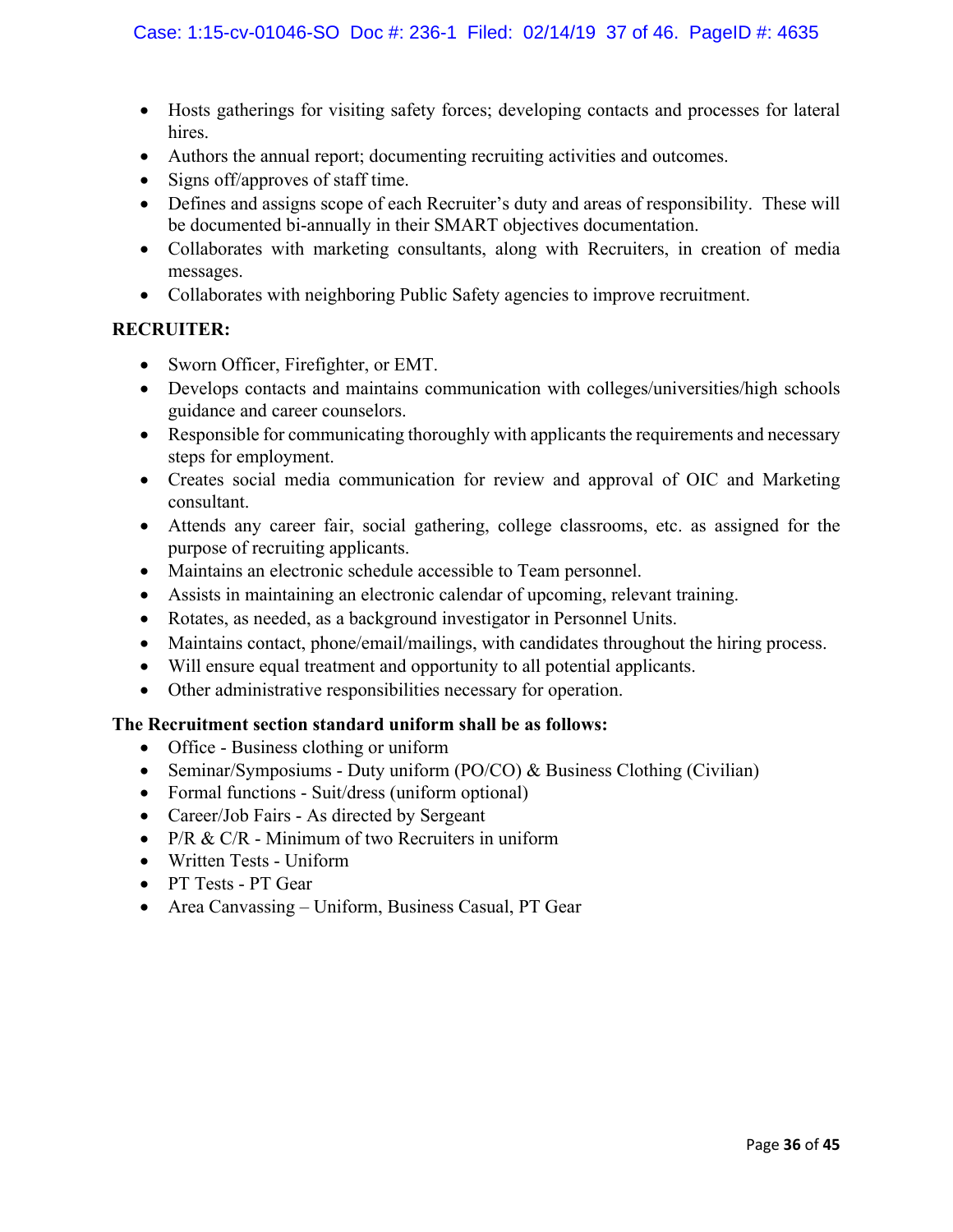# **APPENDIX "C"**

**Below are activities to date. The remaining months are projections and we'll document the number of attendees, those filling out interest cards or applications, etc. in our annual report.** 

#### **2018 Activity Timelines:**

#### A. **January**

#### **i. Four community partner events:**

- 1. NAACP meeting: Received recommendation to attend open gym sessions at the recreation centers to speak with individuals not coming to our information sessions.
	- a. We attended five open gyms and spoke with attendees about a career in public safety. There was discussion from each of these groups that we must clearly state felonies are an automatic disqualifier for the position of Patrol Officer as a number of those in attendance have felonies.
- 2. Met with Cleveland State University graphic art and media graduate students to pen a recruitment video "I am Cleveland". Working on budget numbers.
- 3. Met with the Cleveland Police Foundation to discuss next steps in strengthening the MLK Jr. High School public safety program into a 'pipeline' program.
- 4. Met with Global Cleveland discussing next steps in collaborating and supporting the immigrant communities in their road to citizenship and introduction into public safety careers.

#### **ii. One youth organization engagement:**

1. Attended 'MentorInCLE' Luncheon and Career Fair. This is a mentoring program to help freshman through their first year of college and seniors connect to careers. Translating skill sets from other disciplines into the public safety sector for students helps them to better understand the true nature of these careers.

#### **iii. Presentation:**

1. Ward 3 Community Safety Meeting: Recruitment presentation

#### B. February

#### **i. Two community partner events:**

- 1. The Academy along with the non-profit Neighborhood Promise, conducted the third 'Reverse Ride Along' whereby recruits go into the community and meet the residents and are taught the history of our communities.
- 2. We met with new Councilman Basheer Jones, the Mayor's Chief of Education Monyka Price and the Mayor's Special Assistant Marty Flask to discuss the logistics of strengthening the pipeline program with the MLK Jr. Public Safety High School.

#### **ii. Six Presentations:**

- 1. Conducted six information sessions on the east and west sides of the city to instruct residents on how to apply to the position of Patrol Officer.
- **iii. Two Career Fairs attended:**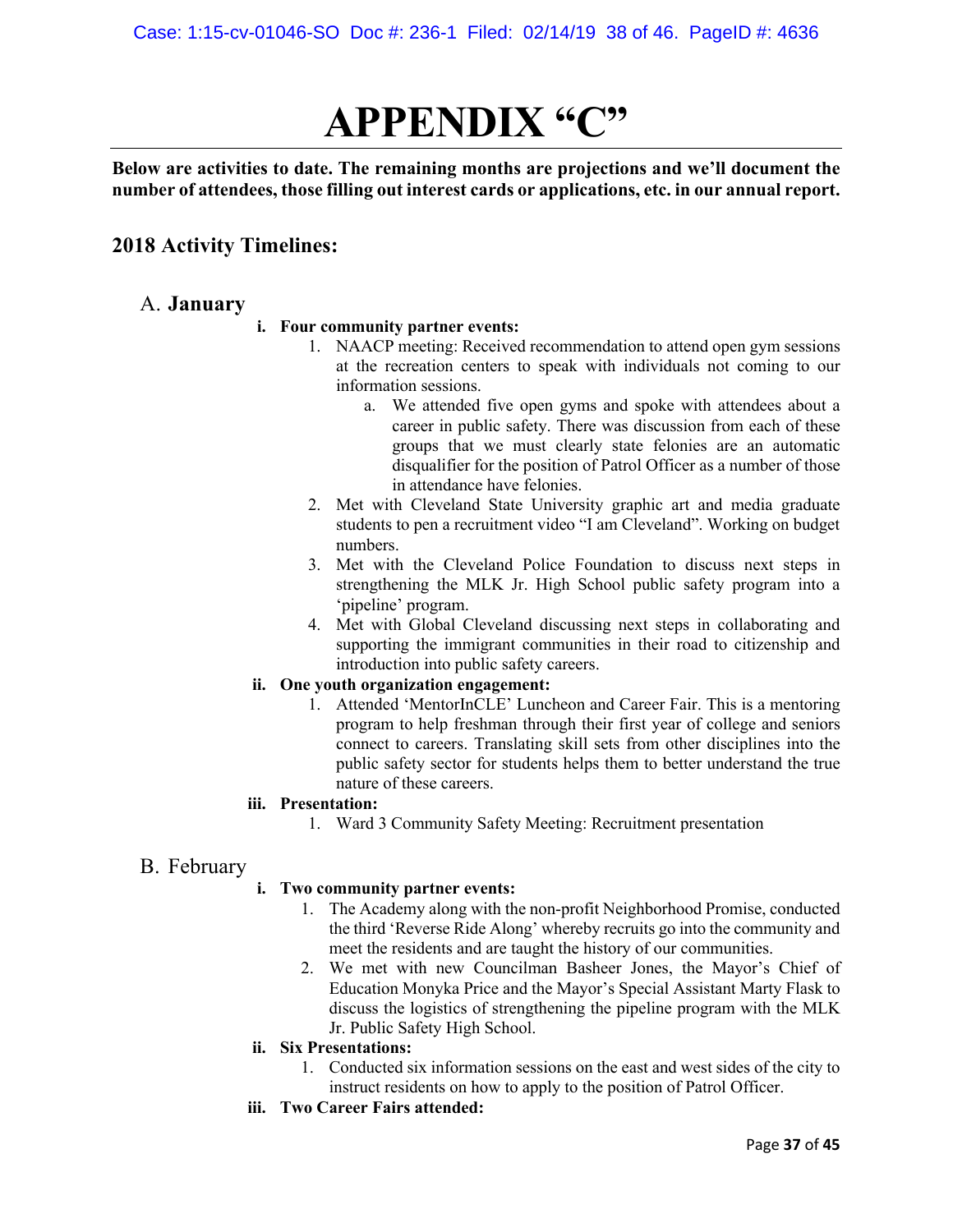- 1. University of Akron
- 2. University of Toledo

#### **iv. Media - Recording of radio spots for next four weeks:**

1. Five officers including the PSRT OIC completed radio spots at Radio One for our advertising spots encouraging listeners to apply for the position of Patrol Officer.

#### C. March

#### **i. Three Community partner events:**

- 1. Met w/LBGTQ representatives to coordinate presentations to their constituency.
- 2. Met with community coordinator of the Cleveland Community Police Commission for upcoming meetings and feedback planning.
- 3. Met with representative of Ohio Means Jobs, which is our work readiness partner, to ensure full utilization of their services: referrals, job postings, agency space for presentations to their class groups, etc.

#### **ii. Two youth organization engagements:**

- 1. Participated in Impact25, an Empowering Youth Exploring Justice (EYEJ) video project exploring ways to improve relations between the police and youth. Youth's recommendations to be presented to the Mayor and the Chief of Police at the end of April.
- 2. Attended the Youth Research Symposium at Cleveland State University highlighting research work done by ninth graders at the Campus International School which sits on CSU's campus. Youth received feedback on their presentations which explored poverty, bullying, hunger, male victims of domestic violence, gang violence, etc.

#### **iii. Presentation:**

1. One information session held at Collinwood recreation center prior to the close of the application period, March 22nd.

#### **iv. Three Career Fairs attended:**

- 1. Hiring Our Heroes, Detroit, MI
- 2. National Law Enforcement Conference and Job Fair
- 3. Career Fair held at Glenville High School for the community

#### **v. Media – Two radio spots recorded, one ad in ethnic publication:**

- 1. Guardians of the Land highlighting the person behind the badge
	- 2. Ad placed in Cleveland American Middle Eastern Organization newspaper in their native language
	- 3. OIC completed three on air interviews with Radio One highlighting the need for women and minorities on the Division.

#### **vi. Three College Visits:**

- 1. John Carroll University
- 2. Notre Dame College
- 3. Baldwin Wallace University

#### D. April

#### **i. Community Partner Events**

- 1. Pipeline Planning Meeting- Planning for seniors
- 2. Conditioning Camp meeting with City of Cleveland & CMSD
- 3. Neighborhood Safety Event- John Marshall HS
- 4. Meeting with Jr. Achievement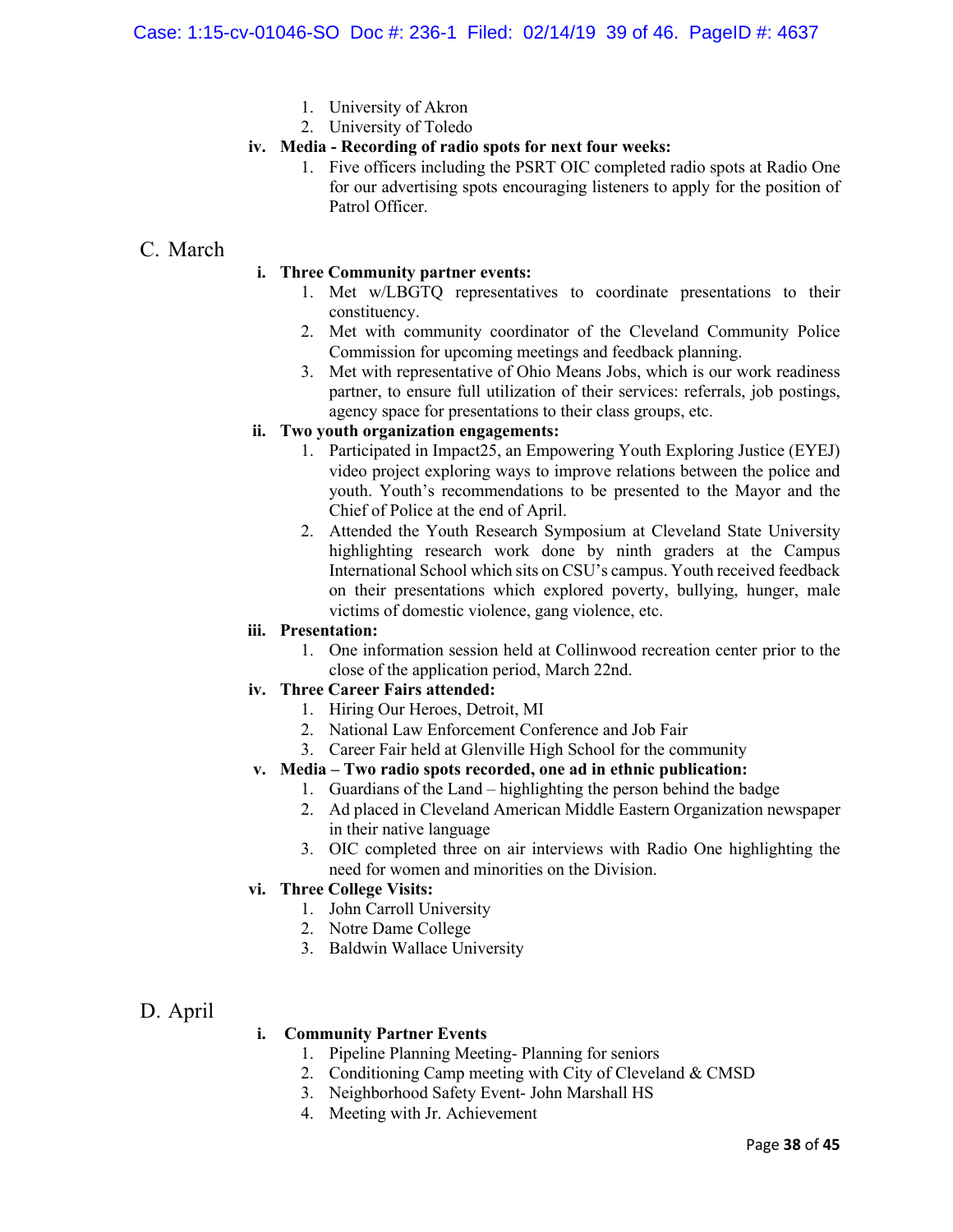- 5. Tri-C Academy tour w/ Peacemakers Alliance
- 6. Sneaker Con Cleveland

#### **ii. Youth Engagements**

- 1. MLK Jr. Senior Sign Up
- 2. The Prep Schools- Kindergarten &  $1<sup>st</sup>$  Grade (9201 Crane Ave.)
- 3. Tri-C Metro Criminal Justice Students- Class Presentation
- 4. Jr. Achievement Field Day

#### **iii. Presentations**

- 1. MLK Presentation
- 2. Presentation to UH EMT-Basic Students
- 3. EYEJ (League Park)
- 4. Recruitment Training Atlanta Conference

#### **iv. Career Fairs**

- 1. Lorain County Community College Career Fair
- 2. Sumer Job Jump Start/ Bellaire-Puritas Development Center
- 3. Career & Job Fair at Tri-C West (Parma)

#### **v. Media engagement**

1. Guardians Return 2018 (Radio 1)

#### **vi. College Visits**

- 1. University of Akron
- 2. Case Western Reserve University
- 3. Hiram College
- 4. Lorain Community College
- 5. Kent State University
- 6. Cleveland State University

#### E. May

#### **i. Community Partner Events**

- 1. Community Relations Public Forum
- 2. Open Streets Event (W. 45/Detroit)
- 3. Asian Festival (Payne at E. 36)
- 4. 2nd District Stockyard Bike-A-Thon
- 5. Cops & Jocks Basketball Game
- 6. Peacemakers Alliance Zip Lining
- 7. Conditioning Camps

#### **ii. Youth Engagements**

- 1. Career Day Maple Elementary School
- 2. CCC HS Career Fair
- 3. West Park Middle School Academy
- 4. Summer Youth Employment Supervisors Orientation
- 5. Game Truck at Glenville High School

#### **iii. Presentations**

- 1. IABPFF North Central Region Spring Conference
- 2. EYEJ Presentation
- 3. Survivors of Violence Conference

#### **iv. Career Fairs**

- 1. Law Enforcement Recruiting Fair (2001 Payne Ave)
- 2. Ohio Means Career Fair (1910 Carnegie Ave)
- 3. ADAMHS Board of Cuyahoga County 2018 Behavioral Health & Human Services Career Fair
- **v. Media engagements**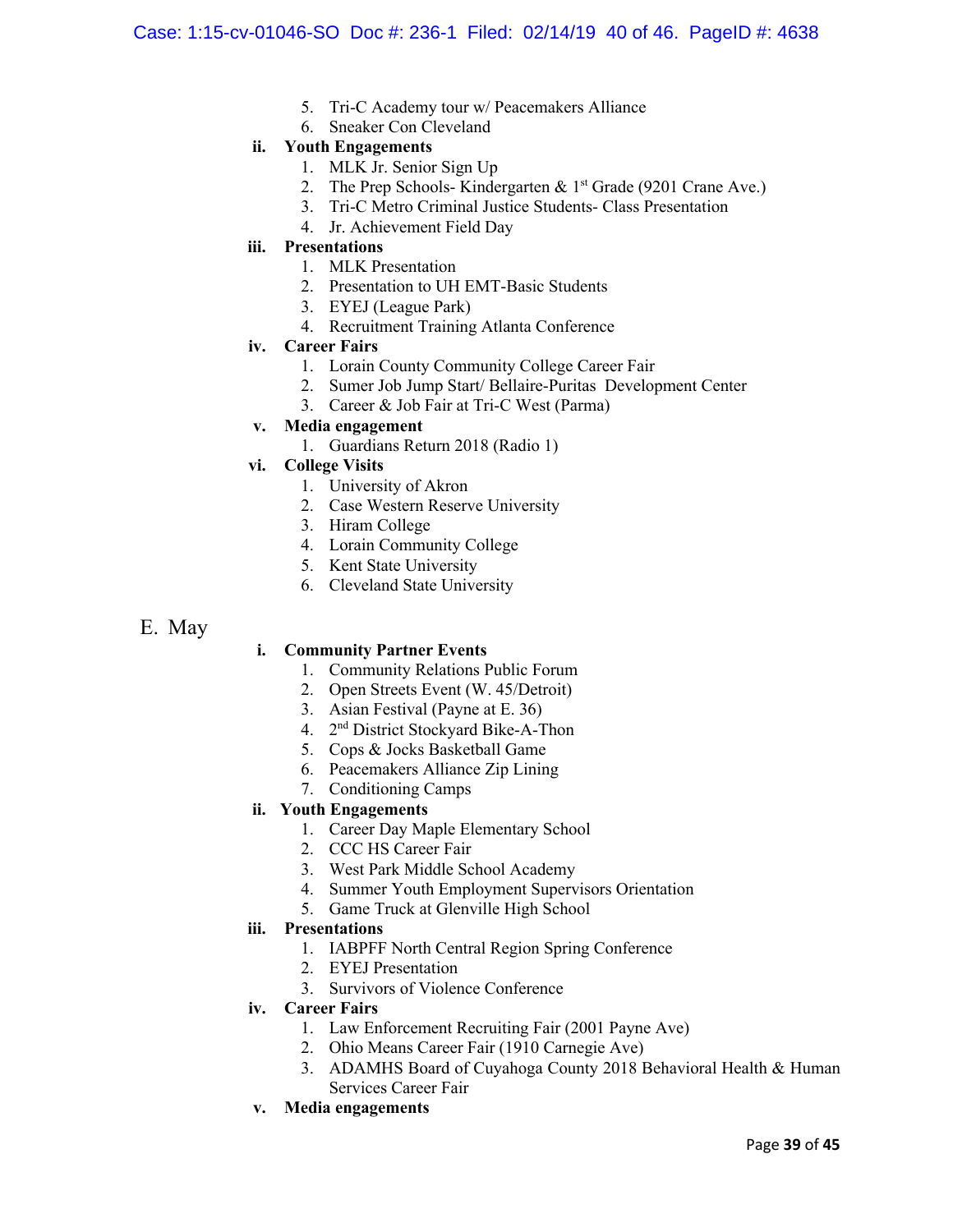1. Guardians Return 2018 (Radio 1)

#### **vi. College Visits**

#### F. June

#### **i. 6 Community Partner Events**

- 1. EYEJ Volunteer Appreciation BBQ
- 2. Breast Cancer Walk (4234 Lee Rd)
- 3. Community Relations- Urban Barbers Association
- 4. Cavs Game Table
- 5. Peacemakers Alliance Luncheon
- 6. Plan Community Forum (Westerfield Reserve Theater Playhouse Square)
- 7. TUBA Meeting (West  $65<sup>th</sup>$  & Detroit)
- 8. Radio One Community Day Basketball Game
- 9. Clifton Arts & Musicfest
- 10. Hands Around Mall C
- 11. Police Dept. with CCWA's International Group
- 12. Peacemakers Alliance Indians Game
- 13. Peacemakers Luncheon
- 14. CCP West Side Town Hall Meeting
- 15. Common Ground- Making Cleveland Safer (Bethany Baptist Church)
- 16. Tremont Safety Fair/Voices Against Violence (Lincoln Park West 14<sup>th</sup> st.)
- 17. Conditioning Camp
- 18. CCPC East Side Town Hall Meeting (6114 Broadway)
- 19. Fire Ice Cream Social (Station 42)
- 20. Barbershop Talk (4491 Pearl Rd)

#### **ii. 4 Youth Engagements**

- 1. Youth Police Interaction Panel
- 2. Pipleline- Law & Your Community Lessons (MLK Jr. HS)
- 3. Sgt. Leon speaking on Youth Panel (Public Hall)

#### **iii. 3 Presentations**

- 1. Info Session for C/O's (6th Floor City Jail)
- 2. African American Leaders Conference
- 3. Info Session for 2nd District Roll Calls
- 4. Info Session at Cudell Rec
- 5. Info Session for  $5<sup>th</sup>$  District
- 6. Info Session Collinwood Rec
- 7. Info Session for 4<sup>th</sup> District Roll Calls
- 8. Info Session Gunning Rec
- **iv. 2 Career Fairs**
	- 1. Law Enforcement Recruiting Fair (Cuyahoga College West Campus)
	- 2. College Now Job Fair (LWHS)
- **v. 2 Media engagements**
	- 1. Guardians Return 2018 (Radio 1)
	- 2. Radio Interview ' Good Day with Olvia' KAZ Network

#### **vi. 2 College Visits – Summer Public Safety**

#### G. July

#### **i. Community Partner Events**

- 1. 5<sup>th</sup> District Safety Fair
- 2. Conditioning Camps
- 3. Police Museum Open House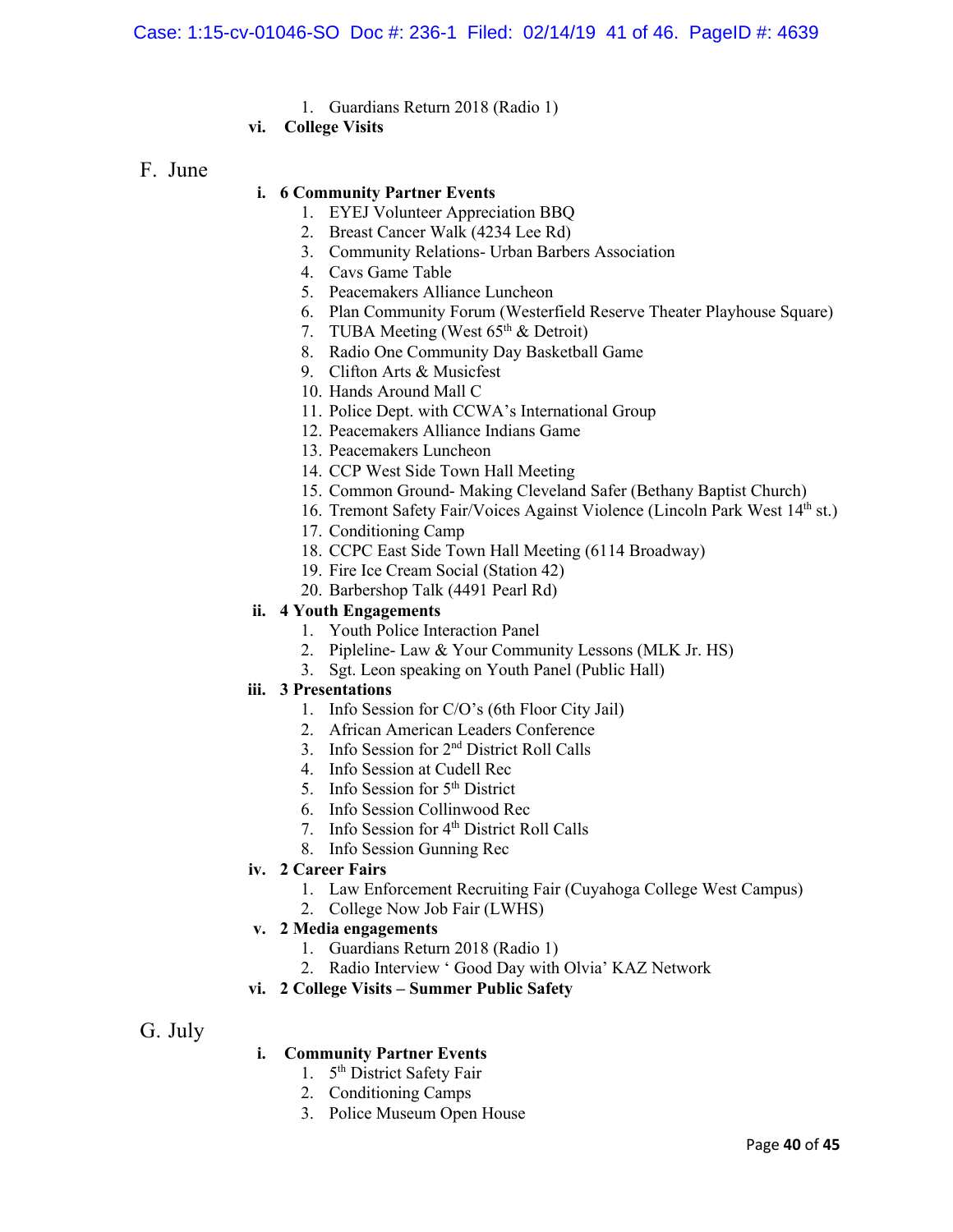- 4. Recruitment, Hiring, and Staffing Town Hall (2500 E 22<sup>nd</sup> St.)
- 5. Truth & Reconciliation Forum
- 6. Fire Ice Cream Social (Station 31)

#### **ii. Youth Engagement**

- 1. Pipeline- Law & Your Community Lessons (MLK Jr.)
- 2. Det. D. Smith (N.I.C.E.) to speak to Youth Panel (Public Hall)
- 3. Pipeline Safety Summer Closing Ceremony MC (Sgt. Leon)
- 4. Marie spoke with children (6800 Lexington)

#### **iii. Presentations**

- 1. Pre-Employment Behavioral & Psychological Evaluation Presentation
- 2. PJ & BF Curriculum Practice
- **iv. Career Fairs**
	- 1. CEOGC Resource Event
	- 2. City of Cleveland Public Safety Recruitment Fair

#### **v. Media engagements**

- 1. Radio Interview w/ Meryl Johnson on WRUW (91.1)- Case Western
- **vi. College Visits – Summer Public Safety**

#### H. August

#### **i. Community Partner Events**

- 1. College & Career Work Session (MidTown Tech Hive)
- 2. African American Male Wellness Walk
- 3. 50<sup>th</sup> Puerto Rican Parade
- 4. National Night Out Against Crime
- 5. Barbershop Talk- Premier Studio Barber
- 6. Be My Neighbor Day (Cle Public Library Main Branch)
- 7. Barbershop Talk Diamond Cutz
- 8. Aspinwall Fest (14404 Saranac)
- 9. Fire Ice Cream Social (Station 28)
- 10. Community Outreach on Police Policies

#### **ii. Youth Engagements**

- 1. Mayor's Youth Summit & Back to School Fair
- 2. Leadership Cleveland Kids Day- spoke with kids
- **iii. Presentations**
	- 1. Info Session- American Legion Post 808 University of Akron
	- 2. Meeting to Request Partnership Opportunities w/ Travers, Christopher
- **iv. Career Fairs**
	- 1. CEOGC Resource Event
	- 2. Job and Resource Fair ( Stella Walsh Rec Center)
	- 3. Collinwood Community Resource Fair
- **v. Media engagements**

#### I. September

#### **i. Community Partner Events**

- 1. Cleveland Air Show
- 2. NAACP Annual Convention
- 3. Global Cleveland/ InterCle Event
- 4. U.S. Marine Corps Reserve Family Day
- 5. Achieve Bike Ride- Cleveland Police
- 6. One World Day
- 7. Hands Across Lorain-Carnegie Bridge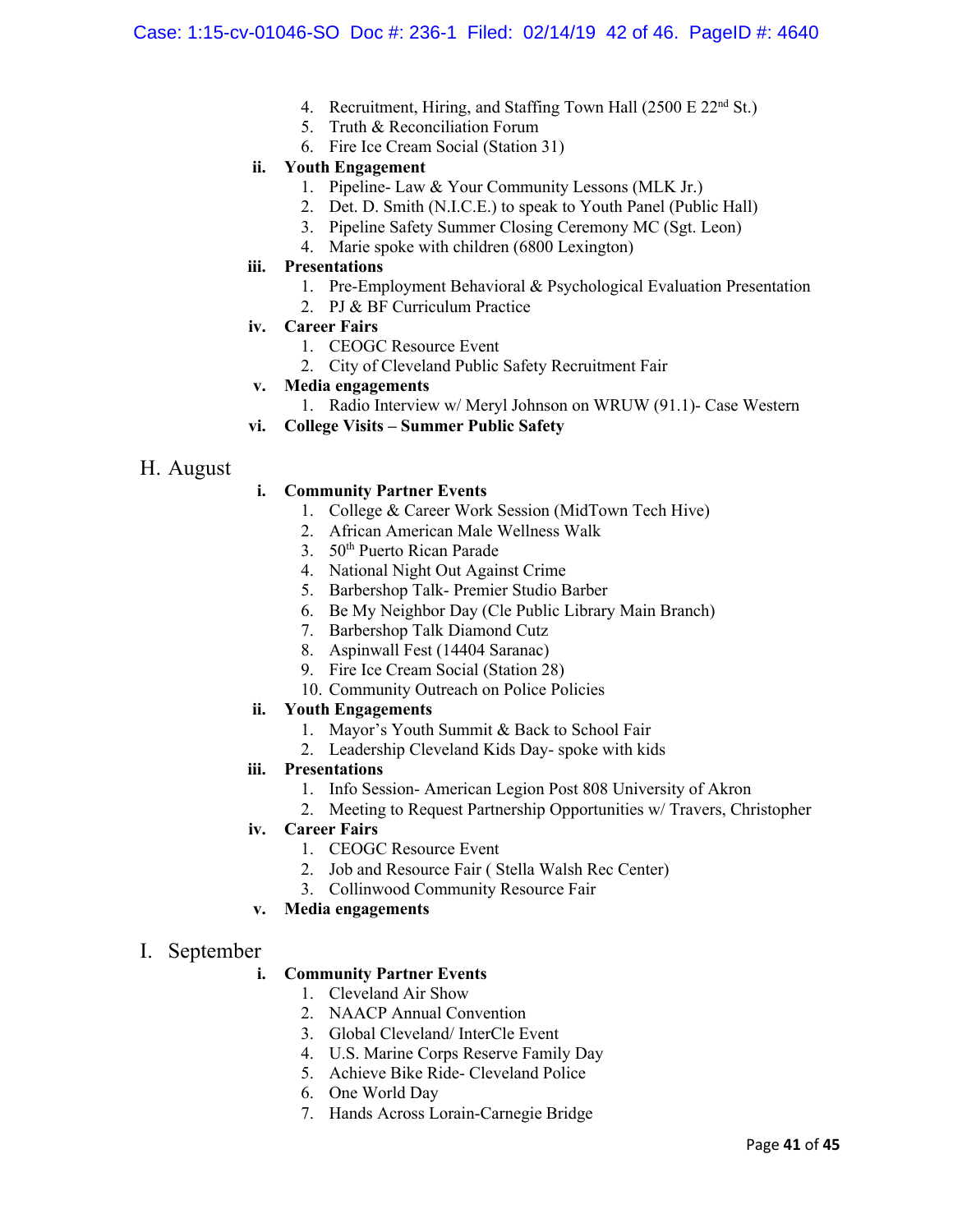- 8. Columbus Fire Fighter Mile Orientation
- 9. 2nd District Safety Fair
- 10. Jr. Achievement Field Day 2019 planning meeting

#### **ii. Youth Engagements**

1. Halle of Fame Community Youth Event

#### **iii. Presentations**

- 1. Spoke with Baldwin Wallace Criminal Justice Class
- 2. The Role of the Board- CSU Levin Urban
- **iv. Career Fairs**
	- 1. Military Resource Fair
	- 2. Catholic Charities Career & Resource Fair
	- 3. OFIC Career Fest (Huntington Convention Center)

#### **v. Media engagements**

- 1. Photo Shoot for recruitment and stock photo update
- 2. Guardians Radio 1

#### **vi. College Visit**

- 1. University of Akron
- 2. John Carroll University
- 3. Notre Dame College
- 4. Baldwin Wallace

#### J. October

#### **i. Community Partner Events**

- 1. Coffee with a Cop
- 2. MetroHealth & Radio 1 Health Empowerment
- 3. Cleveland Public Power Open House
- 4. 2nd District Quarterly Safety Meeting
- 5. 5<sup>th</sup> District Community Awards
- 6. In the Neighborhood
- 7. 4<sup>th</sup> District Community Meeting
- 8. 3rd District Community Meeting

#### **ii. Youth Engagement**

- 1. Senior Parent Night- Collinwood
- 2. Black Diamond Event
- 3. Career Day St. Ignatius H.S.
- 4. Our Voices Matter- Police Foundation Event

#### **iii. Presentations**

- 1. Search & Seizure- Community Meeting  $3<sup>rd</sup>$  &  $5<sup>th</sup>$  Districts
- 2. Search & Seizure- Community Meeting  $1^{st}$  &  $2^{nd}$  Districts
- 3. CAMEO Speaking Event
- 4. UH Paramedic Class

#### **iv. Career Fairs**

- 1. University of Akron Career Fair
- 2. La Mega Career Fair
- 3. CEOGC- Boys & Girls Club Job and Career Fair
- 4. Cleveland State University Police Safety Fair
- 5. Law Enforcement Recruiting Fair- Sinclair Community College Dayton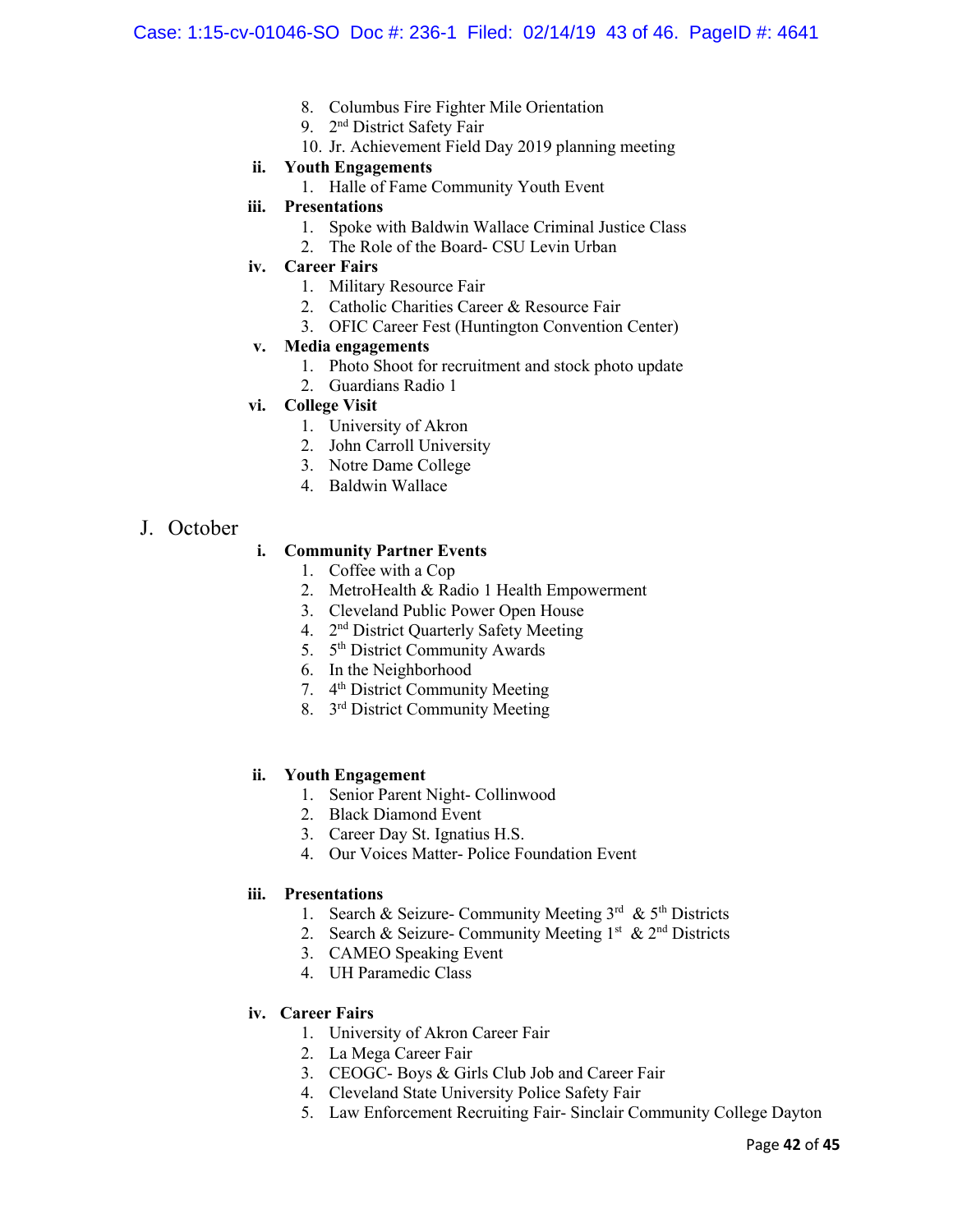#### **v. Media engagements**

1. Guardians return

#### **vi. College Visits**

1. Kent State University

#### K. November

#### **i. Community Partner Events**

- 1. Fatima Benefit Breakfast
- 2. Tri-C Agility Test (not CPD)
- 3. NAACP General Meeting
- 4. Community Police Commission Meeting

#### **ii. Youth Engagement**

- 1. Vocational Fair James Ford Rhodes H.S.
- 2. Law and Your Community Shaw H.S.
- 3. Resource Fair- Neighborhood Leadership- Boys and Girls Club
- 4. Intern for a Day- from Lincoln West H.S.
- 5. Lorain Community Middle School Career Day

#### **iii. Presentations**

- 1. Info Session- Collinwood Rec
- 2. Recruitment and Retention Conference- San Fran
- 3. Barbershop Talk 2nd Round Knockouts on Lorain
- 4. Tri-C (Parma) Conflict Resolution class and Peace club Presentation/Talk

#### **iv. Career Fairs**

- 1. Eastern Michigan University Career Fair
- 2. Veterans Career Expo- Ohio Means Jobs
- 3. Veteran and Community Career Expo- University of Akron

#### **v. Media engagements**

- 1. Guardians Return
	- 2. Muni-Toons Meeting
- **vi. College Visits**
	- 1. Notre Dame College
- **vii. Training**
	- 1. NACOLE Training

#### L. December

#### **i. Community Partner Events**

- 1. Tri-C Agility (not CPD)
- 2. Chiefs Annual Community Luncheon (Fatima)

#### **ii. Youth Engagement**

- 1. CMSD- Mini Job Fair
- 2. MLK H.S. Speaking Event Spoke to Senior Class
- 3. Career Day Wade park Elementary
- 4. Follow-Up Dialogue on the Hate You Give- Holy Name H.S.

#### **iii. Presentations**

- 1. Info Session Gunning Rec
- 2. Barbershop Talk- Ambitions on Buckeye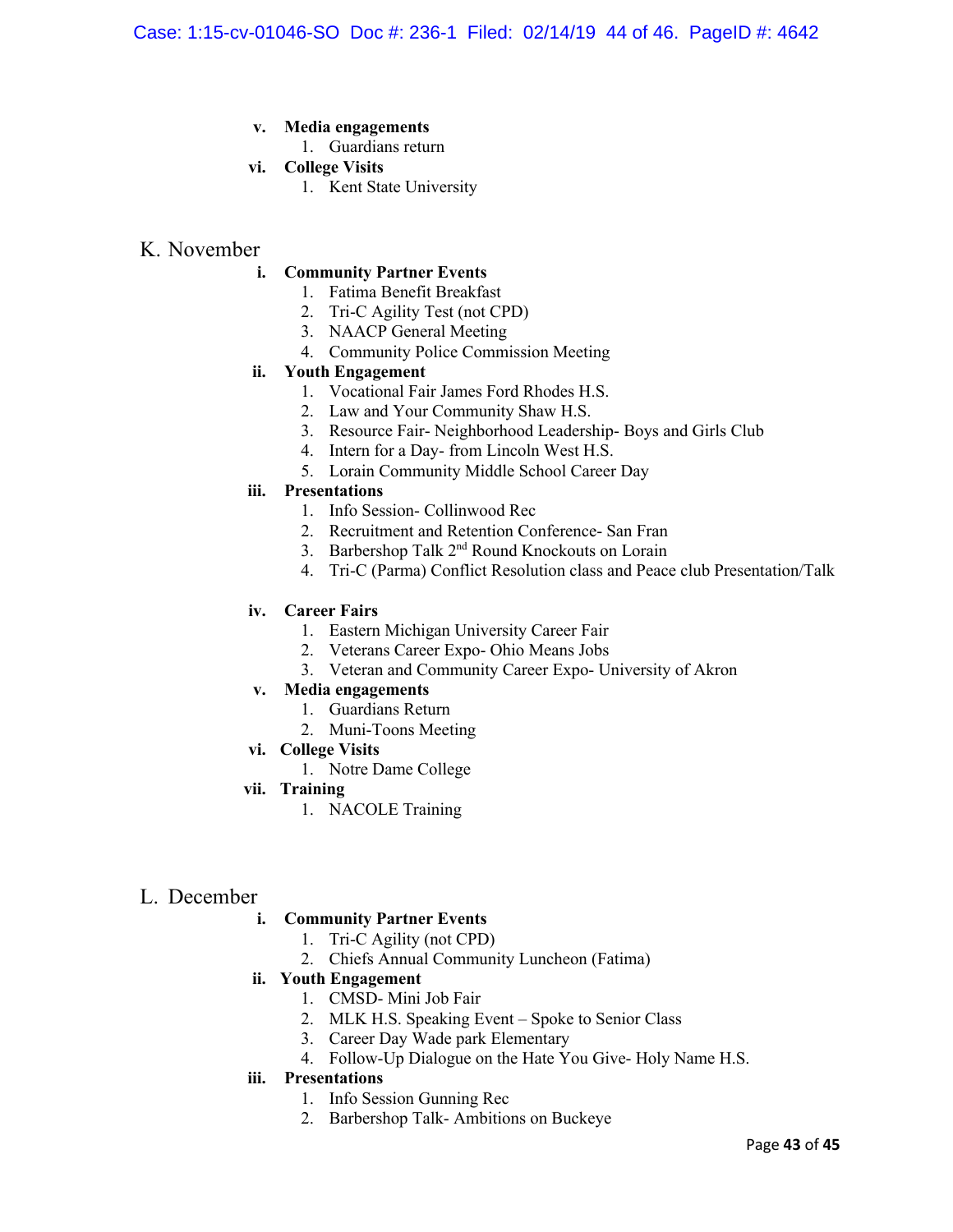- 3. Recruitment Conference Philadelphia
- 4. In progress- meeting with Destination CLE and Chief Williams- Return to CLE
- **iv. Career Fairs**
	- 1. Mini Job Fair at Cleveland Metropolitan School District
- **v. Media engagements**
	- 1. Radio 1 Guardians of the Land- Chief's & Commissioner
	- 2. Radio 1 Police Application Deadline Commercial Recording
	- 3. La Mega Radio Interview: Police Application Deadlines and Requirements
	- 4. ABC News 5 Interview Police Application process and deadline
- **vi. College Visits**
- **vii. Training**
	- 1. Community Action Poverty Simulation Recruiters

#### **M.January (2019)**

- **i. Community Partner Events**
- **ii. Youth Engagement**
	- 1. Career Day Adlai Stevenson School
- **iii. Presentations**
- **iv. Career Fairs**
	- 1. Cavaliers Career Fair
	- 2. College Now Fair- Renaissance Hotel
- **v. Media engagements**
- **vi. College Visits**
	- 1. CSU vs CPD Dodge ball recruitment Event
	- 2. Notre Dame College
	- 3. Ohio State Career Fair
- **vii. Training**

#### N. February (2019)

- **i. Community Partner Events**
- **ii. Youth Engagement**

1. Tri-C 2019 Northeast Ohio Conflict Resolution Youth Symposium

- **iii. Presentations**
- **iv. Career Fairs**
- **v. Media engagements**
- **vi. College Visits**
	- 1. Toledo University Career Day
- **vii. Training**